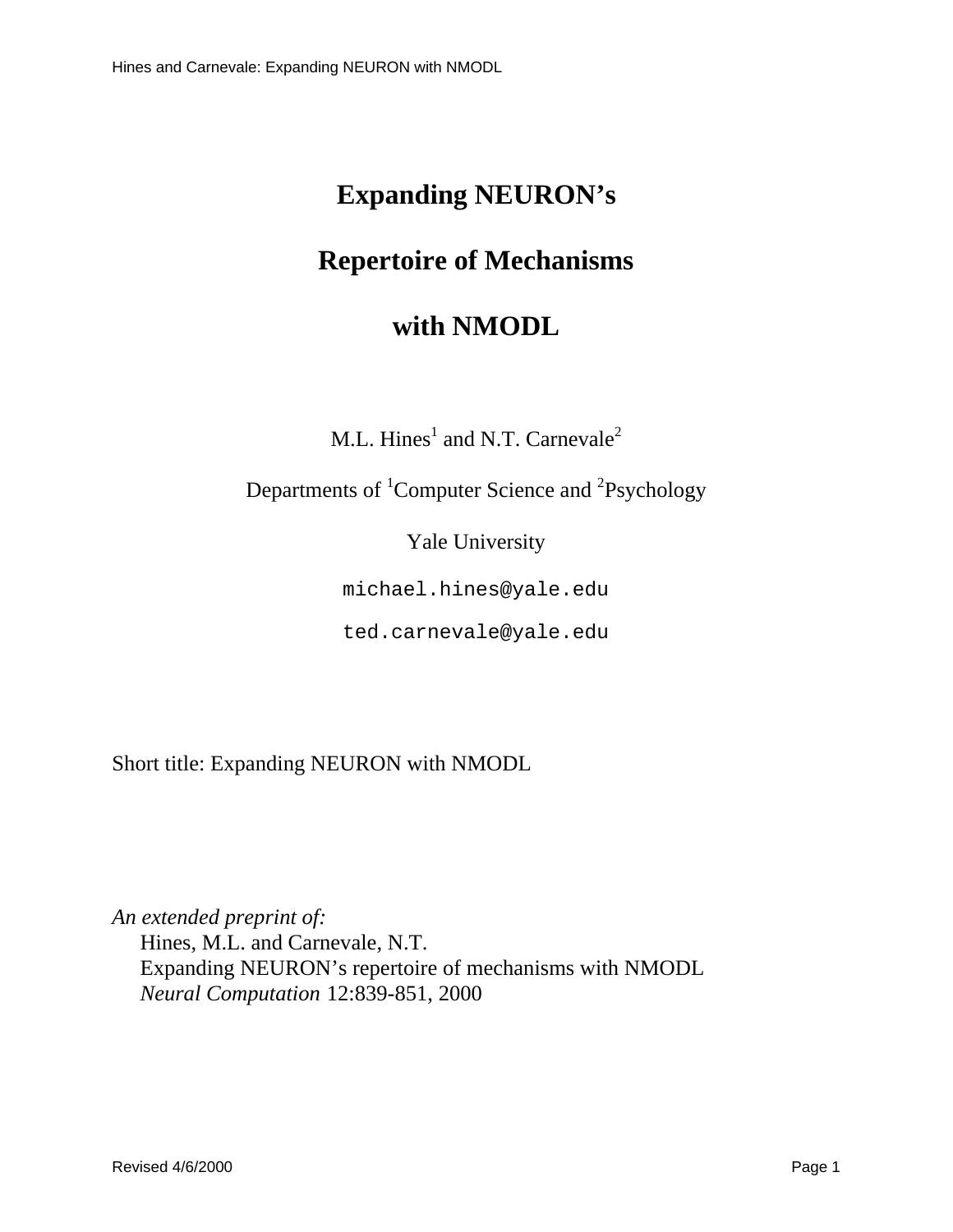# **CONTENTS**

| <b>ABSTRACT</b>                                  | 3                |
|--------------------------------------------------|------------------|
| <b>INTRODUCTION</b>                              | 3                |
| DESCRIBINGMECHANISMSWITH NMODL                   | 4                |
| Example1:apassive"leak"current                   | $\boldsymbol{4}$ |
| Example2:alocalizedshunt                         | 9                |
| Example3:anintracellularstimulatingelectrode     | 11               |
| Example4:avoltage-gatedcurrent                   | 13               |
| Example5:acalcium-activatedvoltage-gatedcurrent  | 20               |
| Example6:extracellularpotassiumaccumulation      | 24               |
| Generalcommentsaboutkineticschemes               | 28               |
| Example7: kineticschemeforavoltage-gated current | 30               |
| Example8:calciumdiffusionwithbuffering           | 35               |
| Example9:acalciumpump                            | 43               |
| <b>Modelswithdiscontinuities</b>                 | 47               |
| Generalcommentsaboutsynapticmodels               | 49               |
| Example10:synapsewithexponentialdecay            | 50               |
| <b>Example11:alphafunctionsynapse</b>            | 53               |
| Example12:Use-dependentsynapticplasticity        | 54               |
| <b>Example13:saturatingsynapses</b>              | 56               |
| <b>DISCUSSION</b>                                | 58               |
| <b>ACKNOWLEDGMENTS</b>                           | 59               |
| <b>REFERENCES</b>                                | 60               |
| <b>INDEX</b>                                     | 62               |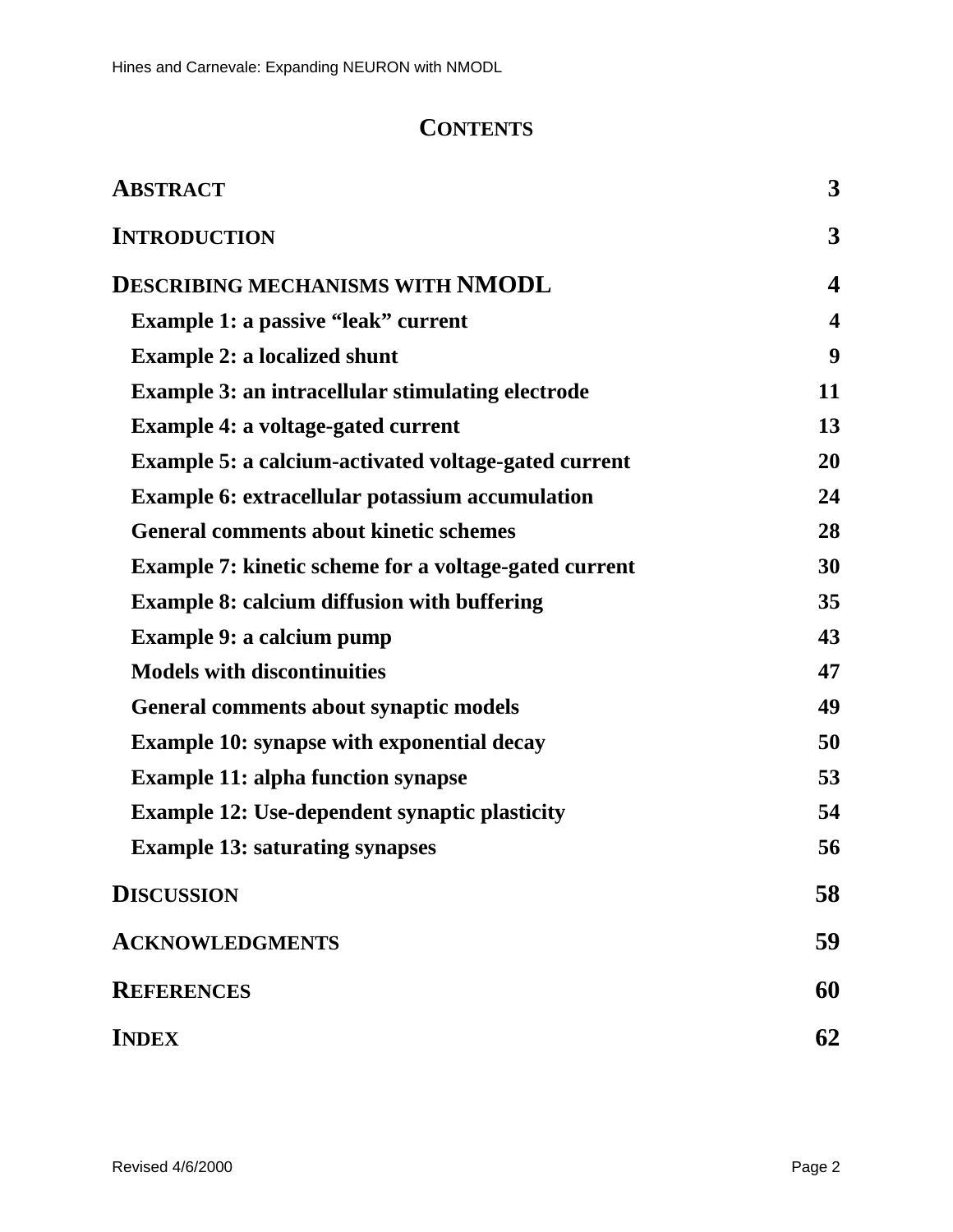## **ABSTRACT**

Neuronal function involves the interaction of electrical and chemical signals that are distributed in time and space. The mechanisms that generate these signals and regulate their interactions are marked by a rich diversity of properties that precludes a "one size fits all" approachtomodeling. This paper shows how the model description language NMODL enables the neuronal simulation environment NEURON to accommodate these differences.

# **INTRODUCTION**

Recently we described the core concepts and strategies that are responsible for much of the utility of NEURON as a tool for empirically-based neuronal modeling (Hines and Carnevale 1997). That paper focused on the strategy used in NEURON to deal with the problem of mapping aspatially distributed system into a discretized (compartmental) representation in a manner that ensures conceptual control while at the same time maintaining numeric accuracy and computational efficiency. Now we shift our attention to another important feature of NEURON: its special facility for expanding and customizing its library of biophysical mechanisms.

The need for this facility stems from the fact that experimental is tsare applying an evergrowing armamentarium of techniques to dissect neuronal operation at the cellular level. There is a steady increase in the number of phenomena that are known to participate in electrical and chemical signaling and that are characterized well enough to supportempirically-based simulations. Since the mechanisms that under liet hese phenomena differ across neuronal cell class, developmental stage, and species (e.g. chapter 7 in (Johnston and Wu 1995) ; also see (McCormick 1998) ), a simulator that is useful in research must provide a flexible and powerful means for incorporating new biophysical mechanisms in models. It must also help the user remainfocused on the model instead of programming. Such a means is provided to the NEURON simulation environment by NMODL, a high-level language that was originally implemented for NEURON by Michael Hines and later extended by him and Upinder Bhalla to generate codes uitable for linking with GENESIS (Wilson and Bower 1989).

A brief overview of how NMODL is used will clarify its underlying rationale. The first step istowrite a text file (a " mod file ") that describes a mechanism as a set of nonlinear algebraic equations, differential equations, or kinetic reactions chemes. The description employs as yntax that closely resembles familiar mathematical and chemical notation. This text is passed to a translator that converts each statement into many statements in C, automatically generating code that handles details such as mass balance for each ionic species and producing codes uitable for each of NEURON's integration methods. The output of the translator is then compiled for computational efficiency. This achieves tremendous conceptual leverage and savings of effort not only because the high-level mechanism specification is much easier to understand and far more compact than the equivalent C code, but also because it spares the user from having to bother with low-level programming issues like how to "interface" the code with other mechanisms and with NEURON itself.

Because of the unusual structure and features of the NMODL language, it would be futile to attempt explanation without illustration. Therefore this paper is organized around a sequence of examples of increasing complexity and sophistication that introduce important topics in the context of problems of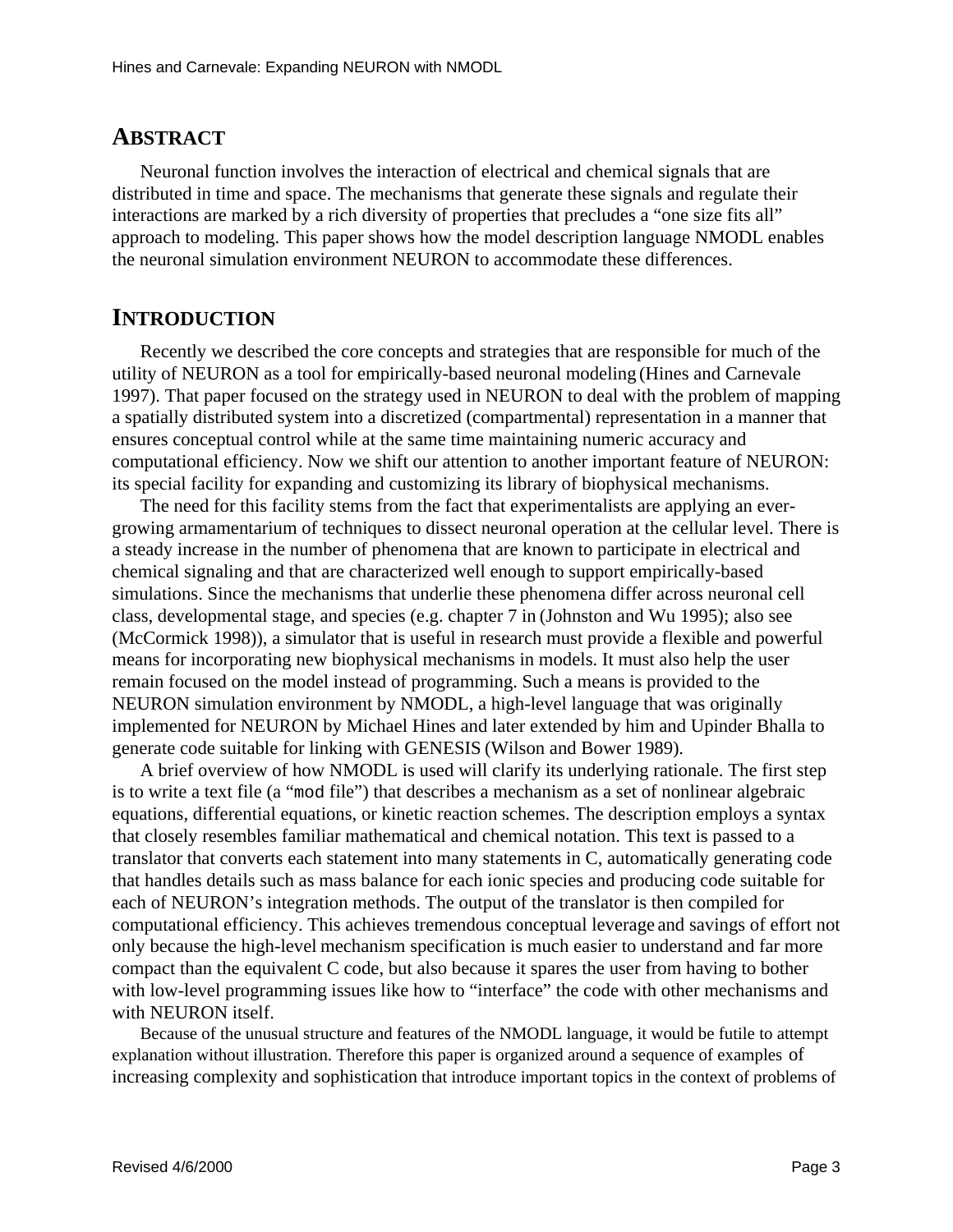scientific interest. These examples show how to take advantage of the leverage provided by NMODL for creating representations of biophysical mechanisms.

## **DESCRIBING MECHANISMS WITH NMODL**

NMODL is a descendant of the MOdel Description Language (MODL (Kohnetal. 1994)), which was developed at Duke University by the National Biomedical Simulation Resource project for the purpose of building models that would be exercised by the Simulation Control Program (SCoP (Kootsey et al. 1986) ). NMODL has the same basic syntax and style of organizing models our cecode into named blocks as MODL. Variable declaration blocks, such as PARAMETER, STATE, and ASSIGNED, specify names and attributes of variables that are used in the model. Other blocks are directly involved insetting initial conditions or generating solutions ateachtimestep (the equation definition blocks, e.g. INITIAL, BREAKPOINT, DERIVATIVE, KINETIC, FUNCTION, PROCEDURE). Furthermore, Ccodecan be inserted inside the model source code to accomplish implementation-specific goals.

NMODL recognizes all the keywords of MODL, but we will limit this discussed in such that the solution set of MODL,  $b$ ut we will limit this discussed in the solution of the set of the set of the set of the set of the set o that are relevant to NEURON simulations. We will also examine the changes and extensions that werenecessarytoendowNMODL with NEURON-specific features. To give these ideasreal meaning, they will be presented in the context of NMODL text for models of the following mechanisms:

- a passive "leak" current and a localized transmembranes hunt (density mechanisms vs. point processes)
- an electrodestimulus (discontinuous parameter changes with variable times tepmethods)
- voltage-gated channels (differential equations vs. kinetics chemes)
- $\bullet$  ion accumulation in a restricted space (extracellular K
- buffering, diffusion, and active transport  $(Ca^{-2+}pump)$
- synaptic transmission

This paper makes extensive use of specialized concepts and terminology that pertain to NEURONitself; for definitive treatment of these the reader is referred to prior publications ((Hines 1984; Hines 1989; Hines 1993; Hines 1994; Hines and Carnevale 1995) , but particularly (Hines and Carnevale 1997) ) and NEURON's on-line help files, which are available through links at http://www.neuron.yale.edu.

 $\left($ <sup>+</sup>

### Example1:apassive"leak" current

A passive "leak" current is one of the simplest biophysical mechanisms. Because it is distributed over the surface of a cell, it is described in terms of conductance per unitare a and current per unit area, and therefore belongs to the class of "density mechanisms" (Hines and Carnevale 1997) . Other density mechanisms include ion accumulation in a restricted space and active transport.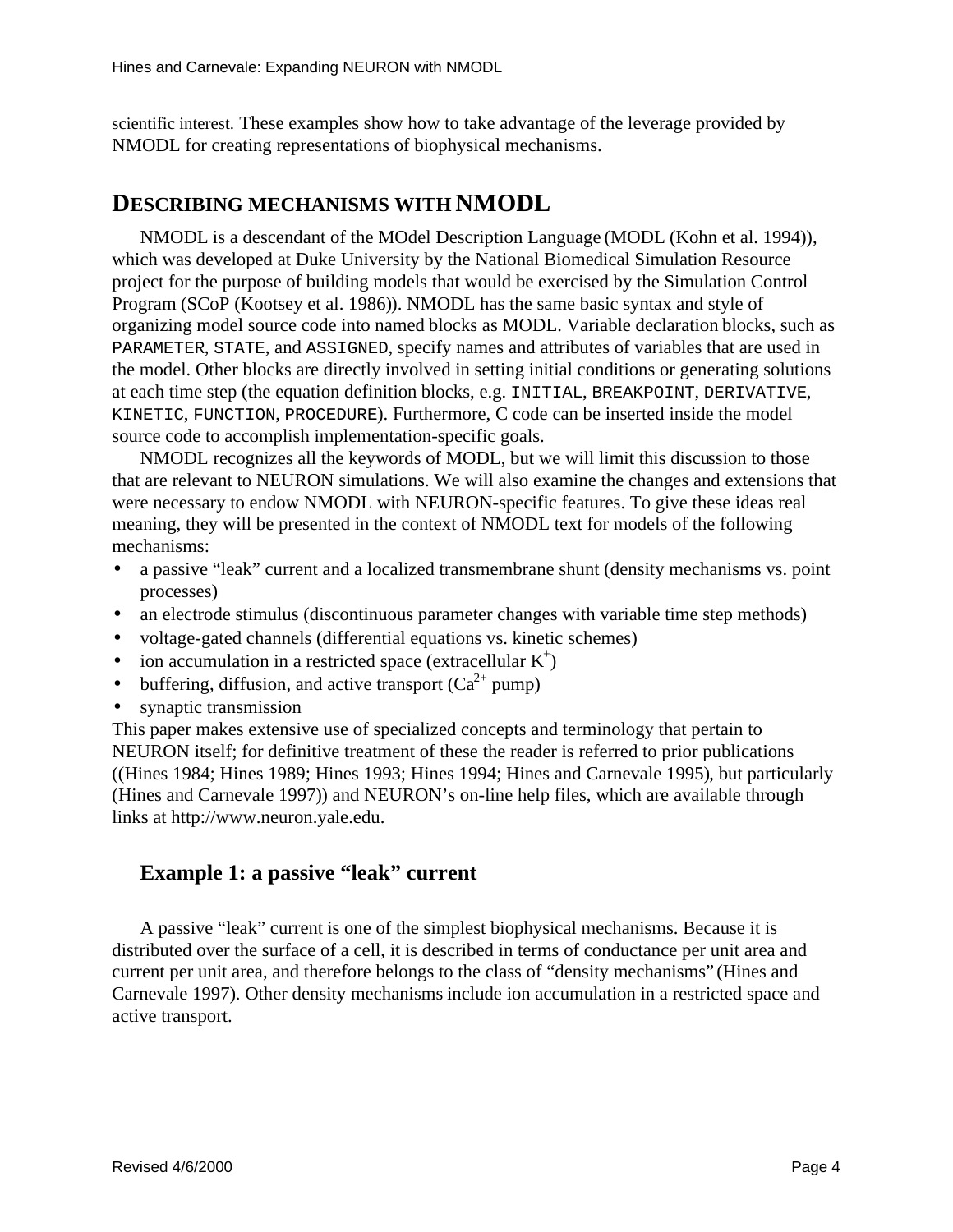Figure 1 illustrates a branch of a neuron with a distributed leak current (left) and the equivalent circuit of a model of the passive current mechanism (right): a distributed constant conductance *g*<sub>leak</sub> inseries with a voltagesource  $E_{leak}$  equal to the equilibrium potential for the ionic current. The leak current density is given by  $i_{leak} = g_{leak} ( V_m - E_{leak} )$ , where  $V_m$  is the membrane potential. Because



Figure1

this is a model of a physical system that is distributed in space, the variables *i*<sub>leak</sub> and *V*<sub>*m*</sub> and the parameters *gleak* and *Eleak* are all functions of position.

Let us examine the NMODL text for an implementation of this model (Listing 1). In line comments start with a colon and terminate at the end of the line. NMODL also allows comment blocks, which are demarcated by the keywords COMMENT . . ENDCOMMENT. In passing it should be noted that asimilar syntax can be used to embed C code in a modfile, e.g.

```
VERBATIM
     /* c statements */
ENDVERBATIM
```
The statements between VERBATIM and ENDVERBATIM will appear without change in the output file that is written by the NMODL translator. Although this should be done only with great care, VERBATIM can be a convenient and effective way for individual users to add new features to NEURON or even to employ NEURON as a "poor man's C compiler."

```
: A passive leak current
NEURON {
     SUFFIX leak
     NONSPECIFIC_CURRENT i
     RANGE i, e, g
}
PARAMETER {
     g = 0.001 (siemens/cm2) < 0, 1e9 >
     e = -65 (millivolt)
}
ASSIGNED {
     i (milliamp/cm2)
     v (millivolt)
}
BREAKPOINT \{ i = g^*(v - e) \}Listing1. leak.mod
```
Named blocks have the general form *KEYWORD* { *statements* }, and keywords are all upper case. User-defined variable names in NMODL can be up to 20 characters long. Each variable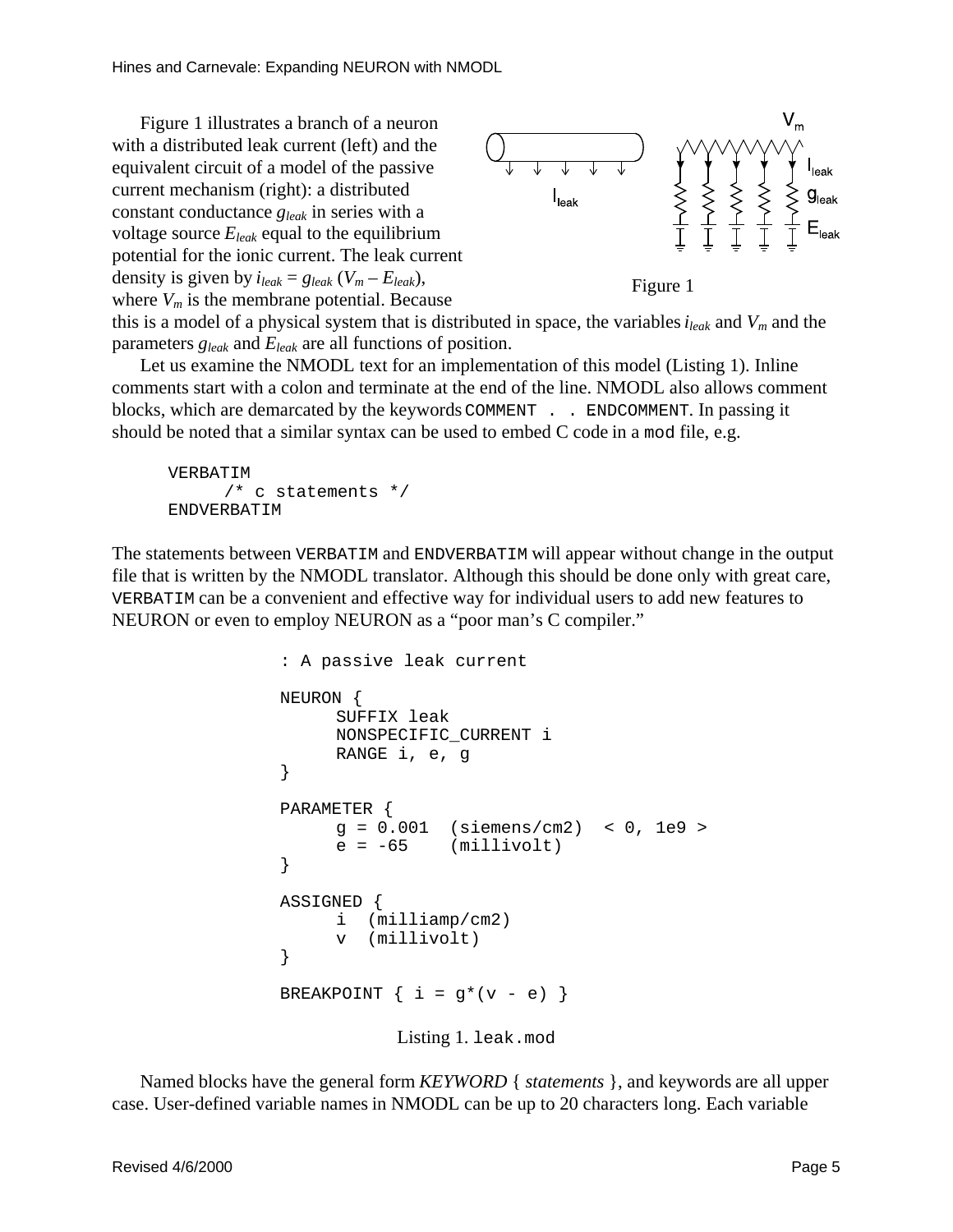must be defined before it is used. The variable names chosen for this example were i, q, and  $\epsilon$ for the leak current, its specific conductance, and its equilibrium potential, respectively. Some variables are not "owned" by any mechanism but are available to all mechanisms ; these include v, celsius, t, dt, diam, and area.

As an aside, it should be noted that use of dtin NMODL is neither necessary nor good practice. Prior to the availability of variable timestep methods in NEURON, analytic expressions involving dtwere frequently used for efficient modeling of voltages ensitive channel states. This idiomisnow built-in and employed automatically when such models are described in their underlying derivative form.

#### **The NEURON block**

The principal extension that differentiates NMODL from its MODL origins is that there are separate instances of mechanism data, with different values of states and parameters, in each segment (compartment) of a model cell. The NEURON block was introduced to make this possible by defining what the model of the mechanism looks like from the "outside" when the reargementy instances of the models prinkled at different locations on the cell. The specifications entered in this block are independent of any particular simulator, but the detailed "interface code" requirements of a particular simulator determine whether the output C file is suitable for NEURON(NMODL) or GENESIS (GMODL). For this paper, we assume the translator is NMODL and that it produces code accepted by NEURON.

The actual name of the current NMODL translator is nocmodl ( nocmodl . exe on the PC). This translator is consistent with the object-oriented extensions that were introduced with version 3ofNEURON. However, the older translator which predated these extensions was called nmodl, and we will use the generic name NMODL to refer to NEURON-compatible translators.

The SUFFIX keyword has two consequences. First, it identifies this to be a density mechanism, which can be incorporated into a NEURON cable section by an insert statement (see Usagebelow). Second, ittells the NEURON interpreter that the names for variables and parameters that belong to this mechanism will include the suffix  $\qquad$  leak, so there will be no conflict with similar names in other mechanisms.

The stipulation that i is a NONSPECIFIC\_CURRENT also has two consequences. First, the value of i will be reckoned in charge balance equations. Second, this current will make no direct contribution to mass balance equations (it will have no direct effect onionic concentrations). We will show how to model mechanisms with specific ionic currents that can change concentrations inlaterexamples.

The RANGE keyword asserts that the values of i, e, and gare functions of position. In other words, each of these variables can have a different value in each of the segments that make up a section. In the NEURON interpreter, manipulation of the sevariables uses the RANGE variable syntax (Hinesand Carnevale 1997) . The alternative to RANGE is GLOBAL, which is discussed below in *The* **PARAMETER** *block* .

The membrane potential visnot mentioned in the NEURON block for two reasons. First, vis one of the variables that are available to all mechanisms. Second, it is not necessary to assert that visa RANGE variable because membrane potential is a RANGE variable by default. However, for model completeness in non-NEURON contexts, and to enable units checking, v should be declared in the ASSIGNED block (see below).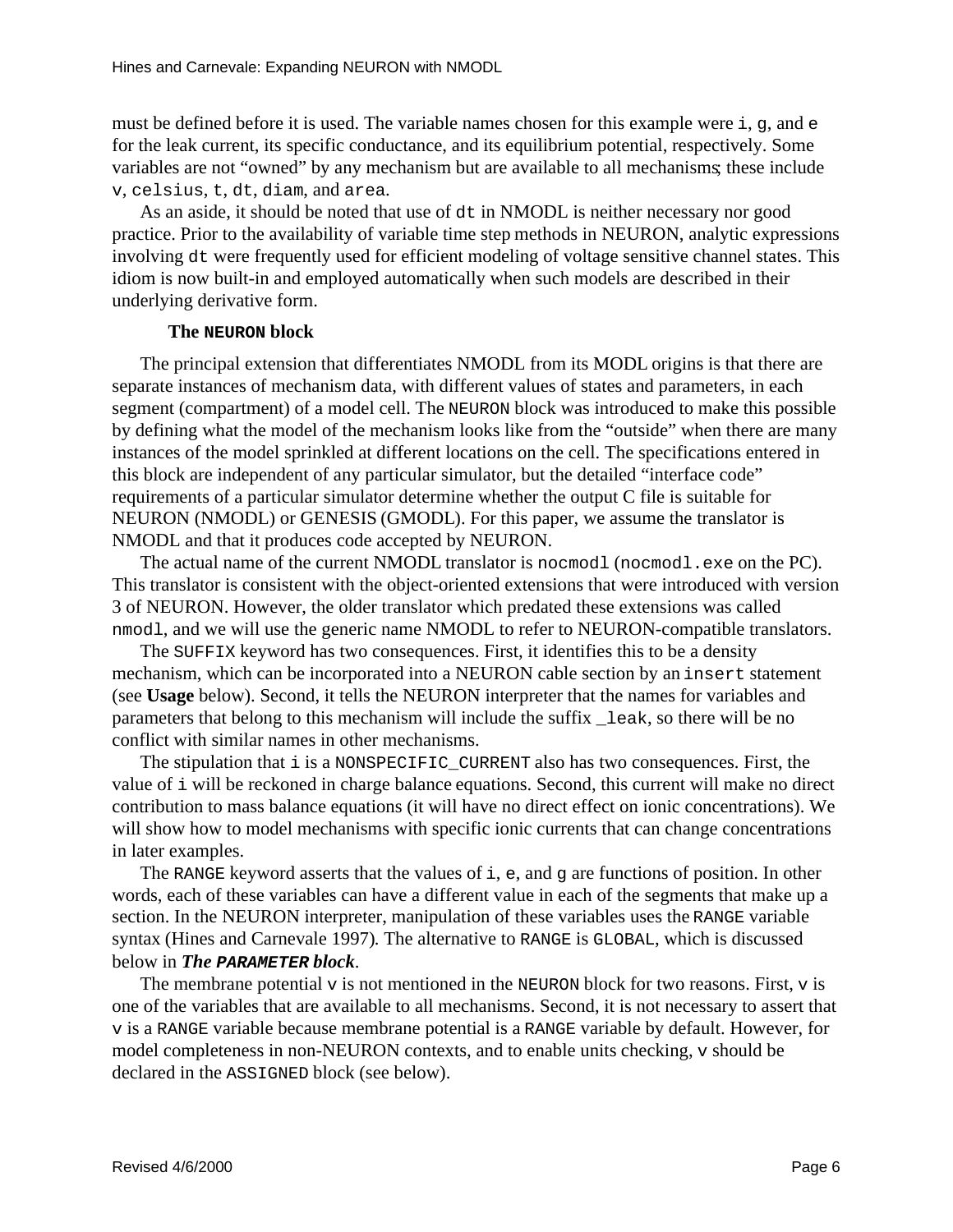### **Variable declaration blocks**

Asn oted above, each user-defined variable must be declared before it is used. Even if it is named in the NEURON block, it still has to appear in a variable declaration block

Mechanisms frequently involve expressions that contain a mix of constants and variables whose units belong to different scales of investigation and which may themselves be defined in terms of other, more "fundamental" units. This can easily lead to arithmetic errors that can be difficult to isolate and rectify. Therefore NMODL has special provisions for establishing and maintaining consistency of units . To facilitate unit checking, each variable declaration includes a specification of its units in parent heses. The name sused for the sespecifications are based on the UNIX units database . A variable whose units are not specified is taken to be dimensionless

The user may specify whatever units are appropriate except for variables that are defined by NEURONitself. These include v(millivolts), t (milliseconds), celsius ( ${}^{\circ}$ C), diam ( $\mu$ m), and  $\alpha$  area ( $\mu$ m <sup>2</sup>). Currents, concentrations, and equilibrium potentials created by the USEION statement also have specific units (see **The NEURON** block in **Example 6: extrace llular potassium accumulation** below). In this particular density mechanism, i and garegiven units of current per unitarea (milliamperes/cm  $^{2}$ ) and conductance per unit area (siemens/cm  $^{2}$ ). respectively.

#### *The* **PARAMETER** *block*

Variables whose values are normally specified by the user are parameters and are declared in a PARAMETER block . In the NEURON graphical user interface (GUI) , a parameter is viewed using a special field editor which is designed to facilitate the entry of new values (see **Usage** below).

While parameters generally remain constant during a simulation, they can be changed in midrunifnecessary to emulate some external influence on the characteristic properties of a model. To avoid confusion, such changes should only be performed through the hoc interpreter or the GUI, and not by statements in the modfile .

The PARAMETER block in this example gives default values of 0.001 siemens/cm  $2$ and –65 mV to g and e, respectively. The pair of values in angle brackets specifies the default minimum and maximum values for q that can be entered into the field editor of the GUI. In this case, we merely ensure that conductance g cannot be negative.

Because gand eare PARAMETERs, their values are visible at the hoclevel and can be overridden by hoc commands or altered through the GUI. PARAMETERS ordinarily have global scope, which means that changing the value of a PARAMETER affects every instance of that mechanism throughout an entire model. However, the NEURON block for this particular mechanism stipulates that gand eare RANGE variables, so the year begiven different values in every segment where the leak current has been inserted.

### *The* **ASSIGNED** *block*

The ASSIGNED block is used for declaring two kinds of variables : those that are given values outside the modfile, and those that appear on the left handside of assignment statements within the modfile. The first group includes variables that are potentially available to every mechanism suchas v, celsius, t, and ionic variables (ionic variables are discussed in connection with **The NEURONblock** in **Example6: extracellular potassium accumulation** below). The second group specifically omits variables that are unknowns in a set of simultaneous linear or nonlinear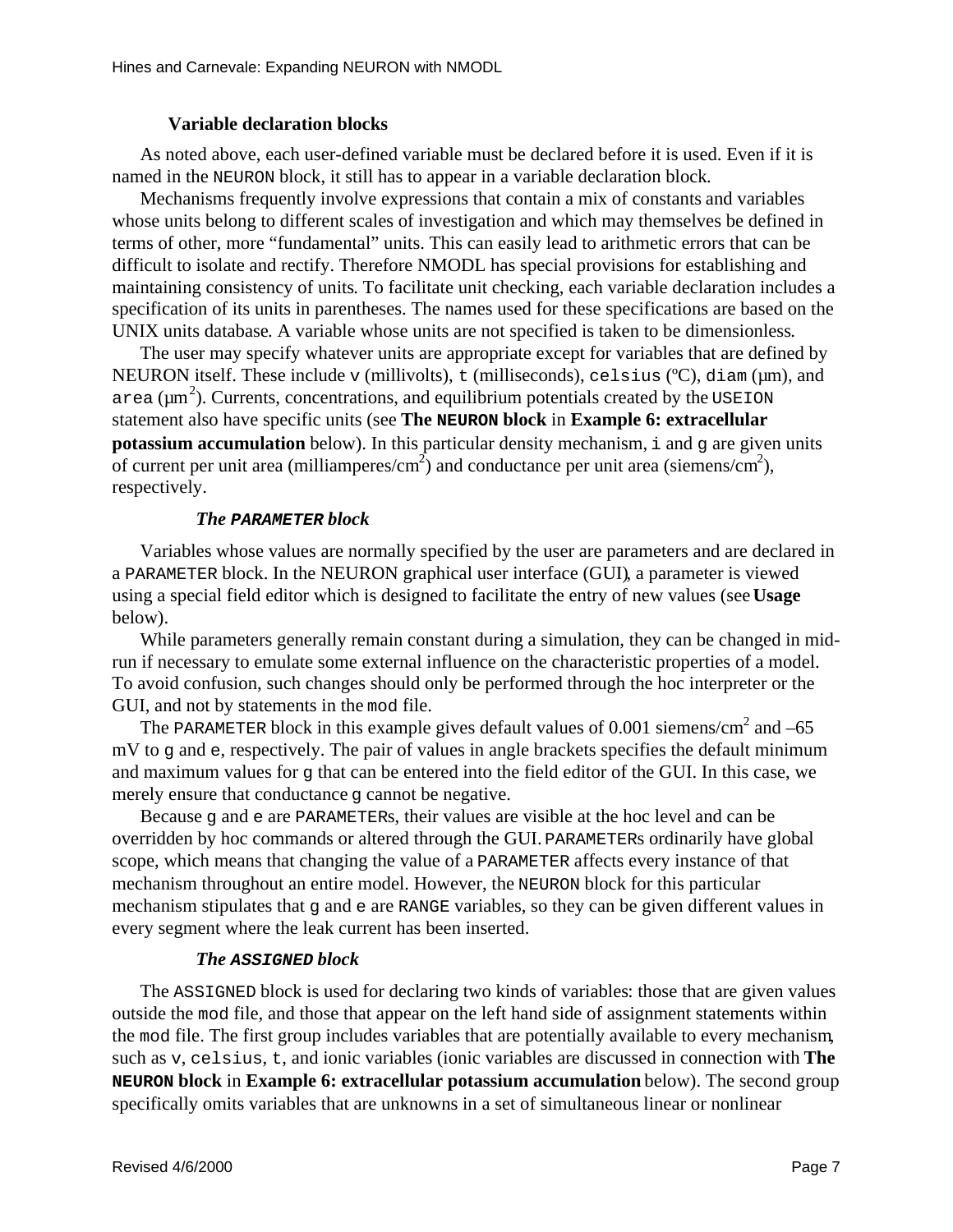algebraic equations , or that are dependent variables in differential equations or kinetic reaction schemes, which are handled differently (see **Example 4: a voltage-gated current** below for a discussion of the STATE block).

Mechanism-specific ASSIGNED variables are RANGE variables by default. For a mechanismspecific ASSIGNED variable to be visible outside of the modfile, it must be declared as RANGE or GLOBAL in the NEURON block. ASSIGNED variables that are not "owned" by any mechanism ( $v$ , celsius, t, dt, diam, and area) are not mentioned in the NEURON block.

The current is not a state variable because the model of the leak current mechanism does not define it interms of a differential equation or kinetic reaction scheme; that is to say, i has no dynamics of its own. Furthermore it is not an unknown in a set of equations. Instead, it is calculated by direct assignment. Therefore it is declared in the ASSIGNED block.

For similar reasons membrane potential visalso declared in the ASSIGNED block. Although membrane potential is unquestionably a state variable in a model of a cell, to the leak current mechanismitis a driving force rather than a state variable

#### **Equation definition blocks**

In this simple model there is only one equation, which is defined in the BREAKPOINT block.

#### *The* **BREAKPOINT** *block*

This is the main computation block in NMODL. Its name derives from SCoP , in which simulations are executed by incrementing an independent variable through a sequence of steps or "breakpoints" at which the dependent variables of the model are computed and displayed (Kohn et al. 1994).

At exit from the BREAKPOINT block, all variables should be consistent with the independent variable. The independent variable in NEURON is always time t, and neither t northe time step dt should be changed in NMODL.

Asingleformulais all that is necessary for the leak current model. As we shall see later, more complicated models may require invoking NMODL's built-in routines to solve families of simultaneous algebraic equations or perform numeric integration.

#### **Usage**

The following hoc code illustrates how this mechanism might be used. Note the use of RANGE syntax to examine the value of i\_leak near one end of cable.

```
cable {
     nseq = 5insert leak
     // override defaults
     g_leak = 0.002 // S/cm2
     e leak = -70 // mV
}
// show leak current density near 0 end of cable
print cable.i_leak(0.1)
```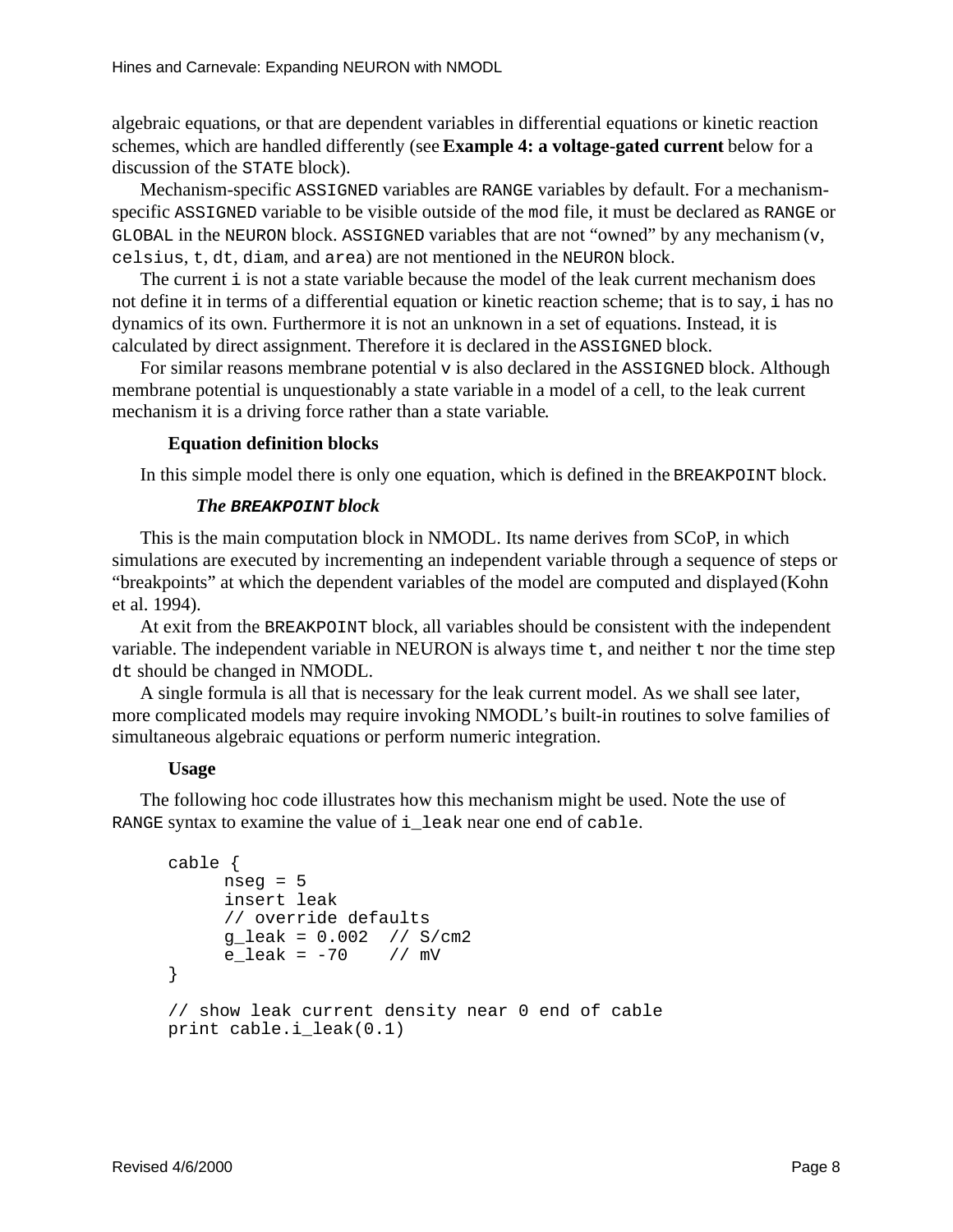Because of the interface code generated as a consequence of the definitions in the NEURON block, the leak mechanism will appear with the other density mechanisms in the Distributed Mechanism Managerand Viewer windows. This is illustrated in Figure2, which shows the Distributed Mechanism Inserter. The check marks ignifies that the leak mechanism has been inserted into the section named cable.





### **Example2:alocalized shunt**

At the opposite end of the spatial scale from a distributed passive current is a localized shunt induced by microelectrode impalement (Durand 1984; Staley et al. 1992) . A shunt is restricted to asmall enough region that it can be described in terms of a net conductance (or resistance) and total current, i.e. it is a point process (Hines and Carnevale 1997) . Most synapses are also best represented by point processes.

The localized nature of the shuntisemphasized in the cartoon of the neurite (Fig.3 left). The equivalent circuit of the shunt (right) is similar to the equivalent circuit of the distributed leak current (Fig.1 right), but here the resistance and current are understood to be concentrated in a single, circumscribed part of the cell. We will focus on how the NMODL code for this model differs from the density mechanism presented earlier.





```
: A shunt current
NEURON {
     POINT_PROCESS Shunt
     NONSPECIFIC_CURRENT i
     RANGE i, e, r
}
PARAMETER {
     r = 1 (qiqaohm) < 1e-9, 1e9 >
     e = 0 (millivolt)
}
ASSIGNED {
     i (nanoamp)
     v (millivolt)
}
BREAKPOINT \{ i = (0.001) * (v - e)/r \}
```
Listing 2. shunt.mod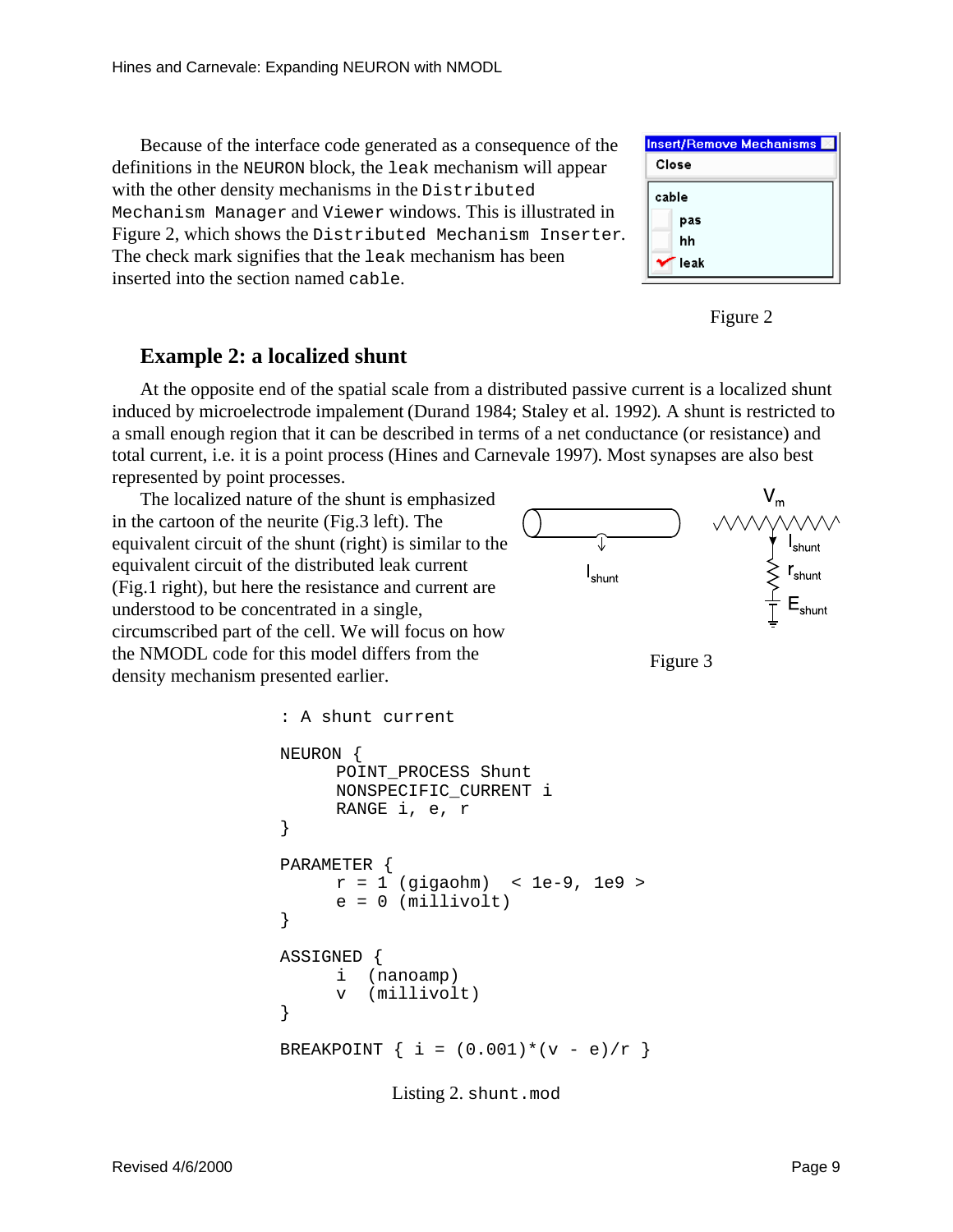#### **The NEURON block**

The NEURON block identifies this mechanism as a point process, which means that it will be managed inhocusing an object-oriented syntax (see Usagebelow). Making i, e, and r RANGE variables means that each instance of this point process can have separate values for these variables. If a variable is instead asserted to be GLOBAL, then its value would be shared among all instances of the mechanism.

### **Variable declaration blocks**

These are nearly identical to the PARAMETER and ASSIGNED blocks of the leak mechanism. However, Shunt is a point process so all of its current flows at one site instead of being distributed over an area. Therefore its i and rare in units of nanoamperes (total current) and gigaohms (0.001 / total conductance in microsiemens), respectively.

This codes pecifies default values for the PARAMETERS r and e. Allowing a minimum value of 10<sup> $-9$ </sup> for r prevents animadvertent divide by 0 error (infinite conductance) by ensuring that a usercannot set r to 0 inits GUI field editor . This protection, however, only holds for field editors and does not prevent an interpreter statement from setting rto 0 or even anegative value.

### **Equation definition blocks**

Like the leak current mechanism, the shunt mechanism is extremely simple and involves no state variables . The single equation is defined in the BREAKPOINT block.

#### *The* **BREAKPOINT** *block*

The sole "complication" in this block is that the calculation of includes a factor of 0.001 to reconcile the units on the left and right handsides of this assignment (nanoamperes vs. millivolts divided by gigaohms). The parentheses surrounding this conversion factor are a convention that is necessary for units checking : they disambiguate it from mere multiplication by a number. When NEURON's unitchecking utility modlunitisused to check the NMODL code in Listing 2, it will find no errors and will exit without an error message.

```
f:\modfils\leak\shunt>modlunit shunt.mod
model $Revision: 1.1.1.1 $ $Date: 1994/10/12 17:22:51 $
Checking units of shunt.mod
```
f:\modfils\leak\shunt>

However if the parent heses were omitted, an error message would beem itted that reports inconsistent unit factors.

```
f:\modfils\leak\shunt>modlunit shunt.mod
model $Revision: 1.1.1.1 $ $Date: 1994/10/12 17:22:51 $
Checking units of shunt.mod
The previous primary expression with units: 1-12 coul/sec
is missing a conversion factor and should read:
  (0.001)*() at line 20 in file shunt.mod
        i = 0.001*(v - e)/r << ERROR >>
```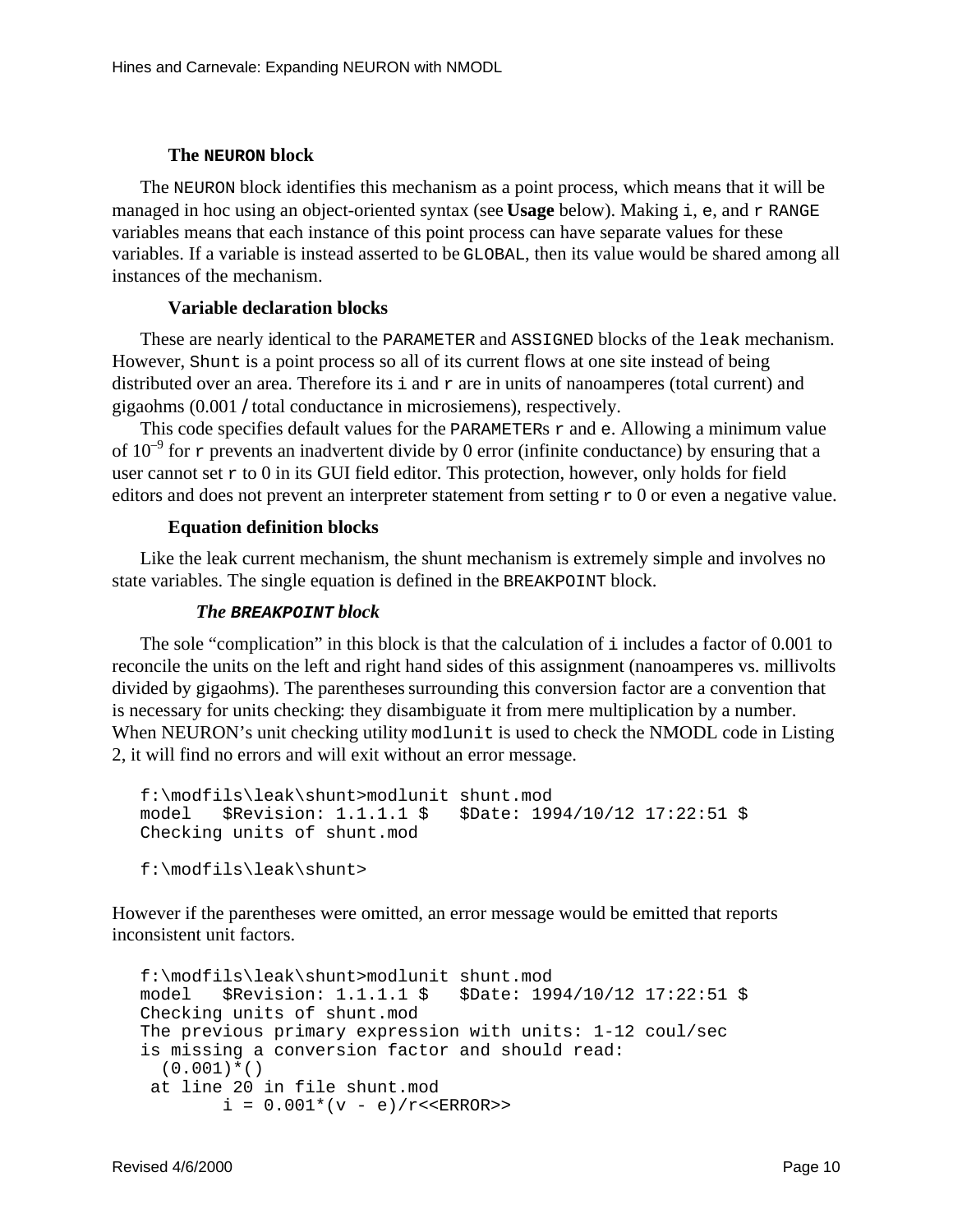An error message would also result if parentheses surrounded a number which the user intended to be a quantity, since the unit factors would be inconsistent.

The convention of using single numbers enclosed in parentheses to signify unit conversion factors is simple and minimizes the possibility of mistakes either by the user or by the software. It is important to note that expressions that involve more than one number, such as "(1 + 1)", will *not* be interpreted as conversion factors.

#### **Usage**

This hoc code illustrates how the shunt mechanism might be applied to assection called cable; note the object syntax for specifying the shunt resistance and current (see (HinesandCarnevale1997) ).

```
objref s
// put near 0 end of cable
cable s = new Shunt(0.1)// not bad for a sharp electrode
s.r = 0.2// show shunt current
print s.i
```

| <b>PointProcessManager</b> |     |
|----------------------------|-----|
| Close                      |     |
| <b>SelectPointProcess</b>  |     |
| Show                       |     |
| Shunt[0]                   |     |
| at: cable (0.1)            |     |
| Shunt[0]                   |     |
| r (gigaohm)                | 0.1 |
| e (millivolt)              | 0   |
| i (nanoamp)                | 0   |



The definitions in the NEURON block of this particular model enable NEURON's graphical toolstoinclude the Shunt object in the menus of its Point Process Manager and Viewer windows (Fig.4). The check mark on the button adjacent to the numeric field for rindicates that the shunt resistance has been changed from its default value (0.2 gigaohm when the shunt was created by the hoccode immediately above) to 0.1 gigaohm.

### **Example 3: an intracellular stimulating electrode**

An intracellular stimulating electrode is similar to ashunt in the sense that both are localized sources of current that are modeled as point processes . However, the current from a stimulating electrode is not generated by an opening in the cell membrane but instead is injected directly into the cell. This particular model of a stimulating electrode has the additional difference that the current changes discontinuously, i.e. it is a pulse with distinct start and stop times.

```
: Current clamp
NEURON {
     POINT_PROCESS IClamp1
     RANGE del, dur, amp, i
     ELECTRODE_CURRENT i
}
UNITS \{ (nA) = (nanoamp) \}
```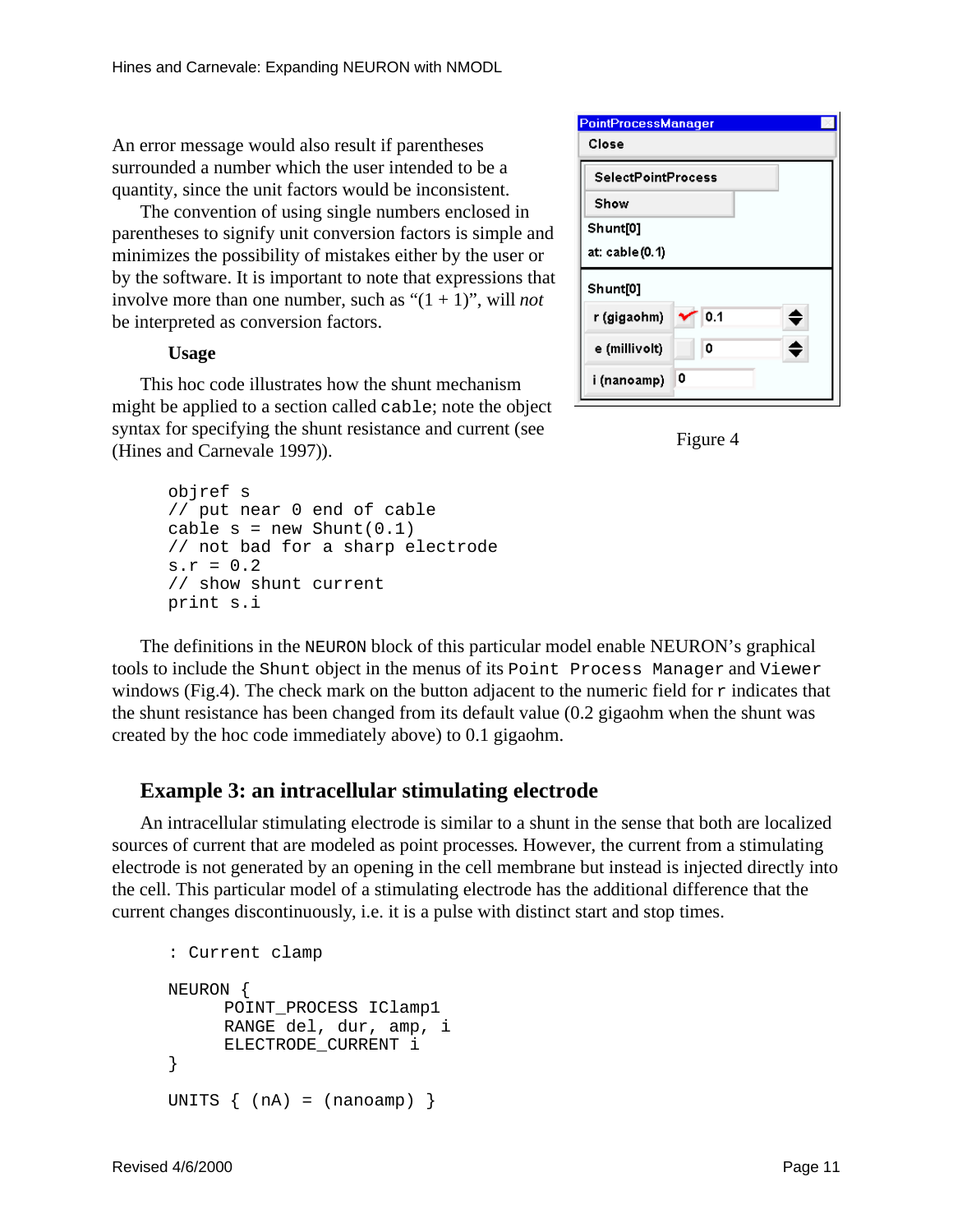```
PARAMETER {
     del (ms)
     dur (ms) < 0, 1e9 >amp (nA)
}
ASSIGNED { i (nA) }
INITIAL \{ i = 0 \}BREAKPOINT {
     at_time(del)
     at time(del+dur)
      if (t < del + dur &amp; &amp; t > del) {
           i = amp} else {
           i = 0}
}
```
Listing3. iclamp1.mod

### **The NEURON block**

This mechanism is identical to the built-in IClamp model. Calling it IClamp1 allows the readertotest and modify it without conflict with the existing IClamp point process.

This model of a current clamp generates are ctangular current pulse whose amplitude ampin nanoamperes, start time del in milliseconds, and duration durin milliseconds are all adjustable by the user. Furthermore, these parameters are individually adjustable for each separate instance of this mechanism. Therefore the yare declared as RANGE variables in the NEURON block.

The current idelivered by IClamp1 is declared in the NEURON block to make it available for examination. The ELECTRODE CURRENT statement has two important consequences: positive values of i will depolarize the cell (in contrast to the hyperpolarizing effect of positive transmembrane currents), and when the extracellular mechanism is present there will be a change in the extracellular potential vext. Further discussion of extracellular fields is beyond the scopeofthis paper.

### **Equation definition blocks**

### *The* **BREAKPOINT** *block*

The logic for deciding whether  $i = 0$  or  $i =$  amp is straightforward, but the at time () calls need explanation. To work properly with variable timestep methods, e.g. CVODE, models that change parameters discontinuously during a simulation must notify NEURON when such events take place. With fixed time step methods, users implicitly assume that events take place on time stepboundaries (integer multiples of dt), and they would never consider defining a pulse durationnarrower than dt. Neither eventuality can be left to chance with variable timestep methods.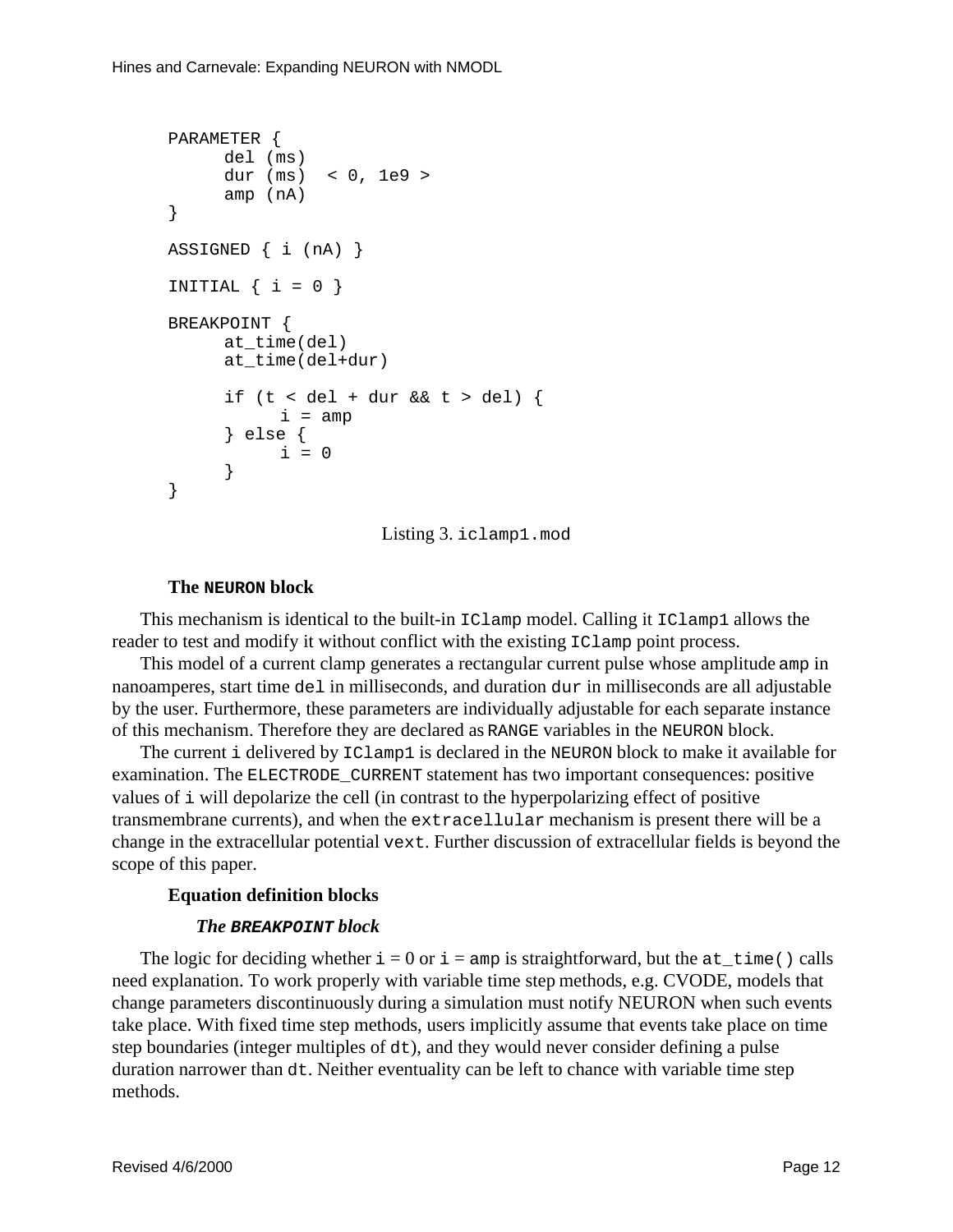During avariable times tep simulation, the first at\_time() call guarantees that a time step boundary will be at del –  $\varepsilon$ , where  $\varepsilon$  is onthe order of 10  $^{-9}$  ms. Integration will then restart from its new initial condition at del + ε. For more information, see **Discontinuities in PARAMETERs** below.

## *The* **INITIAL** *block*

The code in the INITIAL block is executed when the hoc function finitialize () is called. Initialization of more complex mechanisms is discussed below in **Example 4: a voltage-gated current** and **Example 6: extracellular potassium accumulation** . The initialization here consists of making sure that  $IClamp1.i s0 when t = 0$ .

| <b>PointProcessManager</b> |           |   |
|----------------------------|-----------|---|
| Close                      |           |   |
| <b>SelectPointProcess</b>  |           |   |
| Show                       |           |   |
| ICIamp 1[0]                |           |   |
| at: soma(0.5)              |           |   |
| ICI amp 1[0]               |           |   |
| del (ms)                   | 1         |   |
| dur (ms)                   | $\vert$ 2 | ≘ |
| amp (nA)                   | 0.01      |   |
| i (nA)                     | ٥         |   |

### **Usage**

Regardless of whether a fixed or variable timestep

Figure 5

integratorischosen, IClamp1 looks the same to the user. In either case, a current stimulus of  $0.01$ nA amplitude that starts at  $t = 1$  ms and lasts for  $2$  ms would be created by this hoc code or  $through the GUI panel$  (Fig.5).

```
objref ccl
// put at middle of soma
soma ccl = new IClamp1(0.5)ccl.de1 = 1ccl.dur = 2
ccl.\amp{amp = 0.01}
```
# **Example 4: a voltage-gated current**

One of the particular strengths of NMODL is its flexibility in dealing with ion channels whose conductances are not constant but instead are regulated by factors such as the transmembrane potential gradient and/orthe concentrations of ligands on one or both sides of the membrane. Here we will use the well-known Hodgkin-Huxley (HH) delayed rectifier to show how a voltage-gated current can be implemented, and later we will examine a model of a potassium $(K^{\dagger})$ current that depends on both voltage and intracellular calcium concentration.

The delayed rectifier and all other voltage-gated channels that are distributed over the cell surface are density mechanisms . Therefore their NMODL representations and hocusage will have many similarities to those of the passive leak current presented in Example 1. The following discussion focuses on the significant differences between the models of the delayed rectifier and the passive leak current.

In this example, membrane potential is in absolute millivolts, i.e. reversed in polarity from the original Hodgkin-Huxley convention and shifted to reflect a resting potential of –65 mV.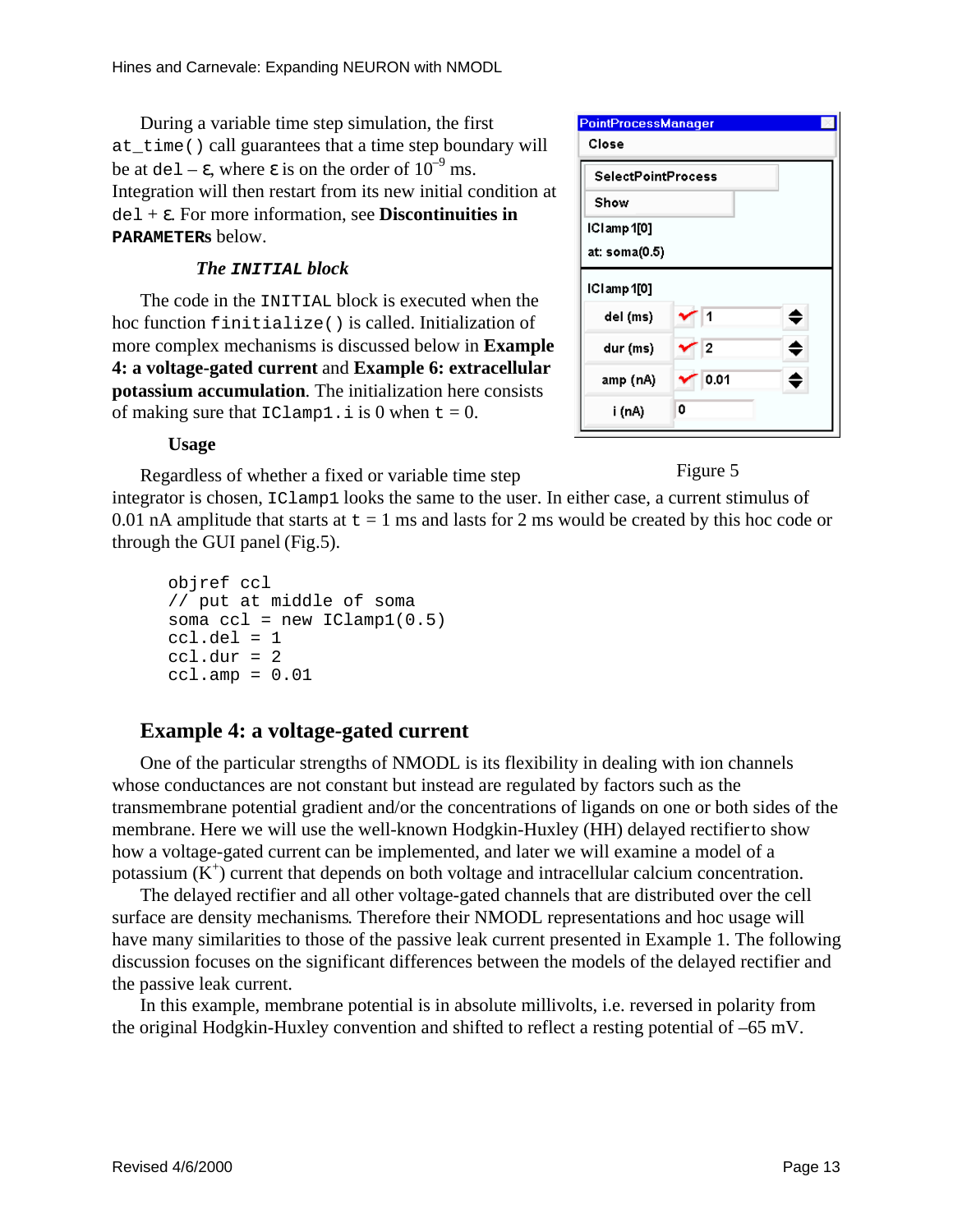```
: HH voltage-gated potassium current
NEURON {
     SUFFIX kd
     USEION k READ ek WRITE ik
     RANGE gkbar, gk, ik
}
UNITS {
     (S) = (siemens)(mV) = (millivolt)
     (mA) = (milliamp)}
PARAMETER { gkbar = 0.036 (S/cm2) }
ASSIGNED {
     v (mV)
     ek (mV) : typically \sim -77.5
     ik (mA/cm2)
     gk (S/cm2)}
STATE \{ n \}BREAKPOINT {
     SOLVE states METHOD cnexp
     gk = gkbar * n^4
     ik = gk * (v - ek)}
INITIAL {
     : Assume v has been constant for a long time
     n = \text{alpha}(v) / (\text{alpha}(v) + \text{beta}(v))}
DERIVATIVE states {
     : Computes state variable n at present v & t
     n' = (1-n)*alpha(v) - n*beta(v)}
FUNCTION alpha(Vm (mV)) (/ms) {
     LOCAL x
     UNITSOFF
     x = (Vm+55)/10if (fabs(x) > 1e-6) {
           alpha = 0.1 * x / (1 - exp(-x))}else{
           alpha = 0.1/(1 - 0.5*x)}
     UNITSON
}
```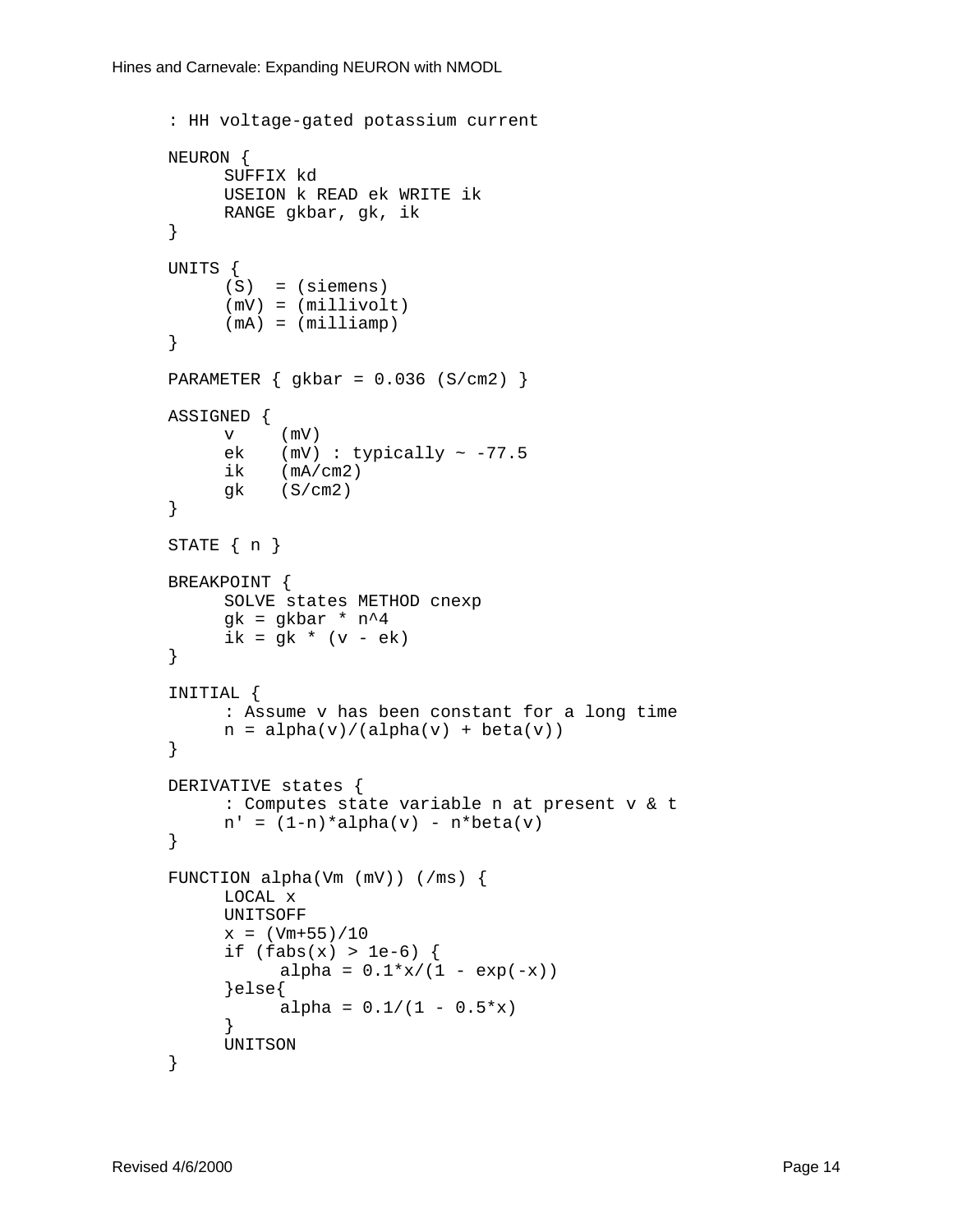```
FUNCTION beta(Vm (mV)) (/ms) {
     UNITSOFF
     beta = 0.125*exp(-(Vm+65)/80)UNITSON
}
```
Listing4. kd.mod

### **The NEURON block**

As with the passive model, SUFFIX marks this as a density mechanism, whose variables and parameters will be identified in hoc by a particular suffix. Three RANGE variables are declared in this block: the peak conductance density gkbar (the product of channel density and "open" conductance per channel), the macroscopic conductance gk (the product of gkbar and the fraction of channels that are open at any moment), and the current ik that passes through qk. At the level of hoc, these will be available as gkbar\_kd, gk\_kd, and ik\_kd.

This model also has a fourth RANGE variable: the gating variable n, which is declared in the STATEblock(see **The STATEblock** below). STATEvariables are automatically RANGE variables and do not need to be declared in the NEURON block.

A mechanism needs as eparate USEION statement for each of the ions that it affects or is affected by. This example has one USEION statement, which includes READ ek because the potential gradient that drives ik kd depends on the equilibrium potential for K  $\overline{\phantom{a}}$ . Since the resulting ionic flux may affect local [K]  $\dagger$ ], this example also includes WRITE ikso that NEURON can keep track of the total outward current that is carried by an ion, its internal and external concentrations, and its equilibrium potential. We will return to this point in the context of a model with extracellular K accumulation.

### **The UNITS block**

The statements in the UNITS block define new names for units interms of existing names in the UNIX units database . This can increase legibility and convenience, and is helpful both as a reminder to the user and as a means for automating the process of checking for consistency of units.

### **Variable declaration blocks**

### *The* **ASSIGNED** *block*

This is analogous to the ASSIGNED block of the leak mechanism. For the sake of clarity, variables whose values are computed outside this modifiear elisted first. Note that ekislisted as an ASSIGNED variable, unlike e of the leak mechanism which was a PARAMETER. The reason for this difference is that mechanisms that produce K fluxes may cause the equilibrium potential ek to change in the course of a simulation . However, the equilibrium potential for the leak current was not linked to aspecific ionic species and therefore will remain fixed unless explicitly altered by hoc statements or the GUI.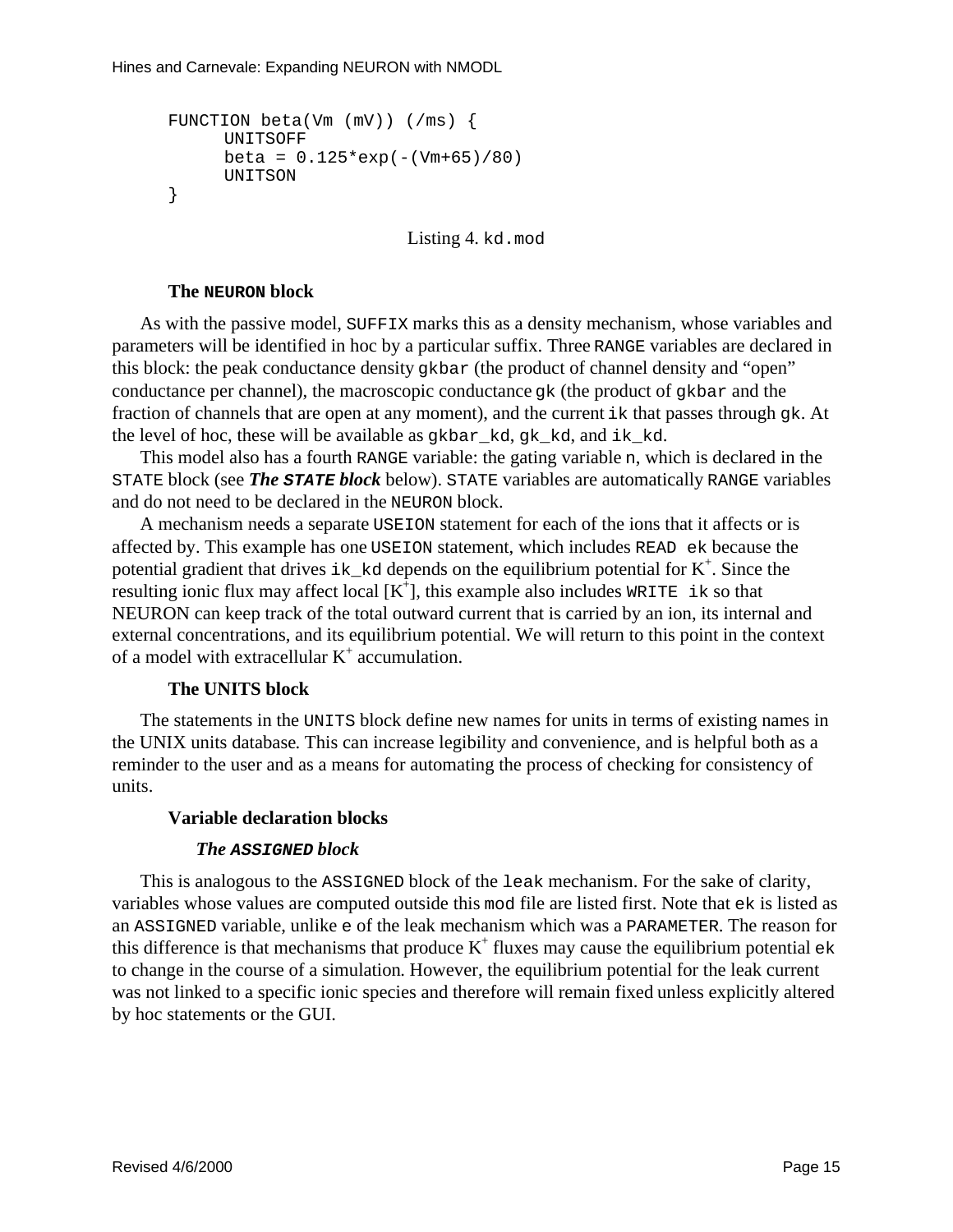### *The* **STATE** *block*

If a model involves differential equations, families of algebraic equations, or kinetic reaction schemes, their dependent variables or unknowns are to be listed in the STATE block. Therefore gating variables such as the delayed rectifier's naredeclared here.

Inthis paper we will refer to variable sthat are declared in the STATE block as STATE variables, or simply STATES. This NMODL-specific terminology should not be confused with the physics or engineering concept of a "state variable" as a variable that describes the state of a system. While membrane potential is a "state variable" in the engineering sense, it would never bea STATE becauseits value is calculated only by NEURON and never by NMODL code. Likewise, the unknowns in a set of simultaneous equations (e.g. specified in a LINEAR or NONLINEAR block ) would not be state variables in an engineering sense, yet they would all be STATEs.

All STATEs are automatically RANGE variables . This is appropriate, since channel gating can vary with positional onganeurite.

### **Equation definition blocks**

In addition to the BREAKPOINT block, this model also has INITIAL, DERIVATIVE, and FUNCTION**blocks**.

### *The* **BREAKPOINT** *block*

This is the main computation block of the mechanism. By the end of the mechanism is negatively in the BREAKPOINT block, all variables are consistent with the new time. If a mechanism has STATES, this block must contain one SOLVE statement that tell how the values of the STATEs will be computed over each time solutions of the solutions steps. The solutions in statement specifies ablock of code that defines the simultaneous equations that govern the STATEs. Currents are set with assignment statements at the endof the BREAKPOINTblock.

There are two major reasons why variables that the number of times they are the number of times the variety of the number of times the variety of the number of times the variety of the number of times the variety of the nu executed, such as counts or flags or random variables, should in general not be calculated in a BREAKPOINT block . First, the assignment statements in a BREAKPOINT block are usually called twice per time step. Second, with variable time step methods the value of the value of the value of the value of the value of the value of the value of the value of the value of the value of the value of the value of the v monotonically increasing. The metaphortoke epinmindis that the BREAKPOINT block is responsible for making all variables consistent at time t. Thus assignment statements in this block are responsible for trivially specifying the values of variables which depend *only* on the values of STATEs, t, and v, while the SOLVE statements perform the magic required to make the STATEs consistent at time t. It is not be laboring the point to reiterate that the assignment statements should produce the same result regardless of how many times BREAKPOINT is called with the same STATES, t, and v. All too often errors have resulted from an attempt to explicitly compute what is conceptually a STATE in a BREAKPOINT block. Computations that must be performed only once per time step should be placed in a PROCEDURE, which in turn would be invokedbya SOLVEstatementina BREAKPOINTblock.

In this connection it should be emphasized that the SOLVE statement is not a function call and that the body of the DERIVATIVE block (or any other block specified by a SOLVE statement) will be executed as ynchronously with respect to BREAKPOINT assignment statements. Therefore itisincorrect to invoke rate functions from the BREAKPOINT block; instead the semust be called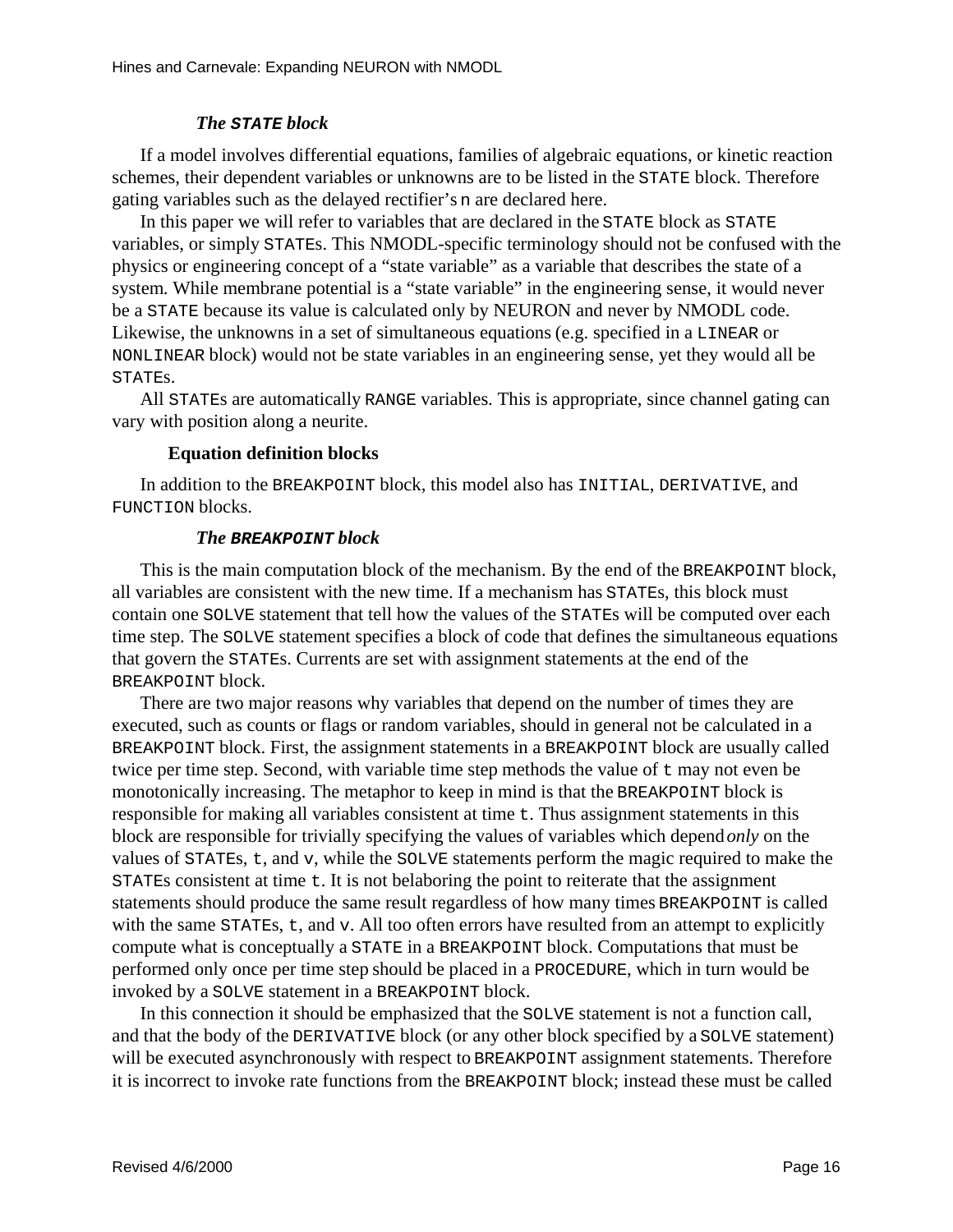from the block that is specified by the SOLVE statement (in this example, from within the DERIVATIVE block).

Models of active currents such as ik\_kd are generally formulated in terms of ionic conductances that are functions of voltage-and time-dependent gating variables. The SOLVE statements at the beginning of the BREAKPOINT blocks pecify the differential equations or kinetic schemes that govern the kinetic softhe gating variables. The algebraic equations that compute the ionic conductances and currents follow the SOLVE statements.

For mechanisms whose STATEs are described by differential equations, it is often most convenient and efficient to use one of NEURON's built-in numerical integrators. A good choice for this particular mechanism is cnexp, which is described below in connection with the DERIVATIVE block.

### *The* **INITIAL** *block*

The INITIAL block may contain any instructions that should be executed when the hoc function finitialize() is called. Though often overlooked, proper initialization of *all* STATEs is as important as correctly computing their temporal evolution. This is accomplished for the common case by finitialize(), which executes the initialization strategy defined in the INITIAL block for each mechanism. Prior to executing the INITIAL block, STATE values are setto their values in the STATE declaration block (or set to 0 if it was not given a specific value in the STATE declaration block).

Forthis delayed rectifier mechanism, nisset to its steady-state value for the membrane potential that exists in the compartment. This potential itself can be "left over" from a previous simulation run, or it can be specified by the user, e.g. on a compartment by compartment basis using statements such as dend.v(0.2) = -48 before calling finitialize(), or uniformly  $over the entire cell with a statement like \text{finite} 1ize (-55).$ 

*Initializationstrategies*. The INITIAL block should be used to initialize STATEs with respect to the initial values of membrane potential and ionic concentrations. It should be noted that there are several other ways to prepare STATEs for a simulation run. The most direct is simply to assign values explicitly using hoc statements such as  $\cosh h$  and  $(0.3) = 0.9$ , but this can create arbitrary initial conditions that would be quite "unnatural."

Amore "physiological" approach, which may be appropriate for models of oscillating or chaotic systems or whose mechanisms show other complex interactions, would be to perform an "initialization run" during which the model converges toward its limit cycle or attractor. A practical alternative for systems that settle to a stable equilibrium point when left undisturbed is to assign t a large negative value and then advance the simulation over several large time steps  $(keeping t < 0$  prevents the initialization steps from triggering scheduled events such as stimulus currents or synaptic inputs). This tactic takes advantage of the strong stability properties of NEURON's implicit integration methods.

With either approach, once the initialization transients have decayed, the STATEs can be saved to a SaveState object that can then be kept in memory or written to a file for future reuse. The following examples hows how to restore STATEs properly, assuming that they are contained in a SaveState object named mystates. When STATE sare restored, it is necessary to make sure that the variable order variable time step integrator is properly initialized; this is the purpose of cvode.re\_init(), which has no effect if one is using a fixed time step method.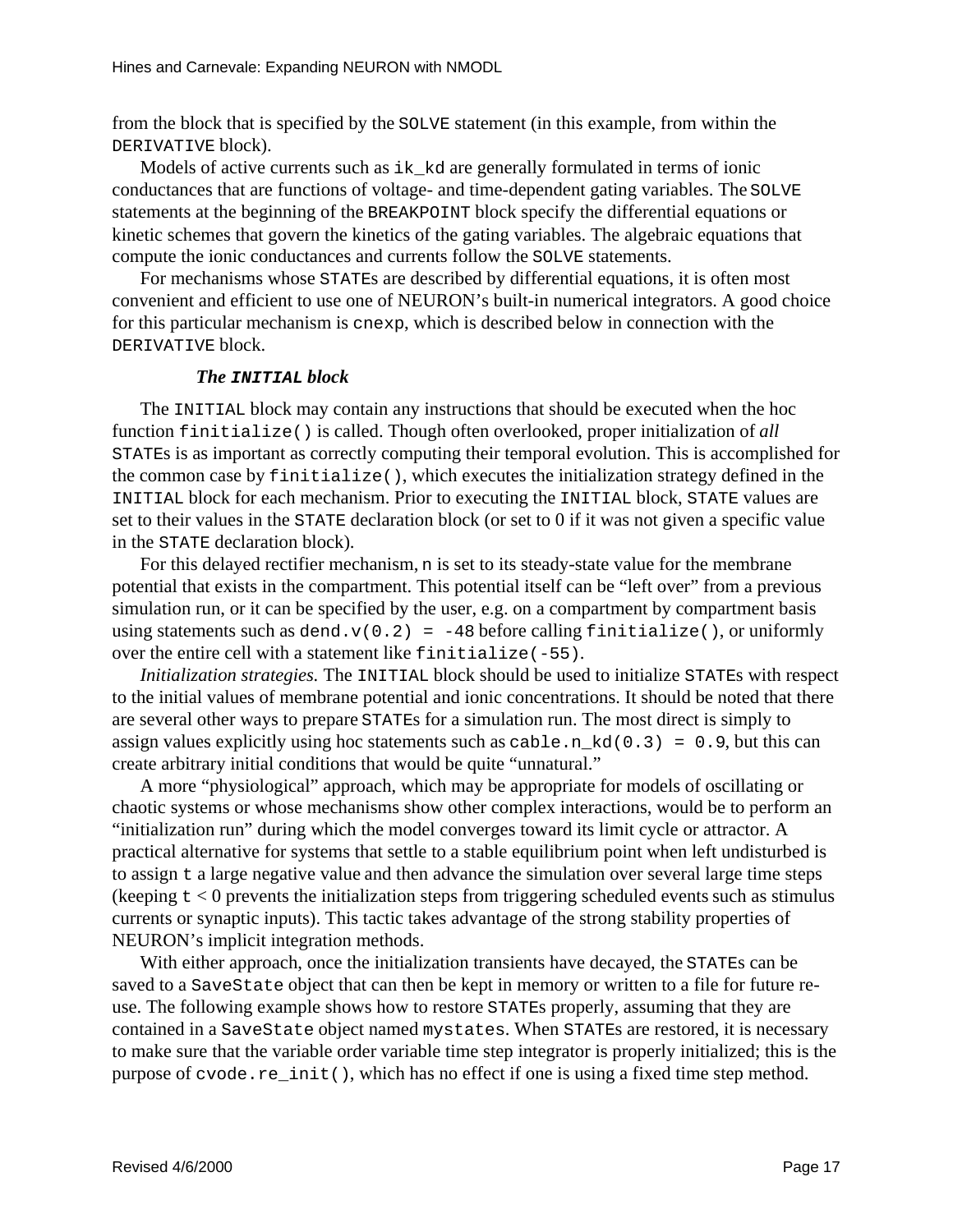```
proc init() {
     // set Vm to v_init, t to 0,
     // and call INITIAL block in all mechanisms
     finitialize(v_init)
     mystates.restore()
     // make all assigned variables (currents, conductances,
     // equilibrium potentials) consistent with the STATEs
     fcurrent()
     // initialize the cvode integrator
     cvode.re_init() // no effect if cvode is not active
}
```
#### *The* **DERIVATIVE** *block*

This is used to assign values to the derivatives of those STATEs that are described by differential equations. The statements in this block are of the form *y' = expr* , where a series of apostrophescan be used to signify higher-order derivatives.

For NEURON's fixed time step integration method, the seed using a the grated using the numerical method specified by the SOLVE statement in the BREAKPOINT block . The SOLVE statement should explicitly invoke one of the integration methods that is appropriate for systems in which states variables can vary widely during a time step (stiff systems). The cnexp method used in this example combines second-order accuracy with computational efficiency. It is appropriate when the right hand side of  $y' = f(y, y)$  is linear in y, so it is well-suited to models with HH-styleionic currents . This method calculates the STATEs analytically under the assumption that all other variables are constant throughout the timestep. If the variables change but are second-order correct at the midpoint of the time step, then the calculation of STATEs is also second-order correct.

If  $f(y, y)$  is not linear in *y*, then the implicit integration method derivimplicits hould be used. This provides first-order accuracy and is usable with general ODEs regardless of stiffness or nonlinearity.

With variable timestep methods, *no* variable is assumed to be constant. The semethods not only change the time step, but adaptively choose a numerical integration formula with local error  $that ranges from first-order up to O($  $6$ ). The present implementation of NMODL creates a diagonal Jacobian approximation for the block of  $y' = f_i(v, y)$  is polynomial in *y<sub>i</sub>*this is done analytically, otherwise by numerical differencing. In the rare case where this is inadequate, the user may supply an explicit Jacobian. Future versions of NMODL may attempt to deal with Jacobian evaluation in a more sophisticated manner. This illustrates a particularly important benefit of the NMODL approach: improvements in methods do not affect the highlevel description of the membrane mechanism.

#### *The* **FUNCTION** *block*

The functions defined by FUNCTION blocks are available at the hoclevel and in other mechanisms by adding the suffix of the mechanism in which the vare defined, e.g. alpha kd() and beta\_kd(). Functions or procedures can be simply called from hocif they donot reference RANGE variables (references to GLOBAL variables are allowed). If a function or proceduredoes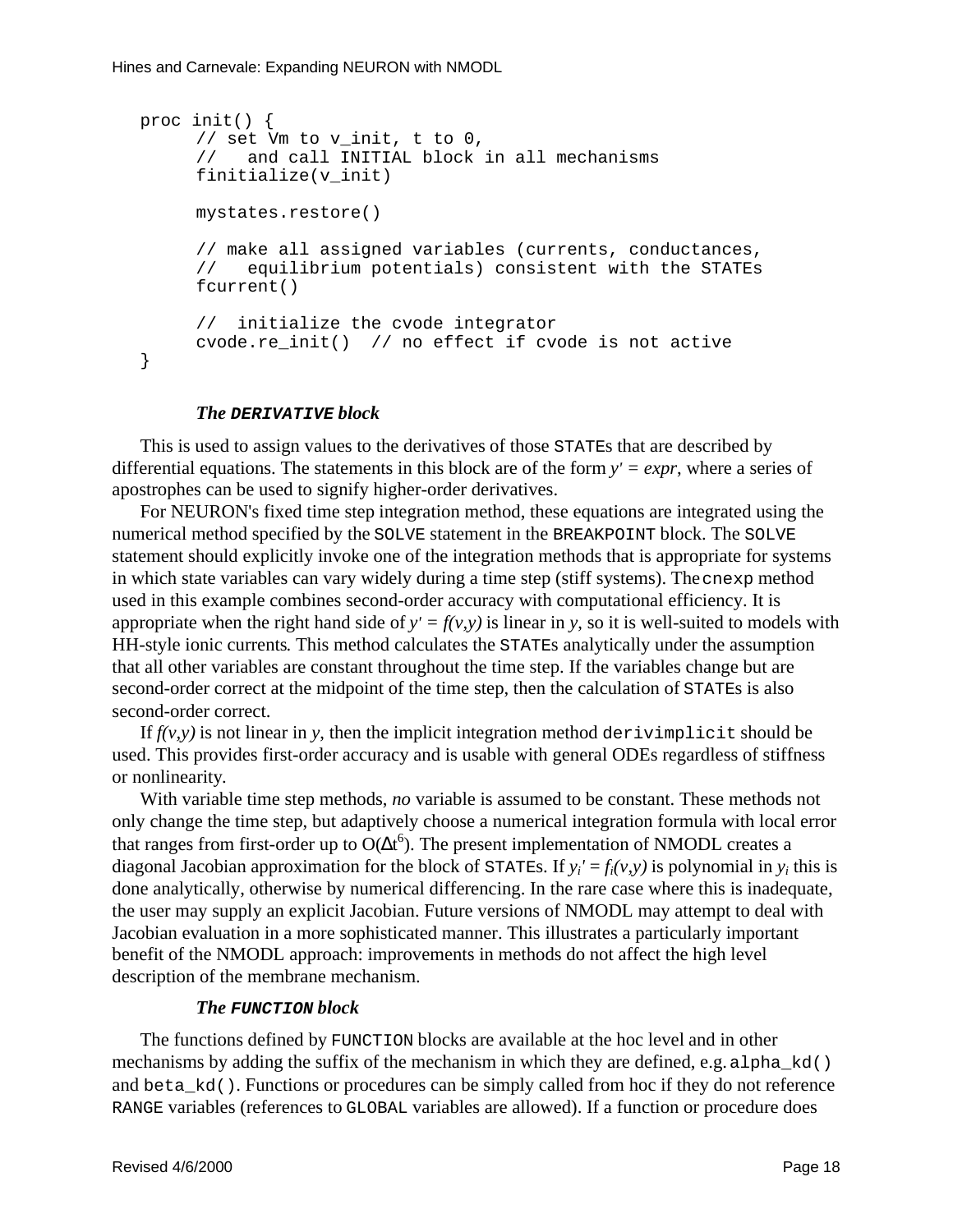referencea RANGE variable, then prior to calling the function from hocitisnecessary to specify the proper instance of the mechanism (its location on the cell). This is done by a set data\_ function that has the syntax

$$
section\_name \{ setdata\_suffix(x) \}
$$

where *section\_name* is the name of the section that contains the mechanism in question, *suffixis* the mechanism suffix, and xis the normalized distance along the section where the particular instance of the mechanism exists. The functions in our kd example do not use RANGE variables, so aspecific instance is not needed.

The differential equation that describes the kinetics of ninvolves two voltage-dependent rate constants whose values are computed by the functions alpha() and beta(). The original algebraic form of the equations that define these rates is

$$
\alpha = \frac{0.1\left(\frac{v+55}{10}\right)}{1-e^{-\left(\frac{v+55}{10}\right)}}
$$
 and  $\beta = 0.125 e^{-\left(\frac{v+65}{80}\right)}$ 

The denominator for  $\alpha$  goes to 0 when  $v = -55$  mV, which could cause numeric overflow. The code used in alpha() avoids this by switching, when *v* is very close to –55, to an alternative expression that is based on the first three terms of the infinite series expansion of *x* .

As noted elsewhere in this paper, NMODL has features that facilitate establishing and maintaining consistency of units . Therefore the rate functions alpha() and beta() are introduced with the syntax

$$
\text{FUNCTION } f\_name(\text{arg1}(\text{units1}), \text{arg2}(\text{units2}), \dots) (\text{returned\_units})
$$

to declare that their arguments are in units of millivolts and that their returned values are in units of inverse milliseconds ("/ms"). This allows automatic units checking on entry to and return from these functions. For the sake of legibility the UNITSOFF . . . UNITSON directives disable units checking just within the body of these functions. This is acceptable because the terms in the affected statements are mutually consistent. Otherwise the statements would have to be rewritten in a way that makes unit consistency explicit at the cost of legibility, e.g.

 $x = (Vm + 55 (millivolt))/(10 (millivolt))$ 

Certain variables exists of exists of computational conveni ence. The set ypically serveasscale factors, flags, or temporary storage for intermediate results, and are not of primary importance to the mechanism. Such variables are often declared as  $\qquad$  LOCAL variables within an equation block, e.g. xinthis mechanism. LOCAL variables that are declared in an equation block are not "visible" outside the block and the ydonot retain their values between invocations of the block. LOCAL variables that are declared outside an equation block have very different properties and are discussed under **Variable declaration blocks** in **Example 8: calcium diffusion with buffering**.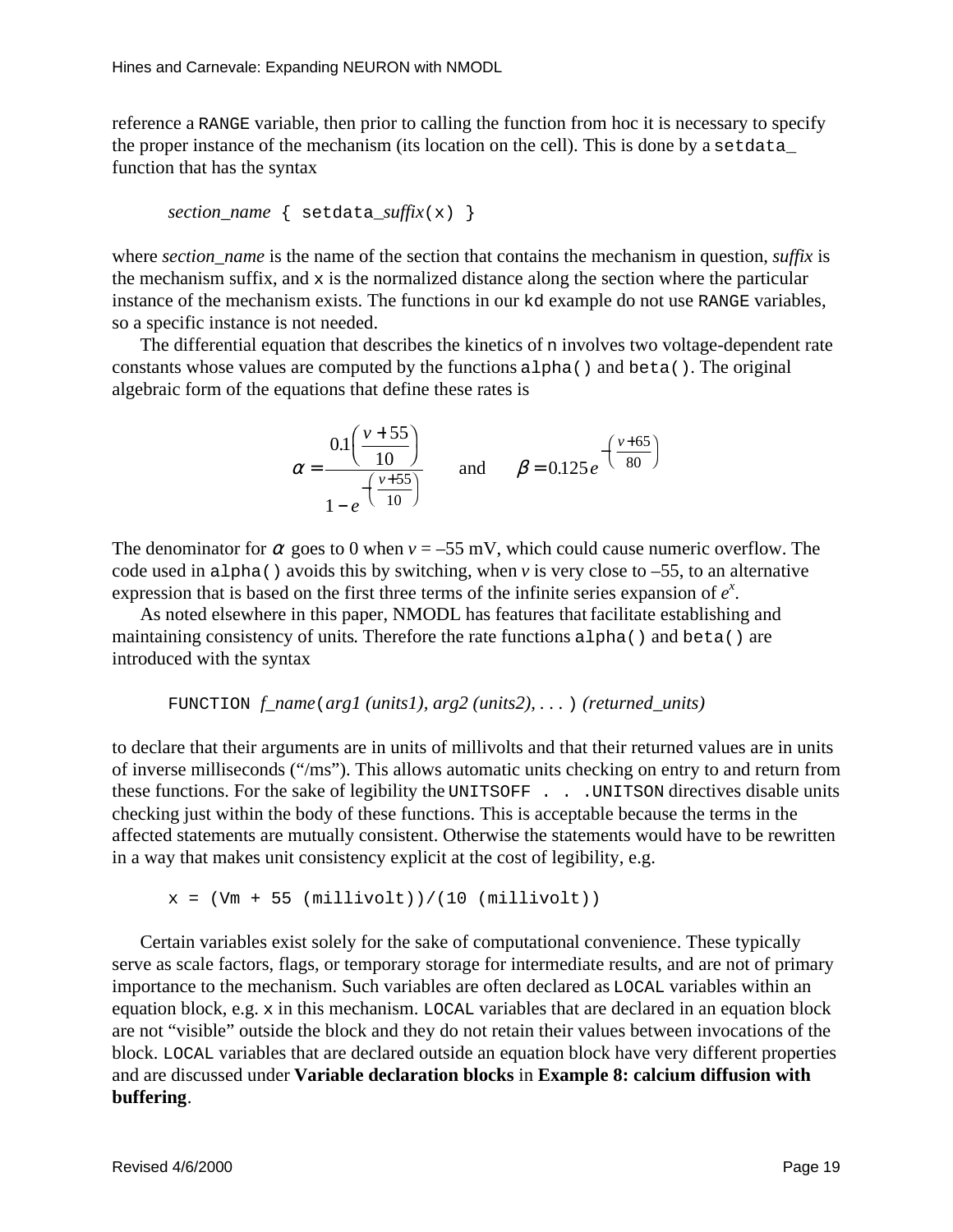### **Usage**

The hoc code and graphical interface for using this distributed mechanism are similar to those for the leak mechanism (Fig.2). However, the kd mechanism involves more RANGE variables, and this is reflected in the choices availableinthe RANGE variable menu of NEURON's Plot what? toolforgraph windows. Since kd uses potassium, the variables ek and  $ik(totalK^{-1}current)$ appearin this list along with the variables that are explicitly declared as RANGE and STATE in kd. mod (see Fig. 6). The total K  $^+$  current ik will differ from ik kd only if another mechanism that WRITES ikis present in this section.

| <b>IVOC</b><br>Variable to graph<br>Enter Symbol name: |                                                                                                                                        |
|--------------------------------------------------------|----------------------------------------------------------------------------------------------------------------------------------------|
| cable.n_kd(0.1)                                        |                                                                                                                                        |
| Show                                                   |                                                                                                                                        |
| cable.                                                 | v(0.1)<br>z,<br>ek(0.1)<br>ik(0.1)<br>gkbar_kd(0.1)<br>n_kd(0.1)<br>ik_kd(0.1)<br>gk_kd(0.1)<br>diam(0.1)<br>cm(0.1)<br>$i_{cap}(0.1)$ |
|                                                        | Cancel<br>Accept $\leftarrow$                                                                                                          |

Figure 6

### **Example 5: a calcium-activated voltage-gated current**

This model of a potassium current that depends on both voltage and intracellular calcium concentration [Ca<sup>2+</sup>]<sub>i</sub>. is based on the work of Moczydlowski and Latorre (1983). It is basically an elaboration of the HH mechanism in which the forward and backward rates depend jointly on membrane potential and  $\begin{bmatrix} \text{Ca} & ^{2+} \end{bmatrix}$  i. Here we point out the salient implementational differences between this and the previous model.

```
: Calcium activated K channel
NEURON {
     SUFFIX cagk
     USEION ca READ cai
     USEION k READ ek WRITE ik
     RANGE gkbar
     GLOBAL oinf, tau
}
UNITS {
     (mV) = (millivolt)
     (mA) = (milliam p)(S) = (siemens)
     (molar) = (1/liter)(mM) = (millimolar)FARADAY = (faraday) (kilocoulombs)
     R = (k-mode) (joule/degC)}
```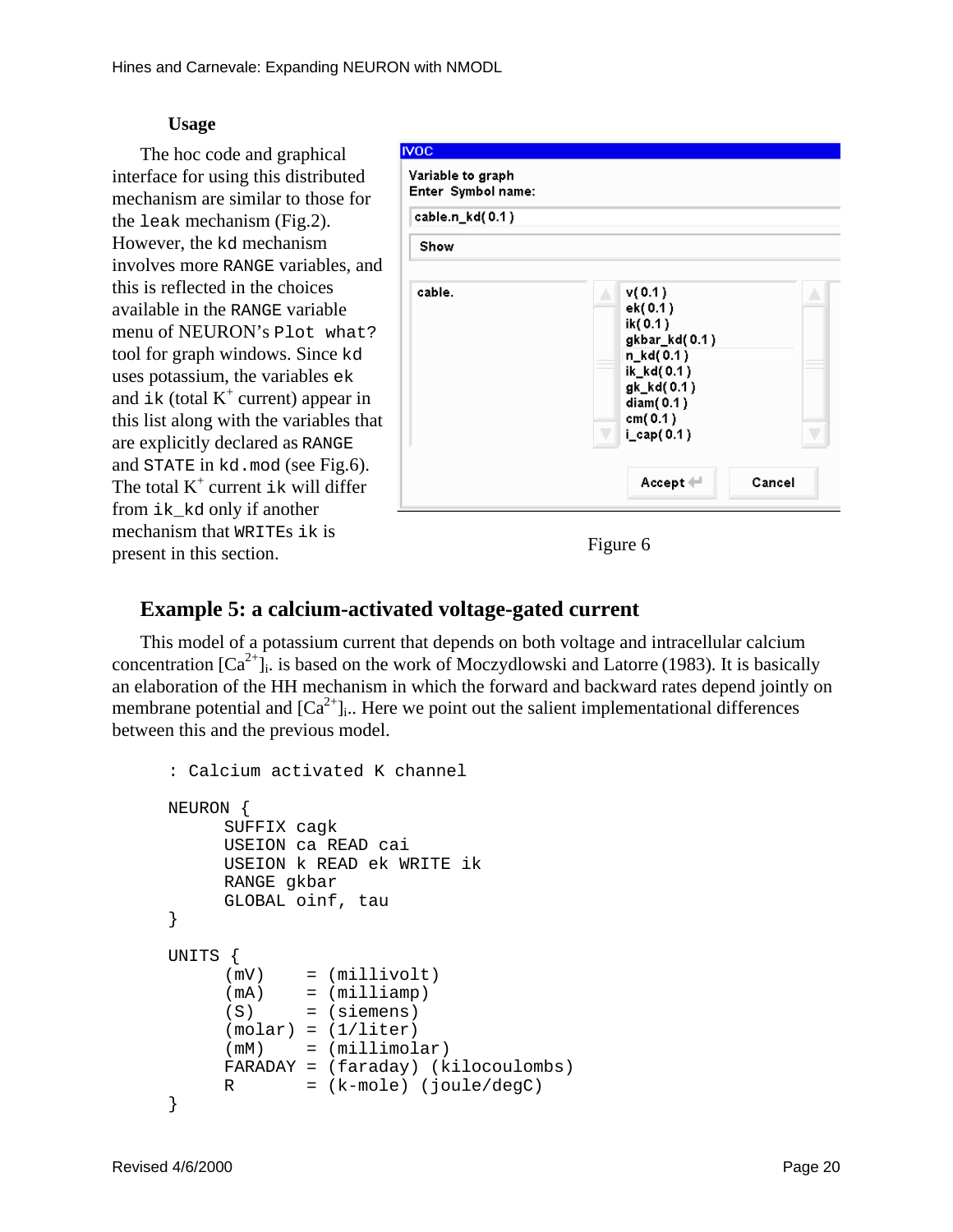```
PARAMETER {
     gkbar = 0.01 (S/cm2)
     d1 = 0.84d2 = 1.0k1 = 0.18 (mM)
     k2 = 0.011 (mM)
     bbar = 0.28 (/ms)
     abar = 0.48 (/ms)
}
ASSIGNED {
     cai (mM) : typically 0.001
     celsius (degC) : typically 20
     v (mV)
     ek (mV)<br>ik (mA/
             (mA/cm2)oinf
     tau (ms)
}
STATE \{ \circ \} : fraction of channels that are open
BREAKPOINT {
     SOLVE state METHOD cnexp
     ik = qkbar*o*(v - ek)}
DERIVATIVE state {
     rate(v, cai)
     o' = (oinf - o)/tau}
INITIAL {
    rate(v, cai)
     o = oinf}
: the following are all callable from hoc
FUNCTION alp(v (mV), ca (mM)) (mS)alp = abar/(1 + exp1(k1, d1, v)/ca)}
FUNCTION bet(v (mV), ca (mM)) (mS)bet = bbar/(1 + ca/exp1(k2,d2,v))}
FUNCTION exp1(k \text{ (mM)}, d, v \text{ (mV)}) (mM) {
     : numeric constants in an addition or subtraction
     : expression automatically take on the unit values
     : of the other term
     exp1 = k*exp(-2*d*FARADAY*v/R/(273.15 + celsius))}
```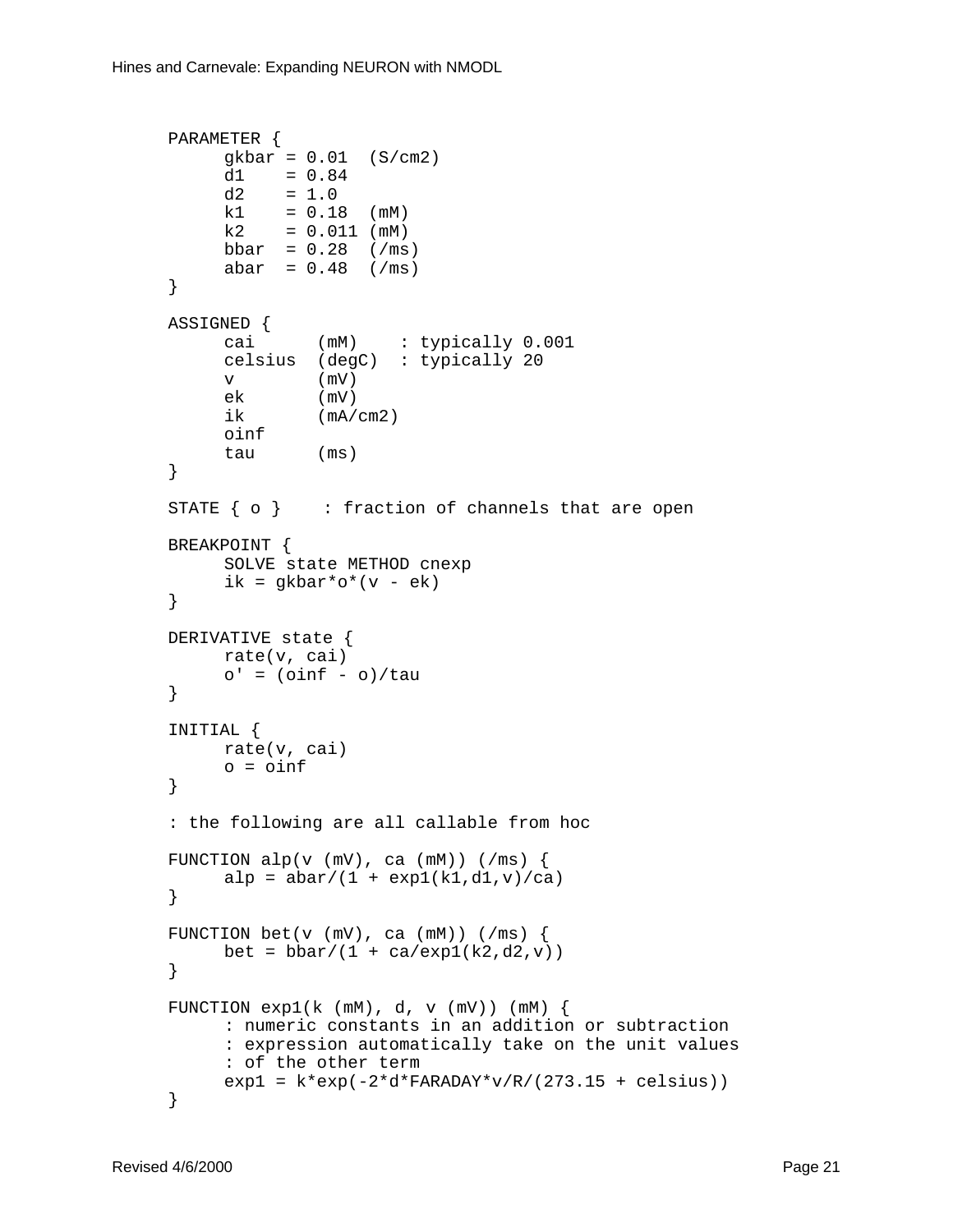```
PROCEDURE rate(v (mV), ca (mM)) {
     LOCAL a
     : LOCAL variable takes on units of right hand side
     a = alp(v, ca)tau = 1/(a + bet(v, ca))oinf = a*tau
}
```
Listing 5. cagk.mod

#### **The NEURON block**

 $Because the potassium conductance depends on [Ca]$  $2+$ <sub>i</sub>, two USEION statements are required. The RANGE statement declares only the peak conductance density gkbar, so this mechanism's ionic conductance will not be visible from hoc (in fact, the activated ionic conductance density is not even calculated in this model). Likewise, the rewill be no ik cagk that reports this  $particular current components separately, event how ghit will be added to the total K$  current ik because of WRITE ik.

The variables oinf and tau, which govern the gating variable o, should be accessible in hoc for the purpose of seeing how they vary with membrane potential and [Ca the storage and syntax overhead required for a RANGE variable doesn  $2+$ <sub>1</sub>. At the same time, RANGE variable does not seem warranted because it appears unlikely to be necessary or useful to plote ither oinf or tau as a function of space. Therefore they have been declared to be GLOBAL rather than RANGE. On first examination, this  $m$ ight seem to pose a problem. The gating of this K current depends on membrane potential and  $[Ca^{2+}]\n$ <sub>i</sub>, both of which may vary with location, so how can it be correct to use GLOBALs for oinf and tau? And if some reason didarise to examine the values of these variables at a particular location, how could this bedone? We shall see that the answers to the sequestions lie in the DERIVATIVE and PROCEDURE blocks.

### **The UNITS block**

The last two statements in this block requires ome clarification. The first parent hesized item on the right hand side of the equal sign is the numeric value of a standard entry in the UNIX units database, which may be expressed on a scale appropriate for physics rather than membrane biophysics. The second parenthesized item acts like a scale factor that converts it to the specific units chosen for this model. Thus (faraday) appears in the units database in terms of coulombs/mole and has a numeric value of 96,485.309, but for this particular mechanism we prefertouse a constant whose units are kilocoulombs/mole. The statement

```
FARADAY = (faraday) (kilocoulombs)
```
results in FARADAY having units of kilocoulombs and a numeric value of 96.485309. The item  $(k-mole)$  in the statement

 $R = (k-mode) (joule/degC)$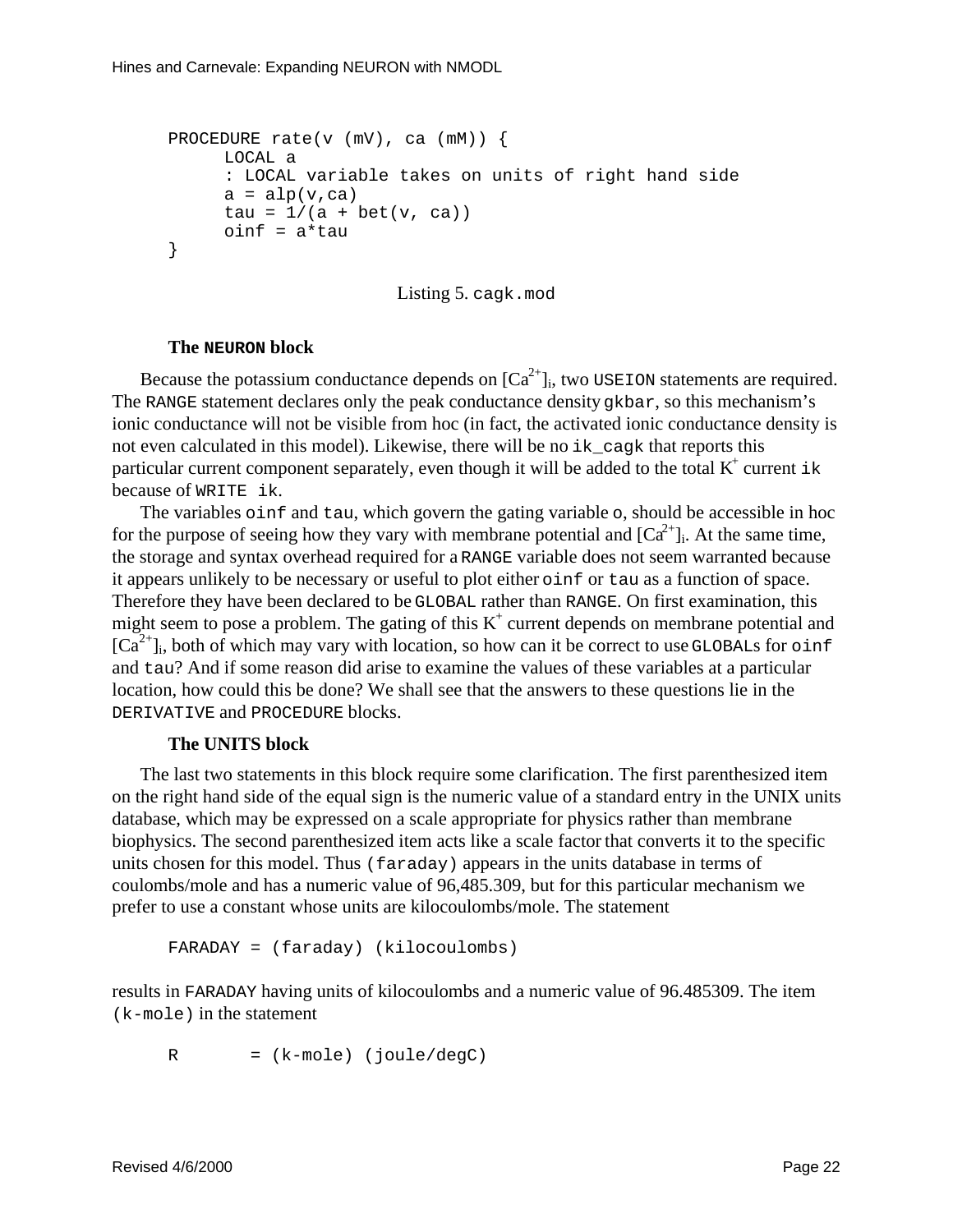is not kilomoles but instead is a specific entry in the units database equal to the product of Boltzmann's constant and Avogadro's number. The end result of this statement is that R has units of joules/°C and a numeric value of 8.313424. These special definitions of FARADAY and R pertainto this mechanism only; a different mechanism could assign different units and numeric values to these labels.

Anotherpossible source of confusion is the interpretation of the symbol "e". This is always the electronic charge (~1.6·10<sup>-19</sup> coulombs), except outside the UNITS block where a *single* number in parentheses is treated as a conversion factor , e.g. the expression (2e4) is treated as a conversion factor of 2.10  $4$ . Although errors involving "e" in a units expression are easy to make, they are always caught by modlunit.

### **Variable declaration blocks**

### *The* **ASSIGNED** *block*

Comments in this block can be helpful to the user as reminders of "typical" values or usual conditions under which a mechanism operates. For example, the cagk mechanism is intended for use in the context of  $\text{Ca}$   $^{-2+}$  l<sub>i</sub>on the order of 0.001 mM. Similarly, the temperature sensitivity of this mechanism is accommodated by including the global variable celsius. NEURON's default value for celsius is 6.3°C, but as the comment in this modile points out, the parameter values for this particular mechanism were intended for an "operating temperature" of 20°C. Therefore the user may need to change celsius through hocor the GUI.

The variables oinf and tau, which were made accessible to NEURON by the GLOBAL statement in the NEURON block, are given values by the procedure rate and are declared as ASSIGNED.

### *The* **STATE** *block*

Because o, the fraction of channels that are open, is described by a differential equation, this mechanismneedsa STATEblock.

### **Equation definition blocks**

### *The* **BREAKPOINT** *block*

This mechanism does not make its ionic conductance available to hoc, so the BREAK POINT block just calculates the ionic current passing through these channels and doesn't bother with separate computation of a conductance.

### *The* **DERIVATIVE** *block*

The gating variable ois governed by a first-order differential equation. The procedure rate assigns values to the voltage-sensitive parameters of this equation: the steady-state value oinf, and the time constant tau.

This provides the answer to the first question that was raised above in the discussion of the NEURON block. The procedure rate will be executed individually for each segment in the model that has the cagk mechanism. Each time rate is called, its arguments will equal the membrane potential and  $\left[Ca^{-2+}\right]$  is of the segment that is being processed, since vand cai are both RANGE variables. Therefore oinf and tau can be GLOBAL without destroying the spatial variation of the gating variable o.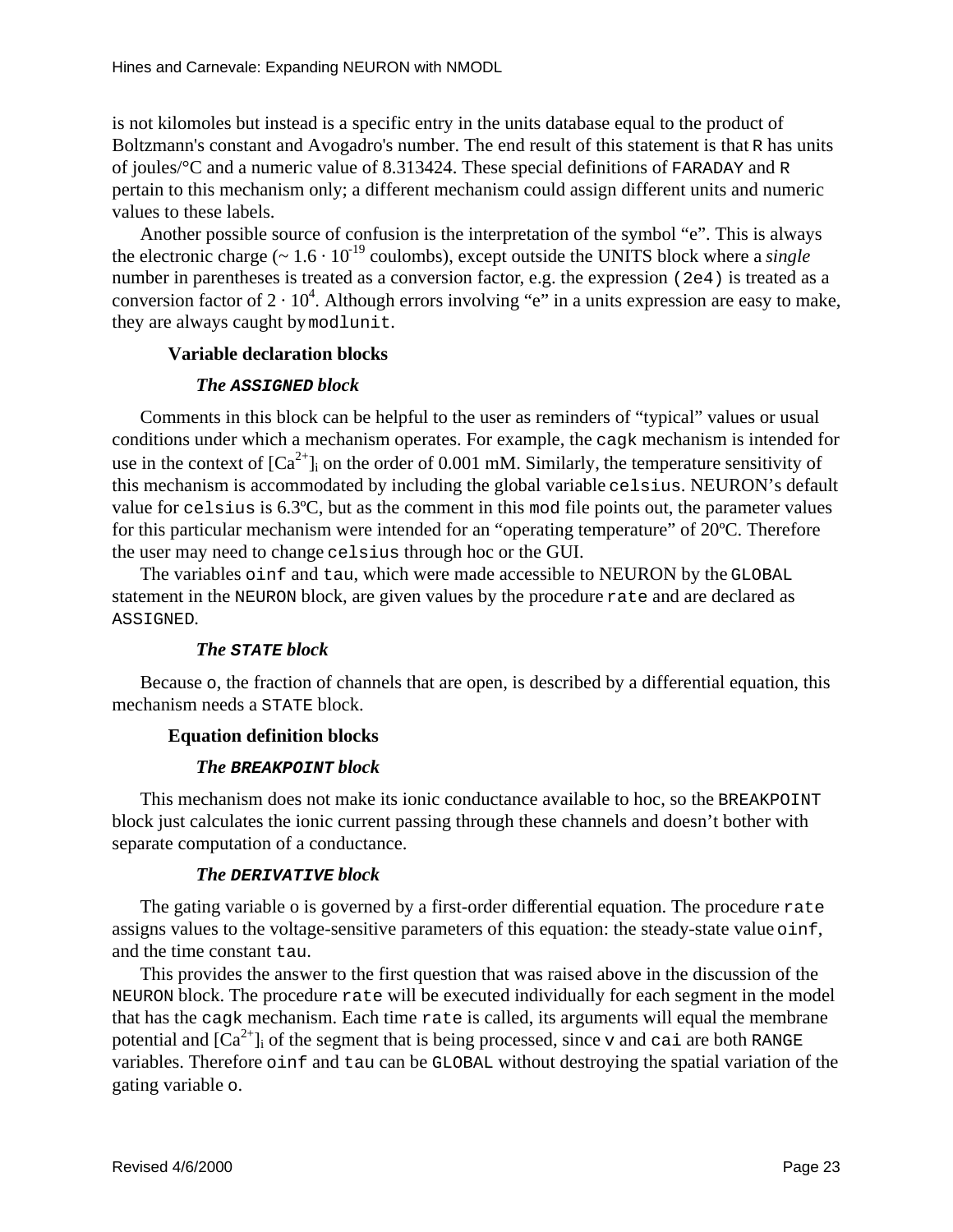### *The* **FUNCTION** *and* **PROCEDURE** *blocks*

The functions  $a l p()$ , bet(),  $exp l()$ , and the procedure rate() implement the mathematical expressions that describe oinf and tau. To facilitate units checking, their arguments are tagged with the units that they use. The rate () procedure achieves some efficiency by calling alp() once and using the returned value twice; calculating oinf and tau  $separately would have required two calls to \text{alp}().$ 

The procedure rate() helps answer the second question that was raised in the discussion of the NEURON block: how to examine the variation of oinf and tau over space. This is easily done inhoc with code such as

```
forall { // iterate over all sections
     for (x) \frac{1}{x} iterate over each segment
           rate(v(x), cai(x))// here put statements to plot
           // or save oinf and tau
     }
}
```
### **Usage**

This mechanism involves both K  $^+$  and Ca  $^{2+}$ , so the list of RANGE variables displayed by Plot what? has more entries than it did for the kd mechanism (compare Figs.7 and 6). However, cai, cao, and eca will remain constant unless the section in which this mechanism has been inserted also includes something that can affect calcium concentration (e.g. a pump or buffer).





### Example6: extracellular potassium accumulation

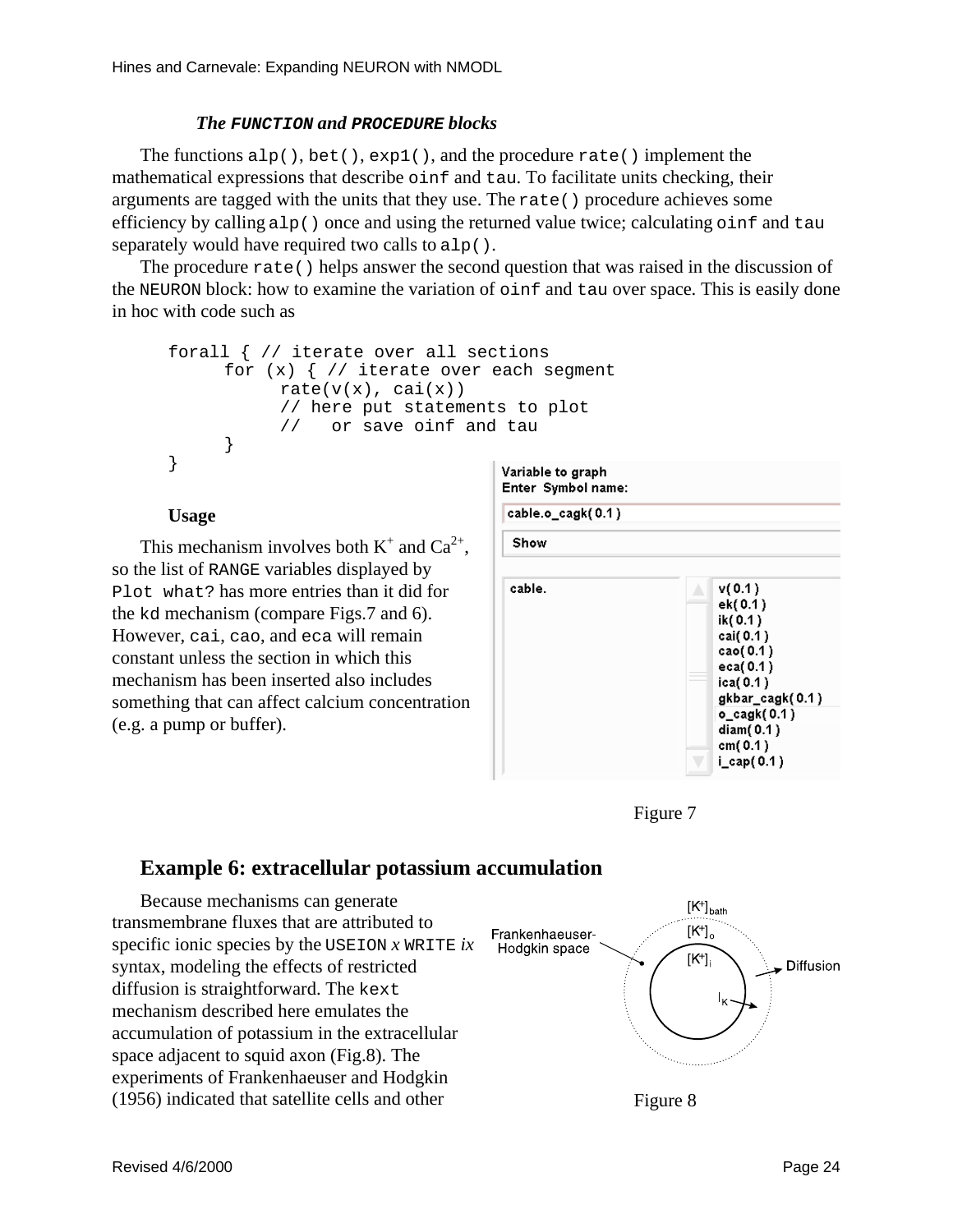extracellular structures act as a diffusion barrier that prevents free communication between this space and the bath. Therefore, when the reisal arge efflux of K <sup>t</sup>ions from the axon, e.g. during the repolarizing phase of an action potential or in response to injected depolarizing current, K builds up in the "Frankenhaeuser-Hodgkinspace" (F-H space) . This elevation of  $[K^{-+}]_0$ shifts E  $_K$ in a depolarized direction, which has two important consequences. First, it reduces the driving forceforK + efflux and causes a decline of the outward I K. Second, when the action potential terminates or the injected depolarizing current is stopped, the persistent elevation of  $E_{\text{K}}$  causes a slowly decaying depolarization or inward current. This depolarizing shift dissipates gradually as  $[K^+]$ <sub>o</sub> equilibrates with  $[K^+]_{\text{bath}}$ .

```
: Extracellular potassium ion accumulation
NEURON {
  SUFFIX kext
  USEION k READ ik WRITE ko
  GLOBAL kbath
  RANGE fhspace, txfer
}
UNITS {
   (mV) = (millivolt)
  (mA) = (milliamp) FARADAY = (faraday) (coulombs)
  (molar) = (1/liter)(mM) = (millimolar)}
PARAMETER {
 kbath = 10 (mM) : seawater (squid axon!)
  fhspace = 300 (angstrom) : effective thickness of F-H space
  txfer = 50 (ms) : tau for F-H space \langle - \rangle bath exchange = 30-100}
ASSIGNED { ik (mA/cm2) }
STATE \{ ko \, (mM) \}BREAKPOINT { SOLVE state METHOD cnexp }
DERIVATIVE state {
 ko' = (1e8)*ik/(fhspace*{1.5mm}RARDAY) + (kbath - ko)/txfer}
```
Listing6. kext.mod

### **The NEURON block**

A compartment may contain several mechanisms that have direct interactions withionic concentrations (e.g. diffusion, buffers, pumps). Therefore NEURON must be able to compute the total currents and concentrations consistently. The USEION statements ets up the necessary "bookkeeping" by automatically creating as eparate mechanism that keeps track of four essential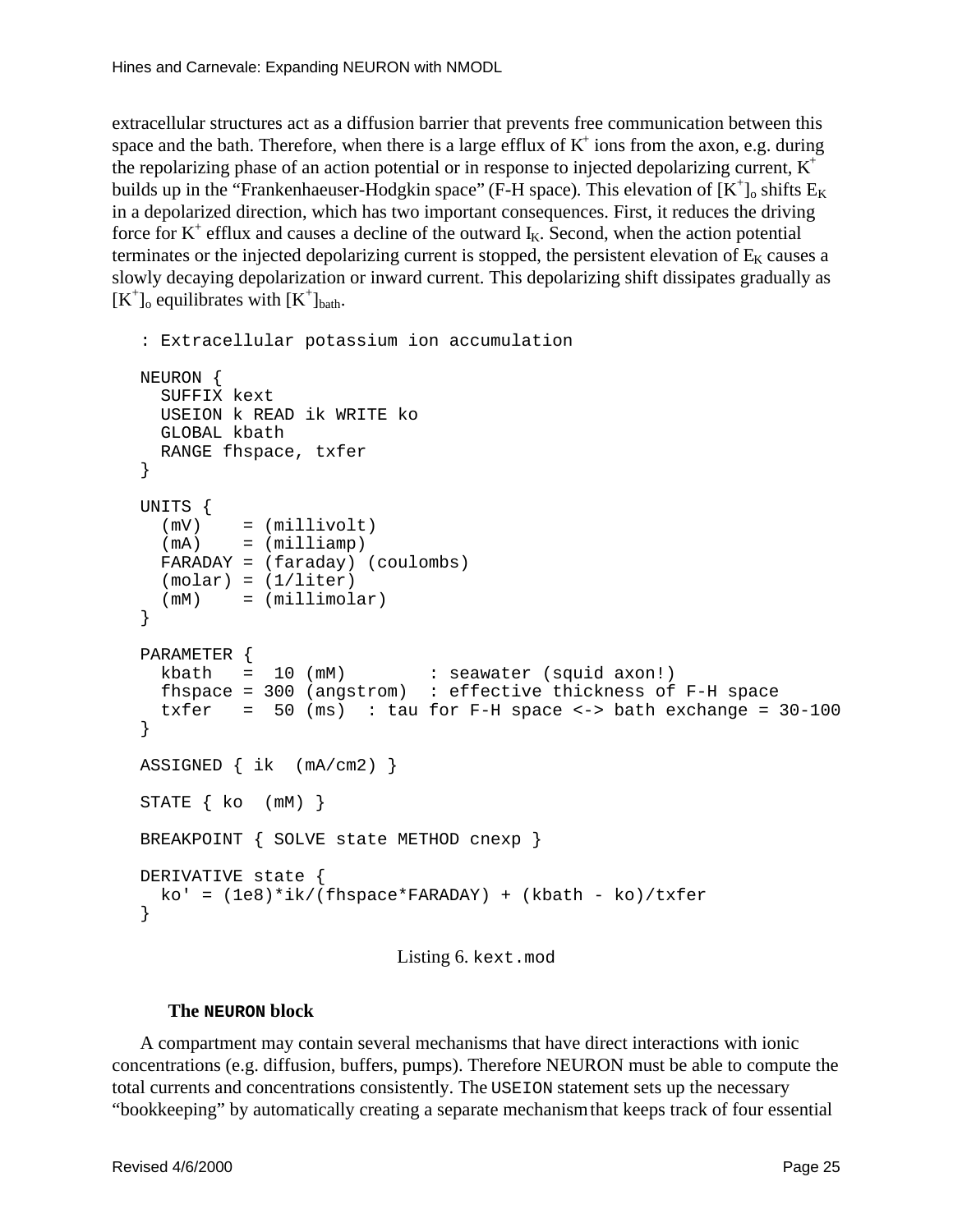variables: the total outward current carried by an ion, the internal and external concentrations of the ion, and its equilibrium potential. In this case the name of the ion is " k" and the automatically-created mechanism is called " k ion" in the hoc interpreter. The k ion mechanism has variables ik, ki, ko, and ek, which represent  $K_n[K^+]_i, [K^+]_0$ , and  $E_K$ , respectively. These donot have suffixes; furthermore, they are RANGE variables so they can have different values in every segment of each section in which they exist. In other words, the K current through Hodgkin-Huxley potassium channels near one end of the section cable would be cable.ik\_hh(0.1), but the total K <sup>+</sup> current generated by all sources, including otherionic  $conductances and pumps, would be `cable.ik(0.1)`.$ 

This mechanism computes  $[K^{-1}]_0$  from the outward potassium current, so it READS ik and WRITES ko. When a mechanism WRITES a particularionic concentration, this means that itsets the value for that concentration at all locations in every section into which it has been inserted This has an important consequence: in any given section, no ionic concentration should be "written" by more than one mechanism.

The bath is assumed to be a large, well-stirred compartment that envelops the entire "experimental preparation." Therefore kbathis a GLOBAL variable so that all sections that contain the kext mechanism will have the same numeric value for  $[K]$  $\eta_{\text{bath}}$ . Since this would be one of the controlled variables in an experiment, the value of kbath is specified by the user and will remain constant during the simulation. The thickness of the F-H space is fhspace, the time constant for equilibration with the bath is txfer, and both are RANGE variables so they can vary along the length of each section

### **Variable declaration blocks**

### *The* **PARAMETER** *block*

The default value of kbath is set to 10 mM, consistent with the composition of seawater (Frankenhaeuser and Hodgkin 1956) . Since kbath is GLOBAL, as inglehoc statement can change thisto a new value that will affect all occurrences of the kext mechanism, e.g. kbath kext = 8 would change it to 8mM everywhere.

### *The* **STATE** *block*

Ionic concentration is a STATE of a mechanism only if that mechanism calculates the concentration. This model computes ko, the potassium concentration in the F-H space, according to the dynamics specified by an ordinary differential equation.

### **Equation definition blocks**

### *The* **BREAKPOINT** *block*

This mechanism involves a single differential equation that tells the rate of change of ko, the K<sup>+</sup>concentrationintheF-Hspace.ThechoiceofintegrationmethodinNMODLisbasedonthe recognition that the equation is linear in  $k$ o. Thetotal $K$   $\pm$ current  $\pm$ kmightalsovary during a timestep(see the DERIVATIVE block) if membrane potential, some K <sup>+</sup>conductance, or koitself is changing rapidly. In a simulation where such rapid changes we relikely to occur, proper modeling practice would lead one either to use NEURON with CVODE , or to use a fixed time step that would be shortcompared to the rate of change of ik.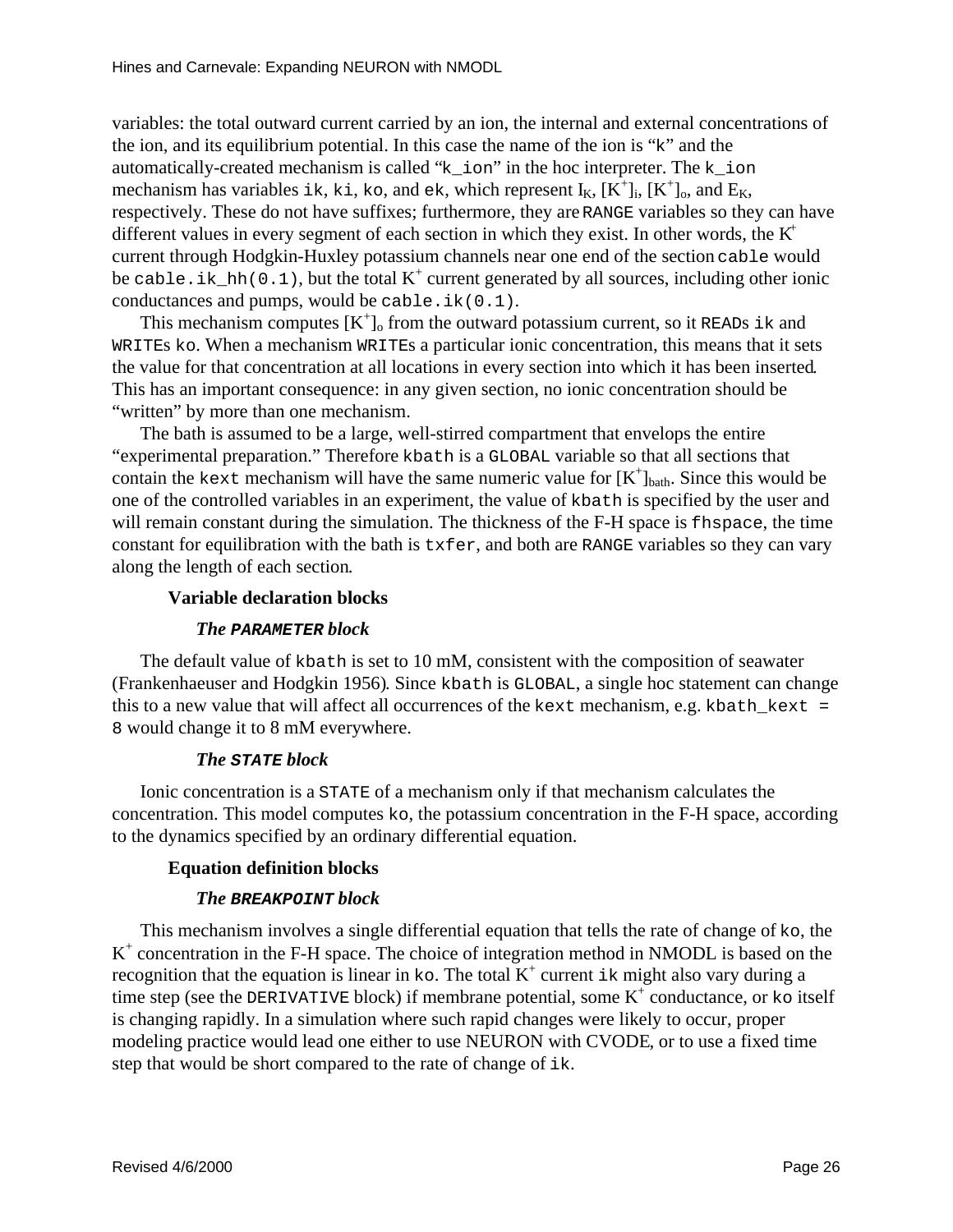#### *The* **INITIAL** *block*

The only STAT Ein this mechanism is the ionic concentration ko, so this mechanism does not have an INITIAL block. This is because the model translator for NEURON ignores default values for ionic concentrations . Any assignment to an ion concentration in an INITIAL block will result in an inconsistent initialization on return from finitialize(). Furthermore, in this particular modelitis likely to be too limiting to set ko = kbath.

Instead, concentrations should be initialized in hoc . Choosing the best way to do this depends on the design and intended use of the model in which the mechanism has been embedded: is the concentration supposed to start at the same value in all sections where the mechanism has been  $inverted$  or should it be nonuniform from the outset?

Take the case of a mechanism that WRITEs an ion concentration Such a mechanism has an associated global variable that can be used to initialize the concentration to the same value in each section where the mechanism exists. These global variables have default values for na, k and cathatare "reasonable" but probably incorrect for any specific preparation. The default concentrations for ion names created by the user are 1 mM; these should be assigned correct values inhoc. A subsequent call to finitialize () will use this to initialize the ionic concentration.

The name of the global variable is formed from the name of the ion that the mechanismuses and the concentration that it writters. For example, the kext mechanismuses k and WRITES ko,  $s$  othe corresponding global variable is ko0\_k\_ion. The sequence of instructions

```
ko0_k_ion = 10 // seawater, 4 x default value (2.5)
ki0_k_ion = 4*54.4 // 4 \times default value, preserves ek
finitialize(v_init) // v_init is the starting Vm
```
will set koto 10 mM and kito 217.6 mM in every segment that has the kext mechanism.

Whatifoneormoresections of the model are supposed to have different initial concentrations? For these particular sections the ion style() function would be used to assert that the global variable is not to be used to initialize the concentration for this particular ion. The numeric arguments in the statement

```
dend ion_style("k_ion",3,2,1,1,0)
```
would have the following effects on the kext mechanism in the dend section (in sequence): treat koasa STATEvariable; treat ekasan ASSIGNED variable; on call to finitialize () use the Nernst equation to compute extrem the concentrations; compute extrem the concentrations onevery call to fadvance(); do *not* use ko0\_k\_ion or ki0\_k\_ion to set the initial values of ko and ki. The proper initialization would now be to set ko and ki explicitly for this section, e.g.

```
ko0_k_ion = 10 // all sections start with ko = 10 mM
dend \{ko = 5 ki = 2*54.4 // . . . except dend
finitialize(v_init)
```
A complete discussion of ion\_style(), its arguments, and its actions is contained in NEURON's help system.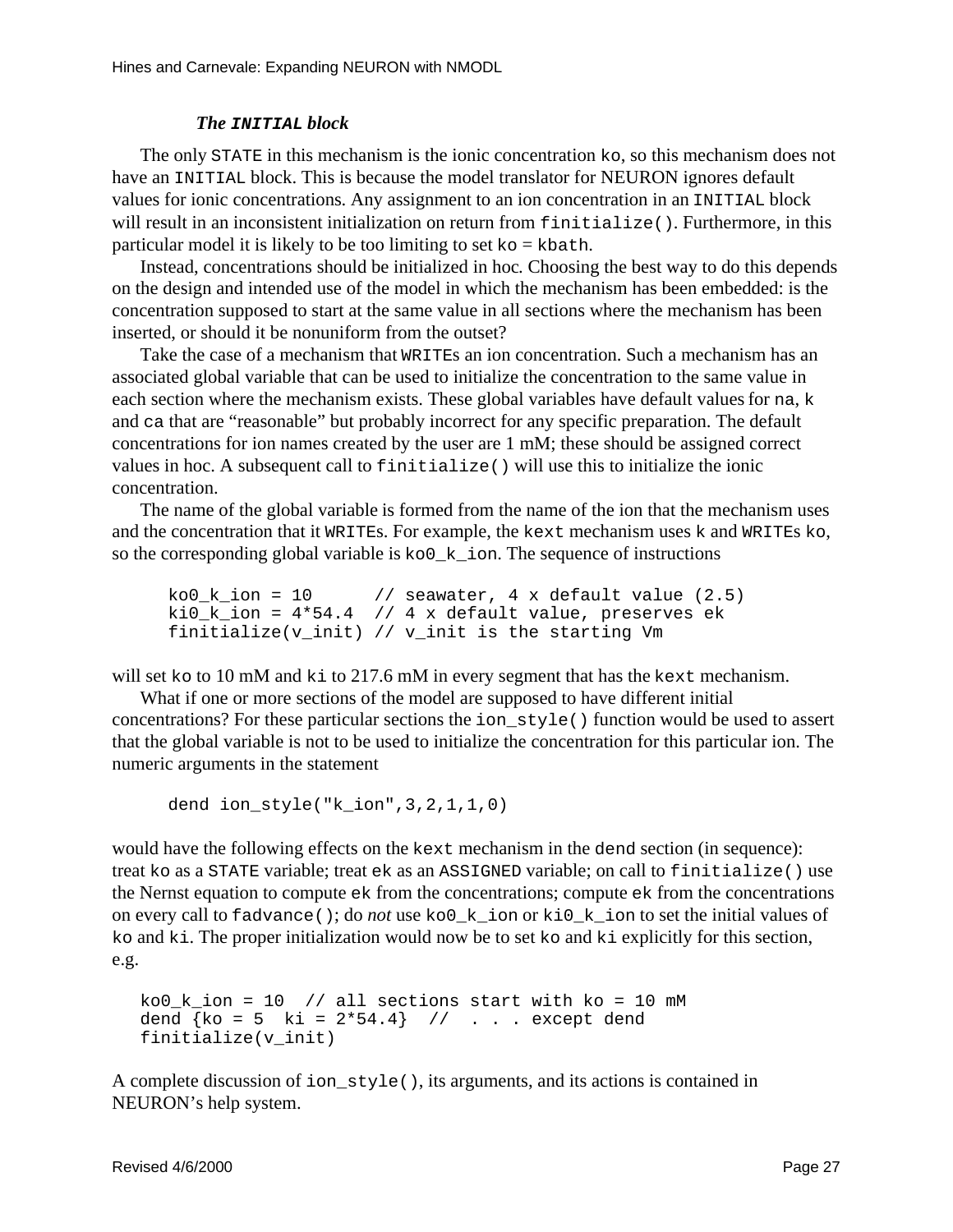### *The* **DERIVATIVE** *block*

At the core of this mechanism is a single differential equation that relates  $d[K^{\dagger}]_{\alpha}/dt$  to the sum of two terms. The first term describes the contribution of  $ikto [K^+]_0$ , subject to the assumption that the thickness F-H space is much smaller than the diameter of the section. The unit conversion factor of 10  ${}^{8}$  is required because fhspace is given in Angstroms. The second term describes the exchange of K  $^{+}$ between the bath and the F-H space.

### **Usage**

If this mechanism is pre-sent in a section, the following RANGE variables will be accessible throughhoc: [K<sup>+</sup>]inside the celland within the F-H space (ki and ko); equilibrium potential and total current for K ( ekand ik); thickness of the F-H space and the rate of equilibration between  $\text{it}$  itand the bath ( fhspace\_kext and txfer\_kext). The bath  $\text{K}$  + will also be available as the globalvariable kbath kext.

### **General comments about kinetic schemes**

Kinetic schemes provide a highlevel framework that is perfectly suited for compact and intuitively clear specification of models that involve discretes tates in which "material" is conserved. The basic notion in such mechanisms is that flow out of one state equals flow into another. Almost all models of membrane channels, chemical reactions, macroscopic Markov processes, and ionic diffusion are elegantly expressed through kinetics chemes. It will be helpful to reviews ome fundamentals before proceeding to specific examples of mechanisms implemented with kinetic schemes.

The unknowns in a kinetic scheme, which are usually concentrations of individual reactants, are declared in the STATE block . The user expresses the kinetic scheme with a notation that is very similar to alist of simultaneous chemical reactions . The NMODL translator converts the kinetic scheme into a family of ODEs whose unknowns are the STATES. Hence the simple

```
STATE \{ mc \} m \}KINETIC scheme1 {
      \sim mc \lt -> m (a(v), b(v))
}
```
is equivalent to

```
DERIVATIVE scheme1 {
    mc' = -a(v) * mc + b(v) * mm' = a(v) * mc - b(v) * m}
```
The first character of a reaction statement is the tilde " ~ ", which is used to immediately distinguish this kind of statement from other sequences of tokens that could be interpreted as an expression. The expression to the left of the three character reaction indicator "  $\leq -\frac{1}{2}$ " specifies the reactants, and the expression immediately to the right specifies the products . The two expressions in parentheses specify the forward and reverse reaction rates (here the rate functions a(v) and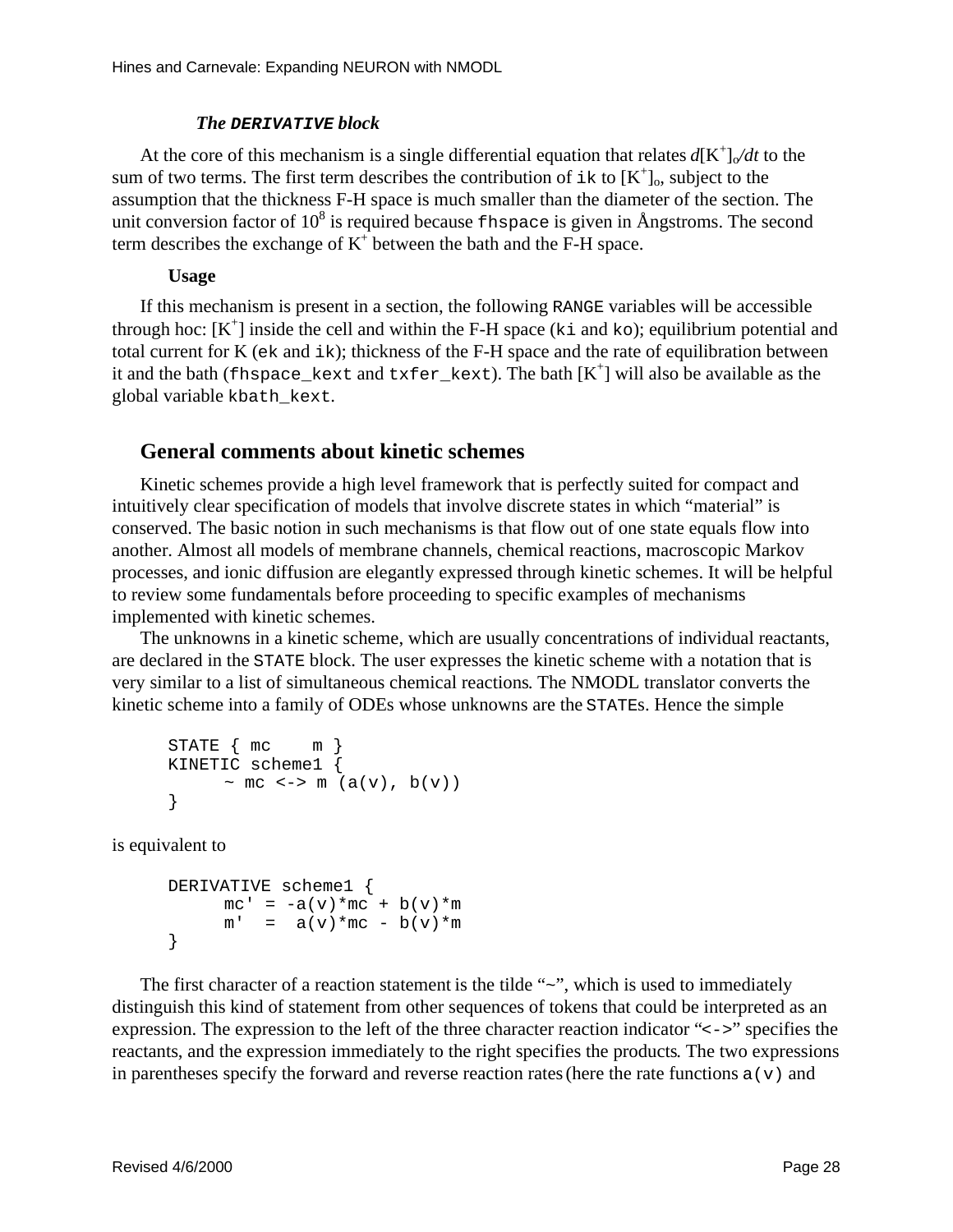$b(v)$ ). After each reaction, the variables f\_flux and b\_flux are assigned the values of the forward and reverse fluxes respectively. These can be used in assignment statements such as

```
\sim cai + pump <-> capump (k1, k2)\sim capump \lt -> pump + cao (k3, k4)ica = (f_flux - b_flux)*2*Faraday/area
```
In this case, the forward flux is k3\*capump, the reverse flux is k4\*pump\*cao, and the positiveoutward current convention is consistent with the sign of the expression for ica (in the second reaction, forward flux means positive ions move from the inside to the outside).

More complicated reactions equences such as the wholly imaginary

```
KINETIC scheme2 {
     \sim 2A + B <-> C (k1,k2)
     ~ C + D \le - > A + 2B (k3, k4)}
```
begintoshow the clarity of expression and suggest the comparative ease of modification of the kinetic representation over the equivalent but stoichiometrically confusing

```
DERIVATIVE scheme2 {
    A' = -2*k1*A^2*B + 2*k2*C + k3*C*D - k4*A*B^2B' = -k1*A^2*B + k2*C + 2*k3*C*D - 2*k4*A*B^2
    C' = k1*A^2*B - k2*C - k3*C*D + k4*A*B^2D' = - k3*C*D + k4*A*B^2}
```
Clearly a statement such as

 $\sim$  calmodulin + 3Ca <-> active (k1, k2)

would be easier to modify (e.g. so it requires combination with 4 calcium ions) than the relevant term in the three differential equations for the STATEs that this reaction affects. The kinetic representation is easy to debug because it closely resembles familiar notations and is much closer to the conceptualization of what is happening than the differential equations would be.

Anotherbenefit of kinetics chemes is the simple polynomial nature of the flux terms, which allows the translator to easily perform a great deal of preprocessing that makes implicit numerical integration more efficient. Specifically, the nonzero elements ∂*y*′ ∂*y <sup>i</sup> <sup>j</sup>*  $\partial y'_i / \partial y_i$  (partial derivatives of  $dy_i/dt$  with respect to  $y_j$  of the sparse matrix are calculated analytically in NMODL and collected into a C function that is called by solvers to calculate the Jacobian . Furthermore, the form of the reaction statements determines if the scheme is linear, obviating an iterative computation of the solution. Voltage-sensitive rates are allowed, but to guarantee numerical stability the rate constants should not be functions of STATES. Thus writing the calmodulin exampleas

 $\sim$  calmodulin <-> active (k3\*Ca^3, k2)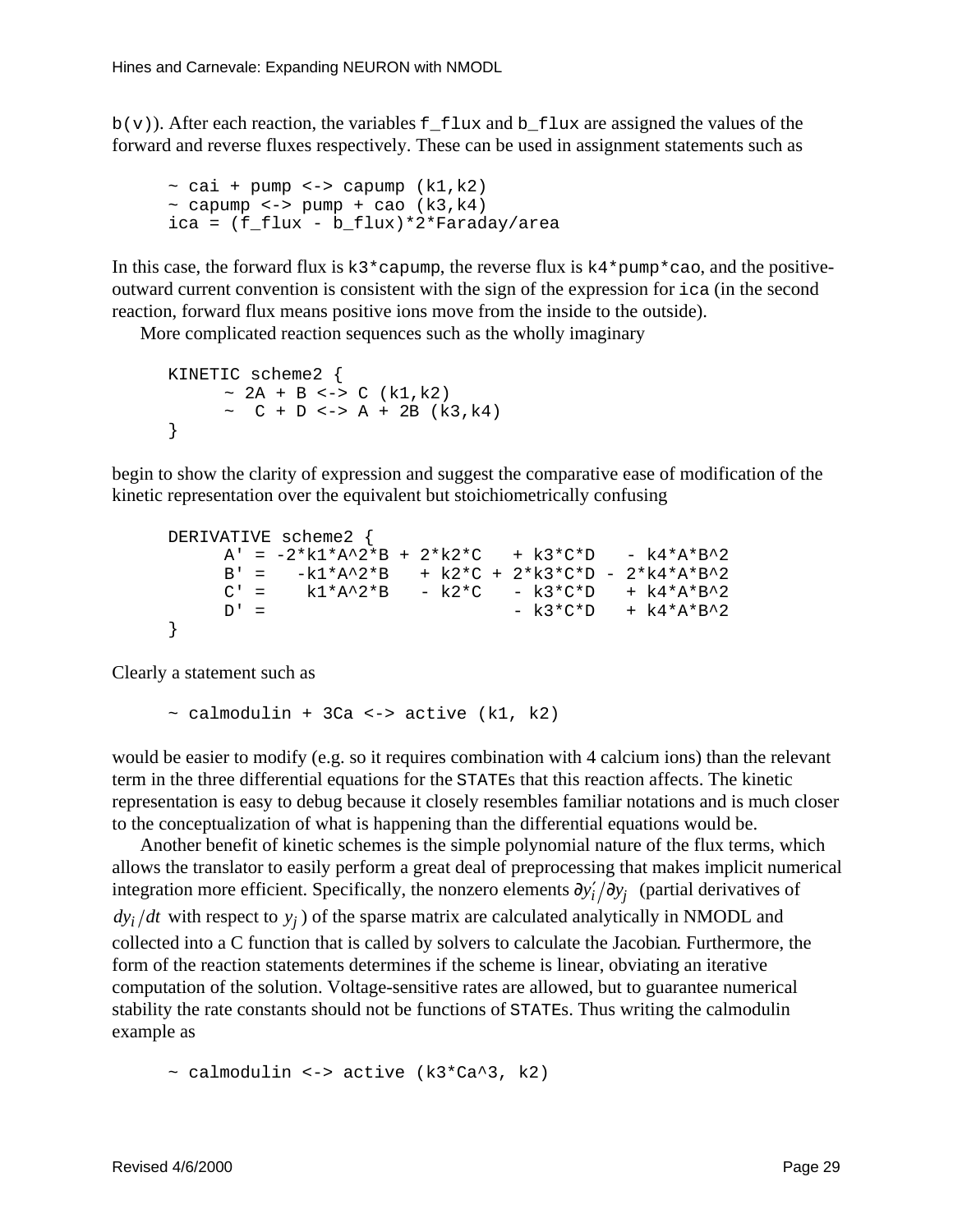will work but is potentially unstable if Caisa STATE in other simultaneous reactions in the same modfile. Variable timestep methods such as CVODE will compensate by reducing dt, but this will make the simulation runnor eslowly.

Kinetic scheme representations provide a great deal of leverage because as ingle compact expressionis equivalent to a large amount of C code. One special advantage from the programmer's point of view is the fact that these expressions are independent of the solution method. Different solution methods require different code, but the NMODL translator generates this code automatically. This saves the user's time and effort and ensures that all code expresses the same mechanism. Another advantage is that the NMODL translator handles the task of interfacing the mechanism to the remainder of the program. This is a tedious exercise that would require the user to have special knowledge that is not relevant to neurophysiology and which may change from version to version.

Special issues are raised by mechanisms that involve fluxes between compartments of different size, or whose reactants have different units. The first of the following examples has none of these complications, which are addressed later in models of diffusion and active transport.

### Example7: kineticscheme for a voltage-gated current

This illustration of NMODL's facility for handling kinetic schemes implements a simple three-state model for the conductance state transitions of a voltage-gated potassium current

$$
C_1 \xrightarrow[k]{} C_2 \xleftarrow[k]{} O
$$

The closed states are C  $_{1}$  and C  $_{2}$ , the open state is O, and the rates of the forward and backward state transitions are calculated in terms of the equilibrium constants and time constants of the  $i$  isolated reactions through the familiar expressions  $= k f_i / k b_i$  and  $\tau_i(v) = 1 / (k f_i + k b_i)$ . The equilibrium constants  $K_i(v)$  are given by the Boltzmann factors  $K_1 = e^{k_2(d_2 - v) - k_1(d_1 - v)}$  $I_1 = e^{[k_2(d_2 - v) - k_1(d_1 - v)]}$  and  $K_2 = e^{-k_2(d_2 - v)}$  $z = e^{-k_2(d_2 - v)}$ , where the energies of states C  $z = 1$ , C  $z$ , and O are 0,  $k_1(d_1 - v)$ , and  $k_2(d_2 - v)$ respectively.

The typical sequence of analysis is to determine the constants  $k_1, d_1, k_2$ , and  $d_2$  by fitting the steady-state voltage clamp data, and then to find the voltage-sensitive transition time constants  $\tau_1(v)$  and  $\tau_2(v)$  from the temporal properties of the clamp current at each voltage pulse level. In this example the steady-state information has been incorporated in the NMODL code, and the time constants are conveyed by tables (arrays) that are created within the interpreter.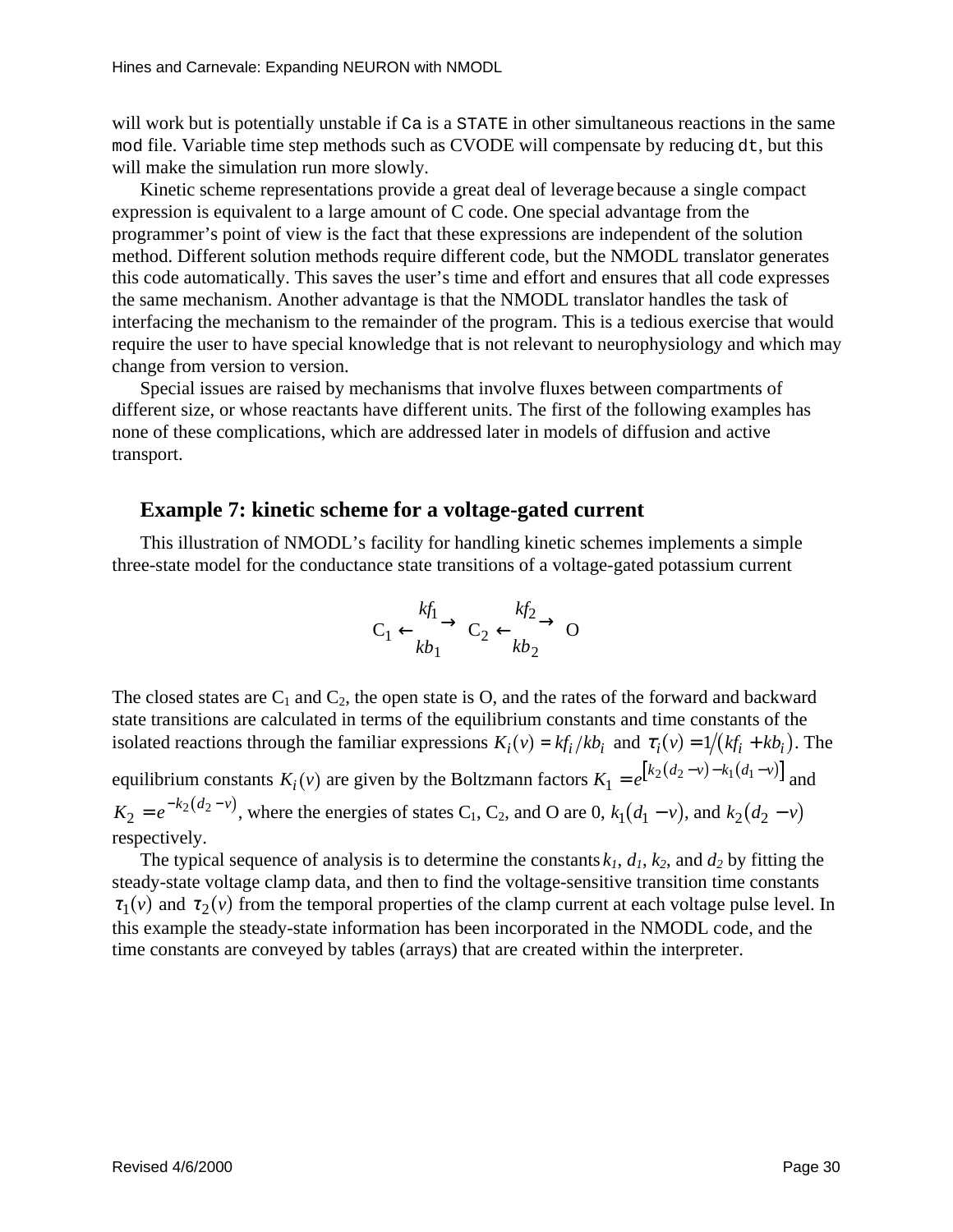```
: Three state kinetic scheme for HH-like potassium channel
: Steady-state v-dependent state transitions have been fit
: Needs v-dependent time constants from tables created under hoc
NEURON {
  SUFFIX k3st
  USEION k READ ek WRITE ik
  RANGE g, gbar
}
UNITS \{ (mV) = (millivolt) \}PARAMETER {
   gbar = 33 (millimho/cm2)
   d1 = -38 (mV)
  k1 = 0.151 (/mV)
  d2 = -25 (mV)
  k2 = 0.044 (/mV)
}
ASSIGNED {
  v (mV)
  ek (mV)
  g (millimho/cm2)
   ik (milliamp/cm2)
   kf1 (/ms)
  kb1 (/ms)
  kf2 (/ms)
  kb2 (/ms)
}
STATE { c1 c2 o }
BREAKPOINT {
  SOLVE kin METHOD sparse
  q = qbar*oik = g*(v - ek)*(1e-3)}
INITIAL { SOLVE kin STEADYSTATE sparse }
KINETIC kin {
  rates(v)
  \sim c1 \leftarrow > c2 \qquad (kf1, kb1)
  ~ c2 \le - 0 (kf2, kb2)
  CONSERVE c1 + c2 + o = 1}
FUNCTION_TABLE tau1(v(mV)) (ms)
FUNCTION_TABLE tau2(v(mV)) (ms)
```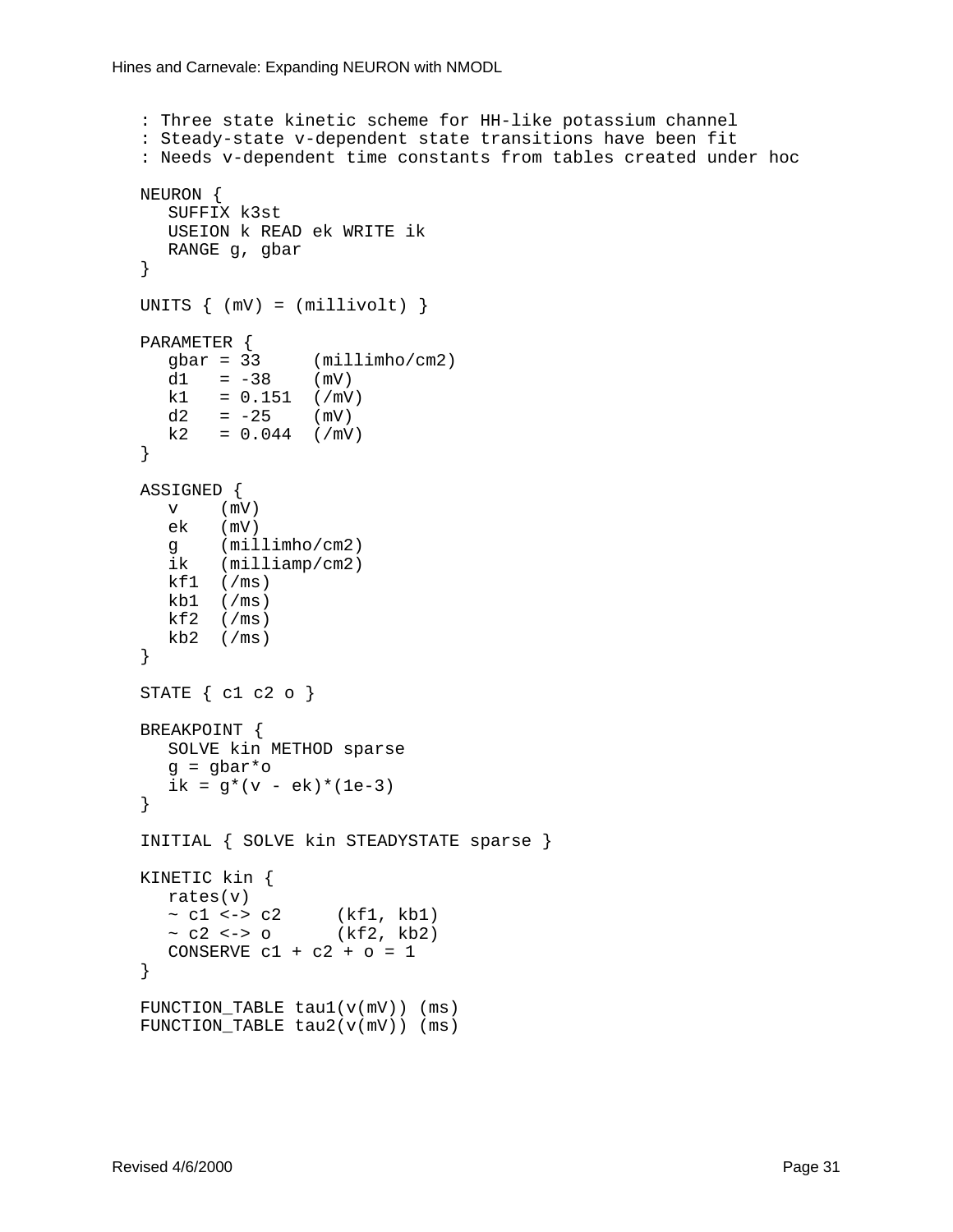```
PROCEDURE rates(v(millivolt)) {
  LOCAL K1, K2
  K1 = exp(k2*(d2 - v) - k1*(d1 - v))kf1 = K1/(tau1(v)*(1+K1))kb1 = 1/(tau(v)*(1+K1))K2 = exp(-k2*(d2 - v))kf2 = K2/(tau2(v)*(1+K2))kb2 = 1/(tau2(v)*(1+K2))}
```
Listing7. k3st.mod

#### **The NEURON block**

With one exception, the NEURON block of this model is essentially the same as for the delayed rectifier presented above in **Example 4: a voltage-gated current** . The difference is that,  $eventhough this model contributes to the total K$  $\alpha$ <sup>+</sup>current ik, its own current is not available  $separately (i.e. there will be no *i*k_k3s-tathehoclevel) because *i* kisnot declared as a *RANGE*$ variable.

### **Variable declaration blocks**

#### *The* **STATE** *block*

The STATE sinthis mechanism are the fractions of channels that are inclosed states 1 or 2 or in the open state. Since the total number of channels in all states is conserved, the sum of the STATE smust be unity

 $c1 + c2 + c=1$ 

This conservation law means that the k3st mechanism really has only two independent state variables, a fact that underscores the difference between a STATE in NMODL and the concept of a state variable . It also affects how NMODL sets up the equations that are to be solved, as we will see in the discussion of the KINETIC block below.

Not all reactants or products need to be STATES. If the reactantis and ASSIGNED or PARAMETER variable, then a differential equation is not generated for it, and it is treated as constant for the purposes of calculating the declared STATEs. Statements such as

```
PARAMETER {kbath (mM)}
STATE {ko (mM)}
KINETIC scheme3 {
     \sim ko \le > kbath (r, r)}
```
are translated to the single ODE equivalent

```
ko' = r*(khath - ko)
```
i.e. kotends exponentially to the steady state value of kbath.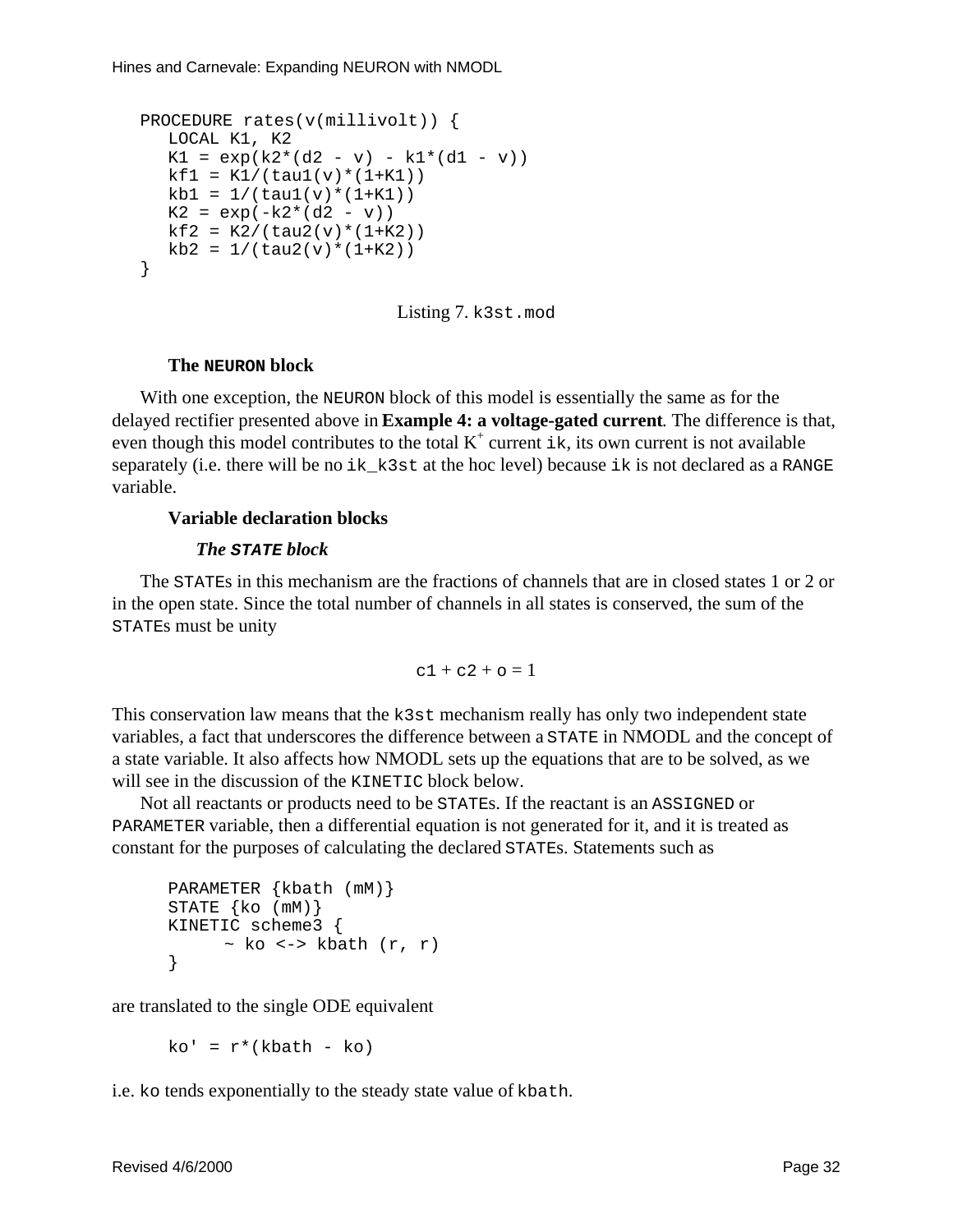### **Equation definition blocks**

### *The* **BREAKPOINT** *block*

The recommended idiom for integrating a kinetic scheme is

```
BREAKPOINT {
     SOLVE scheme METHOD sparse
      . . .
}
```
which integrates the STATEs in the scheme one dts tep percall to fadvance () in NEURON. The sparse methodis generally faster than computing the full Jacobian matrix, though both use Newton iterations to advance the STATEs with a fully implicit method (first-order correct) Additionally, the sparsemethod separates the Jacobian evaluation from the calculation of the STATE derivatives, thus allowing variable time step methods, such as CVODE, to efficiently compute only what is needed to advance the STATES. Non-implicit methods , such as Runge-Kutta or Euler, should be avoided since kinetics chemes commonly have very wide ranging rate constants that make the semethods numerically unstable with reasonable dtsteps. In fact, it is not unusual to specify equilibrium reactions such as

 $~\sim$  A <-> B (1e6\*sqrt(K), 1e6/sqrt(K))

which can only be solved by implicit methods.

### *The* **INITIAL** *block*

Initialization of a kinetic scheme to its steady state values is accomplished with

```
INITIAL {
     SOLVE scheme STEADYSTATE sparse
}
```
Appropriate CONSERVE statements should be part of the scheme (see the following discussion of the KINETIC block) so that the equivalent system of ODEs is linearly independent. It should be keptinmind that source fluxes (constant for infinite time) have a strong effect on the steady state. Finally, it is crucial to test the scheme in NEURON under conditions in which the correct behavioris known.

### *The* **KINETIC** *block*

The voltage-dependent rate constants are computed in the separate procedure rates (). That procedure computes the equilibrium constants  $K1$  and  $K2$  from the constants  $k1$ , d1, k2, and d2, whose empirically-determined default values are given in the PARAMETERs block, and membrane potential v. The time constants tau1 and tau2, however, are found from tables created under hoc (see *The* **FUNCTION\_TABLE***s* below) .

The other item of note in this block is the CONSERVE statement. As mentioned above in General comments about kinetic schemes , the fundamental idea is to systematically account for conservation of material . When the resistent hera source normalistic and strate the strate the differential equations are not linearly independent when calculating steady states (dtapproaches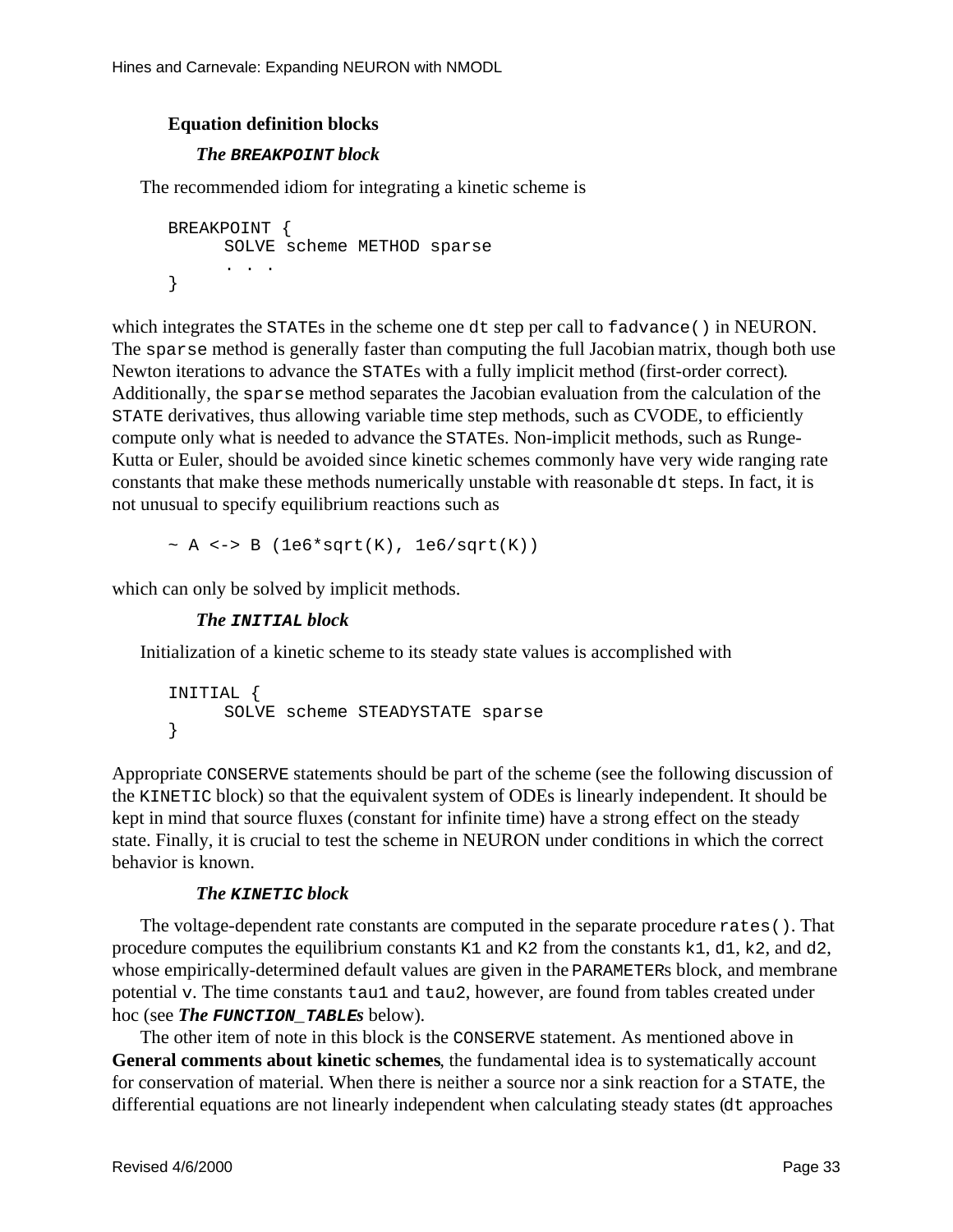infinity). For example, in  $s$ cheme 1 above the steady state condition  $m' = mc' = 0$  yields two identical equations. Steady states can be approximated by integrating for several steps from any initial condition with large dt, but round off error can be a problem if the Jacobian matrix is nearly singular. To solve the equations while maintaining strict numerical conservation throughout the simulation (no accumulation of roundoff error), the user is allowed to explicitly specify conservation equations with the CONSERVE statement. The conservation law for scheme1isexpressedas

CONSERVE  $m + mc = 1$ 

The CONSERVE statement does not add to the information content of a kinetic scheme and should be considered only as a hint to the translator. The NMODL translator uses this algebraic equation to replace the ODE for the last STATE on the left side of the equal sign. If one of the STATE names is an array , the conservation equation will contain an implicit sum over the array. If the last STATE is an array, then the ODE for the last STATE array element will be replaced by the algebraic equation. The choice of which STATE ODE is replaced by the algebraic equation is implementation-dependent and does not affect the solution (to within roundoff error). If a CONSERVEd STATE is relative to a compartment size, then compartments ize is implicitly taken into account for the STATE son the left hand side of the CONSERVE equation (see Example 8 for discussion of the COMPARTMENT statement). The right hand side is merely an expression, in which any necessary compartments izes must be included explicitly.

Thus inacalcium pump model

$$
\text{Ca}_{\text{int}} + \text{Pump} \xrightarrow[k_2]{} \text{Ca} \bullet \text{Pump} \xrightarrow[k_3]{} \text{Ca}_{\text{ext}} + \text{Pump}
$$

the pump is conserved and one could write

 $CONF$   $pump + pump - total$   $pump * pump$ 

#### *The* **FUNCTION\_TABLE***s*

As noted above, the steady-state clamp data define the voltage dependence of *K1* and *K2*, but acompletedescription of the K <sup>+</sup> current requires analysis of the temporal properties of the clamp current to determine the rate factors at each of the command potentials. The result would be alist or table of membrane potentials with associated time constants. One way of dealing with these numeric values would be to fit them with a pair of approximating functions, but the tactic used in this example is to leave the mintabular form for NMODL's FUNCTION\_TABLE to deal with.

This is done by placing the numeric values in three hoc Vectors, say v\_vec, tau1\_vec, and tau2 vec, where the first is the list of voltages and the other two, at corresponding indices, give the time constants. These Vectors would be attached to the FUNCTION\_TABLEs of this model with the hoccommands

```
table tau1 k3st(tau1 vec, v vec)
table_tau2_k3st(tau2_vec, v_vec)
```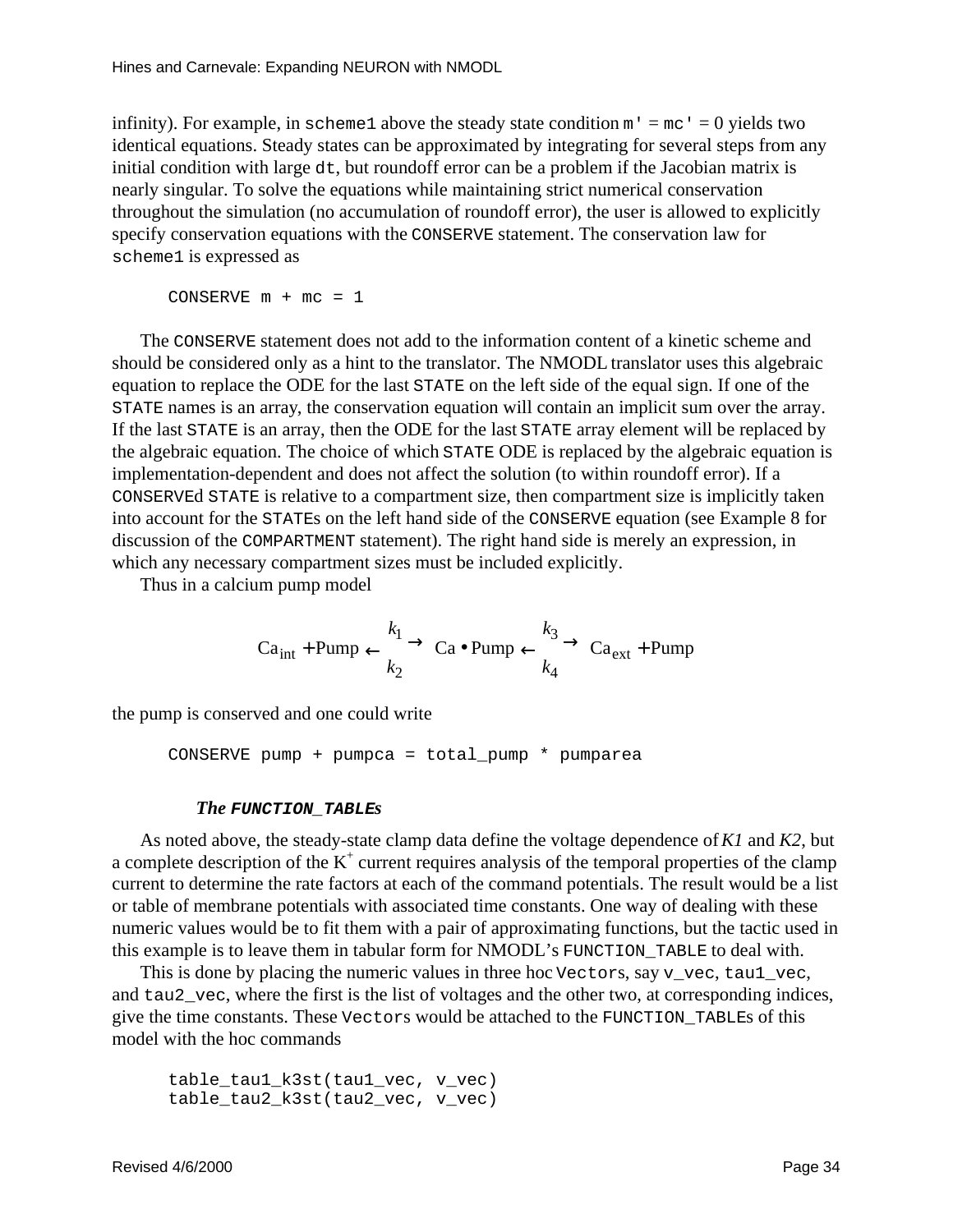Then whenever  $tau(x)$  is called in the NMODL file, or  $tau(x)$  is called from hoc, the interpolated value of the array is returned.

Auseful feature of FUNCTION TABLEs is that prior to developing the Vector database, they can beattached to a scalar value as in

table\_tau1\_k3st(100)

effectively becoming constant functions. Also FUNCTION TABLEs can be declared with two arguments and doubly dimensioned hoc arrays attached to them. The latter is useful, for example, with voltage-and calcium-sensitive rates. In this case the table is linearly interpolated in both dimensions.

**Usage**

Inserting this mechanism into a section makes the STATEs c1\_k3st, c2\_k3st, and o\_k3st available at the hoclevel, as well as the conductances gbar k3st and g k3st.

# **Example 8: calcium diffusion with buffering**

This mechanism illustrates how to use kinetics chemes to model intracellular Ca  $\frac{2^+}{1}$  diffusion buffering It differs from the prior example in several important aspects: Ca  $\frac{2^+}{1}$  is not and buffering. It differs from the prior example in several important aspects: Ca conserved but instead enters as a consequence of the transmembrane Ca  $2^+$  current; diffusion conserved but instead enters as a consequence of the transmembrane Ca  $2^+$  current; diffusively involves the exchange of Ca  $2^+$  between compartments of unequal size; Ca  $2^+$  is buffered. involves the exchange of Ca  $^{2+}$  between compartments of unequal size; Ca

Only free Ca  $2+$  is assumed to be mobile, whereas bound Ca  $2+$  and free buffer are stationary. The Ca  $2^+$  buffer concentration and rate constants are based on the bull frog sympathetic ganglion cell model described by Yamada et al. (1989). For a thorough treatment of numeric solution of the diffusion equations the reader is referred to Oran and Boris (1987).

### **Modeling diffusion with kinetic schemes**

Diffusion is modeled as the exchange of Ca  $^{2+}$ betweenadjacent compartments. For radial diffusion, the compartments are aseries of concentric shells around a cylindrical core, as  $shownin Fig.9 for *Nannuli* = 4. The index of the$ outermost shell is 0 and the index of the core is  $Nannul_i - 1$ . The outermostshell is half as thick as the others so that  $\left[Ca\right]$ <sup>2+</sup>] will be second-order correct with respect to space at the surface of the segment. Concentration is also second-order correct midway through the thickness of the other



Figure9

shells and at the center of the core. These depths are indicated by " x" in Fig. 9. The radius of the cylindrical core equals the thickness of the outermosts hell, and the intervening Nannuli – 2 shells each have thickness  $\Delta r = \text{diam}/2$  (Nannul i–1), where diam is the diameter of the segment.

Because segment diameter and the number of shells affect the d imensions of the shells, they also affect the time course of diffusion. The flux between adjacent shells is  $\Delta [Ca^{2+}]D_{Ca}A / \Delta r$ ,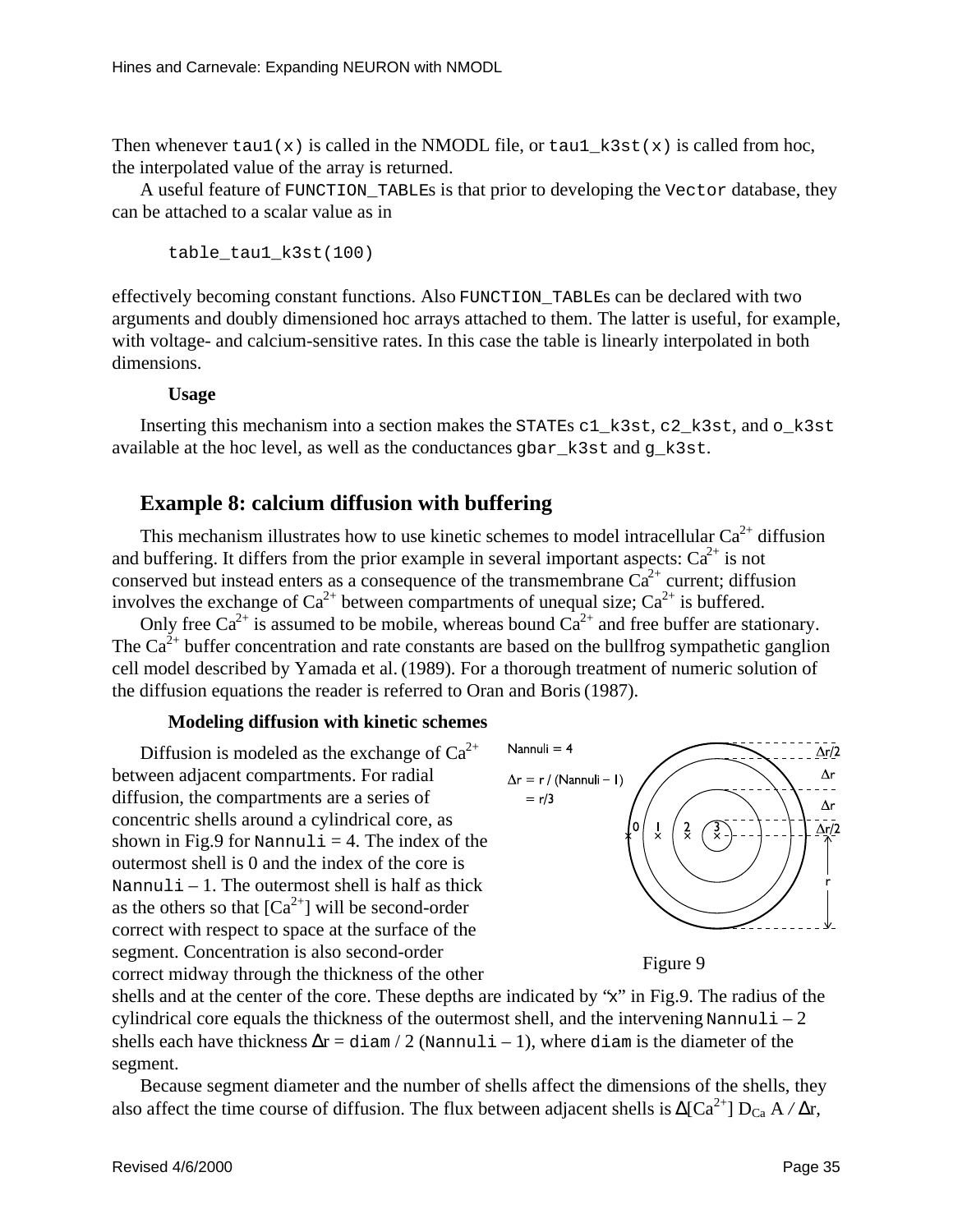where  $\Delta [Ca^{2+}]$  is the concentration difference between the shell centers, D  $C_a$  is the diffusion coefficient for Ca <sup>2+</sup>, A is the area of the boundary between shells, and ∆r is the distance between their centers. This suggests that diffusion can be described by the basic kinetics cheme

```
FROM i = 0 TO Nannuli-2 {
      \sim ca[i] <-> ca[i+1] (f[i+1], f[i+1])
}
```
where Nannul is the number of shells, ca $[i]$  is the concentration midway through the thickness of shell i (except for ca[0] which is the concentration at the outer surface of shell 0), and the rate constants f[i+1] equal D  $_{Ca}A_{i+1}/\Delta r$ . For each adjacent pair of shells, both A  $_{i+1}$  and ∆r are directly proportional to segment diameter. Therefore the ratios A *i*+1 / ∆r depend only on shellindex, i.e. once they have been computed for one segment, they can be used for all segments that have the same number of radial compartments regardless of segment diameter.

Asitstands, this kinetics cheme is dimensionally incorrect. Dimensional consistency requires that the product of STATEs and rates bein units of STATE per time. In the present example the STATES ca[] are intensive variables (concentration, or mass/volume), so the product of f[] and ca [] must be in units of concentration per time. However, the rates have units of volume per time, so this product is in units of mass per time, i.e. a flux that signifies the rate at which Ca  $^{2+}$  is entering or leaving a compartment. This flux is the time derivative of an extensive variable

This disparity is corrected by specifying STATE volumes with the COMPARTMENT statement, as in

```
COMPARTMENT volume {state1 state2 . . . }
```
where the STATEs named in the braces have the same compartment volume given by the volume expression after the COMPARTMENT keyword. The volume merely multiplies the *d*STATE*/dt* left hand side of the equivalent differential equations, converting it to an extensive quantity and making it consistent with flux terms in units of absolute quantity per time.

The volume of each cylindrical shell depends on its index and the total number of shells, and is proportional to the square of segment diameter. Consequently the volumes can be computed once for a segment with unit diameter and then scaled by diam<sup> $\sim$ </sup> 2 for use ineach segment that has the same Nannuli.

The equations that describe the radial movement of Ca  $^{2+}$  are independent of segment length. Thereforeitis convenient to express shell volumes and surface areas in units of  $\mu$ m (volume/length) and  $µm$  (area/length), respectively.

```
: Calcium ion accumulation with radial and longitudinal diffusion
NEURON {
  SUFFIX cadifus
  USEION ca READ cai, ica WRITE cai
  GLOBAL vrat, TotalBuffer : vrat must be GLOBAL--see INITIAL block
                              : however TotalBuffer may be RANGE
}
DEFINE Nannuli 4
```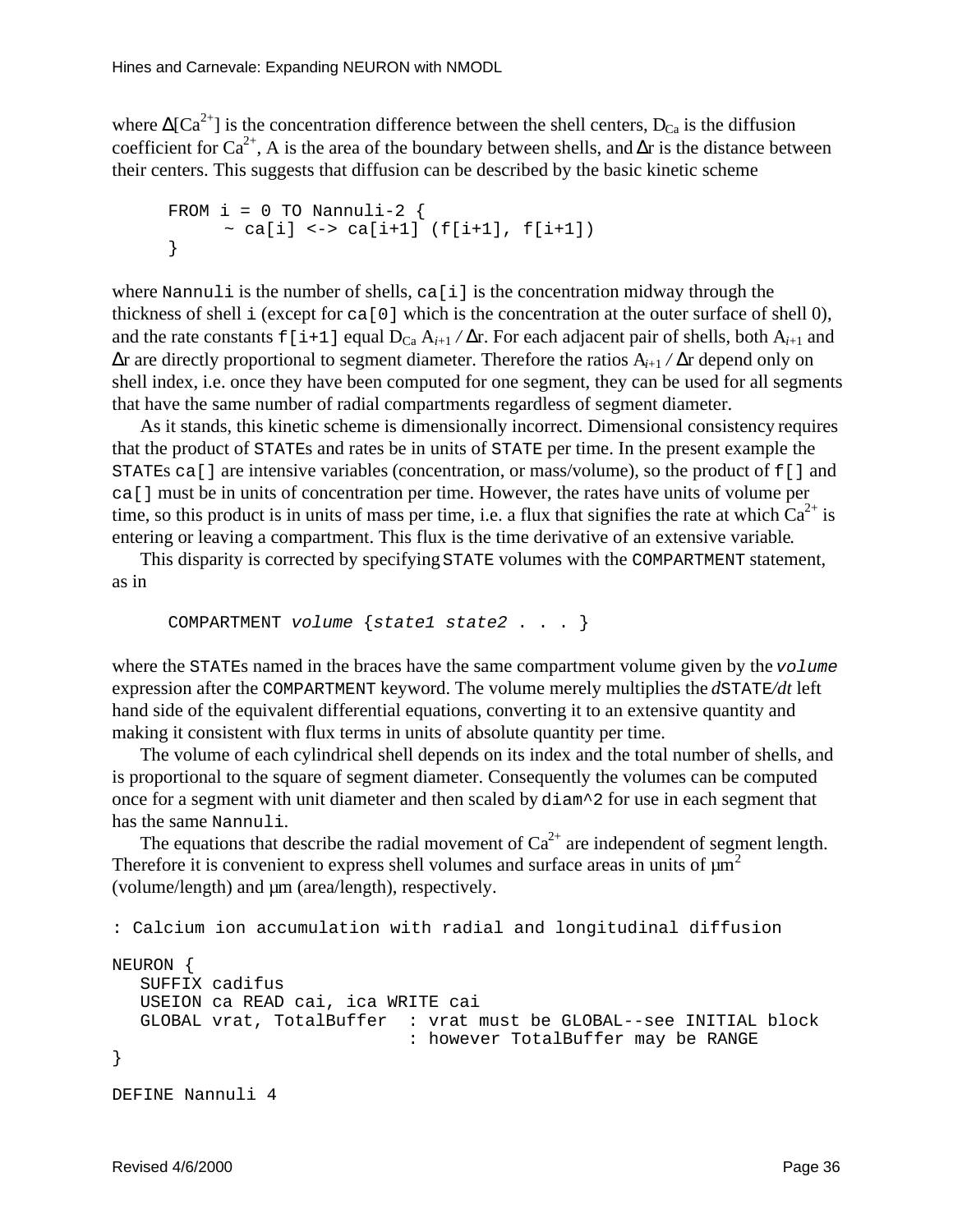```
UNITS {
  (molar) = (1/liter)(mM) = (millimolar)
  (um) = (micron)
  (mA) = (milliamp)FARADAY = (faraday) (10000 coulomb)
  PI = (pi) (1)
}
PARAMETER {
  DCa = 0.6 (um2/ms)
  k1buf = 100 (/mM-ms) : Yamada et al. 1989
  k2but = 0.1 (/ms)
  TotalBuffer = 0.003 (mM)
}
ASSIGNED {
  diam (um)
  ica (mA/cm2)
  cai (mM)
  vrat[Nannuli] : numeric value of vrat[i] equals the volume
                  : of annulus i of a 1um diameter cylinder
                  : multiply by diam^2 to get volume per um length
  Kd (/mM)
  B0 (mM)
}
STATE {
  : ca[0] is equivalent to cai
  : ca[] are very small, so specify absolute tolerance
  ca[Nannuli] (mM) <1e-10>
  CaBuffer[Nannuli] (mM)
  Buffer[Nannuli] (mM)
}
BREAKPOINT { SOLVE state METHOD sparse }
LOCAL factors done
INITIAL {
  if (factors_done == 0) { : flag becomes 1 in the first segment
     factors_done = 1 : all subsequent segments will have
     factors() \qquad \qquad : \qquad \text{vrat} = 0 \text{ unless vrat is GLOBAL} }
  Kd = k1but/k2bufB0 = TotalBuffer / (1 + Kd*cai)FROM i=0 TO Nannuli-1 {
     ca[i] = caiBuffer[i] = B0CaBuffer[i] = TotalBuffer - B0
  }
}
```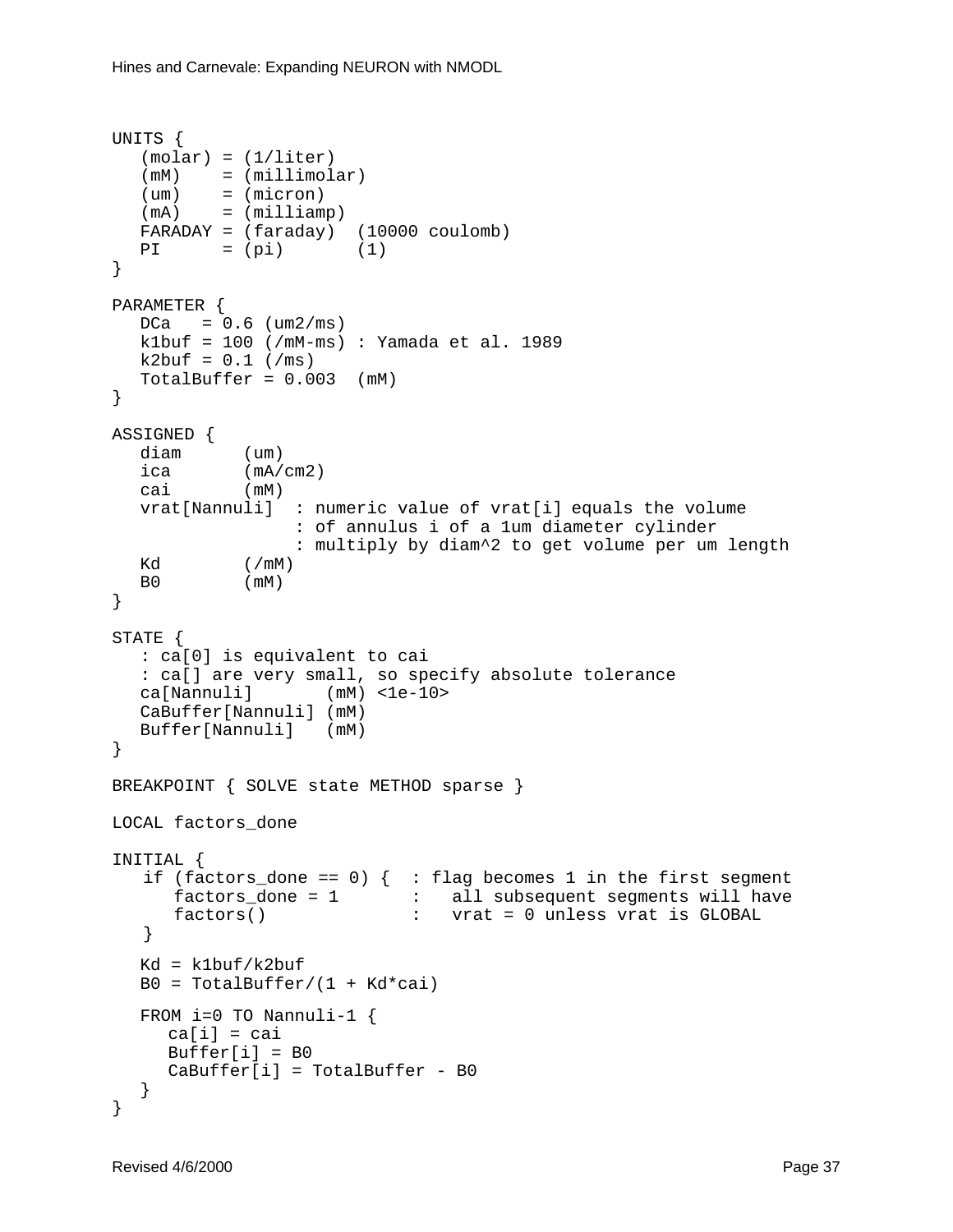```
LOCAL frat[Nannuli] : scales the rate constants for model geometry
PROCEDURE factors() {
  LOCAL r, dr2
  r = 1/2 : starts at edge (half diam)
  dr2 = r/(Nannuli-1)/2 : full thickness of outermost annulus,
                         : half thickness of all other annuli
  vrat[0] = 0frat[0] = 2*rFROM i=0 TO Nannuli-2 \{vrat[i] = vrat[i] + PI*(r-dr2/2)*2*dr2 : interior half
     r = r - dr2frat[i+1] = 2*PI*r/(2*dr2) : outer radius of annulus
                                 : div by distance between centers
     r = r - dr2vrat[i+1] = PI*(r+dr2/2)*2*dr2 : outer half of annulus
  }
}
LOCAL dsq, dsqvol : can't define local variable in KINETIC block
                   : or use in COMPARTMENT statement
KINETIC state {
  COMPARTMENT i, diam*diam*vrat[i] {ca CaBuffer Buffer}
  LONGITUDINAL_DIFFUSION i, DCa*diam*diam*vrat[i] {ca}
  \sim ca[0] << (-ica*PI*diam/(2*FARADAY)) : ica is Ca efflux
  FROM i=0 TO Nannuli-2 \{\sim ca[i] <-> ca[i+1] (DCa*frat[i+1], DCa*frat[i+1])
  }
  dsq = diam*diam
  FROM i=0 TO Nannuli-1 \{dsqvol = dsq*vrat[i]~ ca[i] + Buffer[i] <-> CaBuffer[i] (k1buf*dsqvol, k2buf*dsqvol)
  }
  cai = ca[0]}
```
Listing 8. cadif.mod

#### **The NEURON block**

This model READs caitoinitialize the buffer (see *The INITIALblock*), and it WRITES cai because it computes  $\begin{bmatrix} Ca & ^{2+} \end{bmatrix}$  in the outermost shell during a simulation run. It also READS ica, which is the Ca  $^{2+}$  influx into the outermost shell.

There are two GLOBALs. One is the total buffer concentration Total Buffer, which is assumed to be uniform throughout the cell. The other is vrat, an array whose elements will be the numeric values of the (volume/length) of the shells for a segment with unit diameter. These values are computed by PROCEDURE factors() near the end of Listing 8. As noted above, a segment with diam has shell swith volume / length equal to diam^2 \* vrat[i].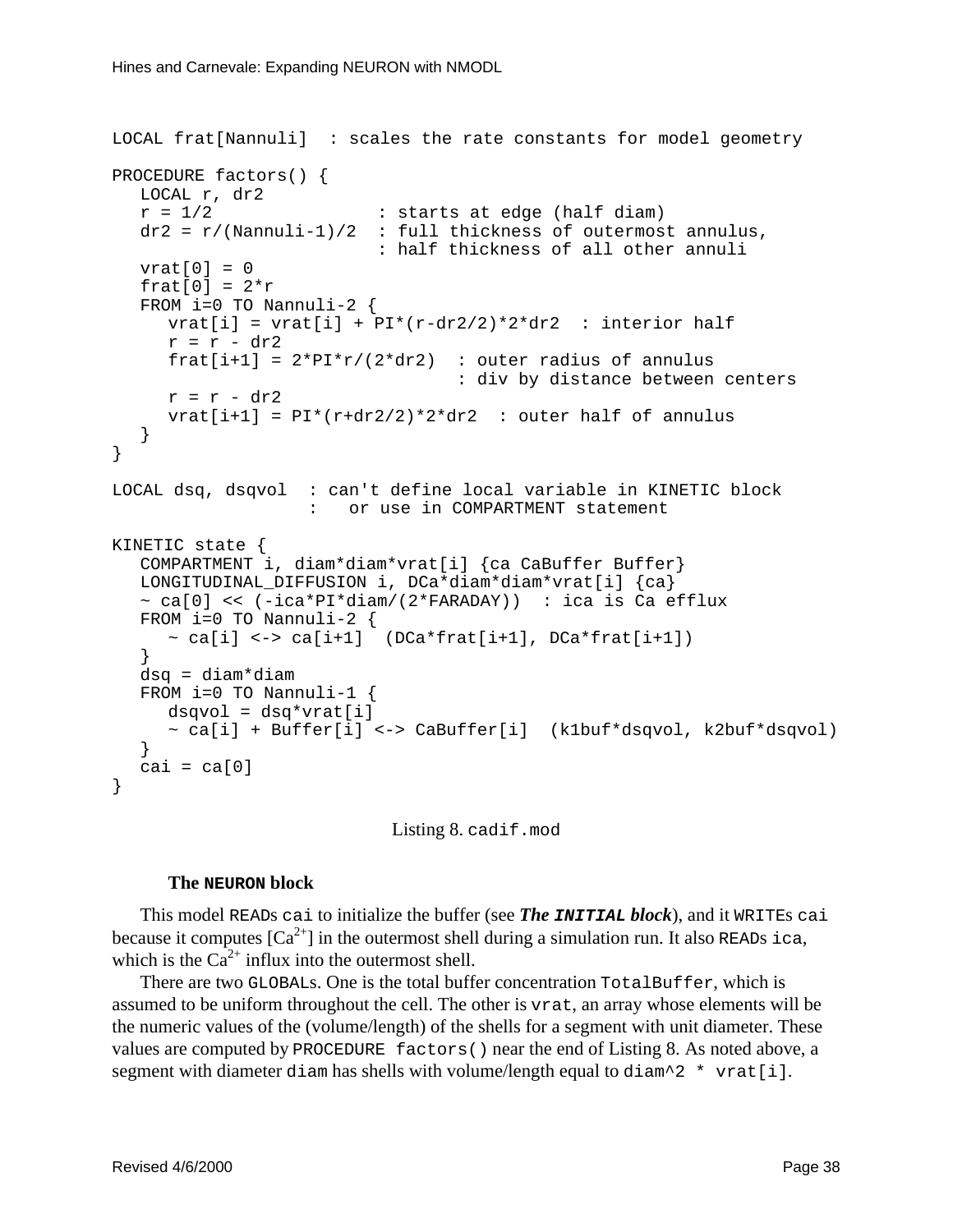Because each instance of this mechanism has the same number of shells, the same vrat [i] can be used to find the shell volumes at each location in the model cell where the mechanism exists.

The DEFINE statement sets the number of shells to 4. Many of the variables in this model are arrays, and NMODL arrays are not dynamic. Instead, their lengths must be specified when the NMODL code is translated to C.

#### **The UNITS block**

Faraday's constant is scaled here in order to avoid having two include this scale factor as a separate term in the statement in the KINETIC block where transmembrane current ica is reckoned as the efflux of  $Ca^{-2+}$  from the outermost shell. Since each statement in a UNITS block must include an explicit assertion of the units that are involved, the statement that assigns the value 3.141...to PI includes a (1) which signifies that this is a dimensionless constant

#### **Variable declaration blocks**

#### *The* **ASSIGNED** *block*

The variable vratisde clared to be an array with Nannuli elements. As with C, array indices run from 0 to Nannuli-1. The variables Kd and B0 are the dissociation constant for the buffer and the initial value of free buffer, which are computed in the INITIAL block (see below).<br>Both the total buffer and the initial concentration of Ca  $2+$  are assumed to be uniform throughout Both the total buffer and the initial concentration of Ca all shells, so a scalar is used for B0.

#### *The* **STATE** *block*

In addition to diffusion, this mechanism involves  $Ca^2$  buffering that follows the reaction

$$
\text{Ca} + \text{Buffer} \xrightarrow[k_2^{buf}]{k_1^{buf}} \text{Ca} \bullet \text{Buffer}
$$

This takes place in each of the shells, so ca, Buffer and CaBuffer are all arrays.

The declaration of ca<sup>[]</sup> uses the syntax *state* (*units*) < *absolute\_tolerance* > to specify the absolute tolerance that will beemployed by CVODE. The solver attempts to use a step size for which the local error ε<sub>*i*</sub> for each *state*<sub>*i*</sub>s at is fies at least one of these two inequalities:

> ε*i* < *relative\_tolerance* · | *state<sup>i</sup>* |

or

ε*i* < *absolute\_tolerance*

The default values for these tolerances are 0 and 10  $^{-2}$ , respectively, so only a STATE that is extremely small (such as intracellular  $\left[Ca^{-2+}\right]$ ) needs to have its absolute tolerance specified. As an alternative to specifying a smaller absolute tolerance,  $ca[$  could have been defined in terms of units such as micromolar or nanomolar, which would have increased the numeric value of these variables. This would necessitate a change of scale factors in many of the statements that involve ca[]. For example, the assignment for cai (which is required to be in mM) would be cai =  $(1e-6)*ca[0].$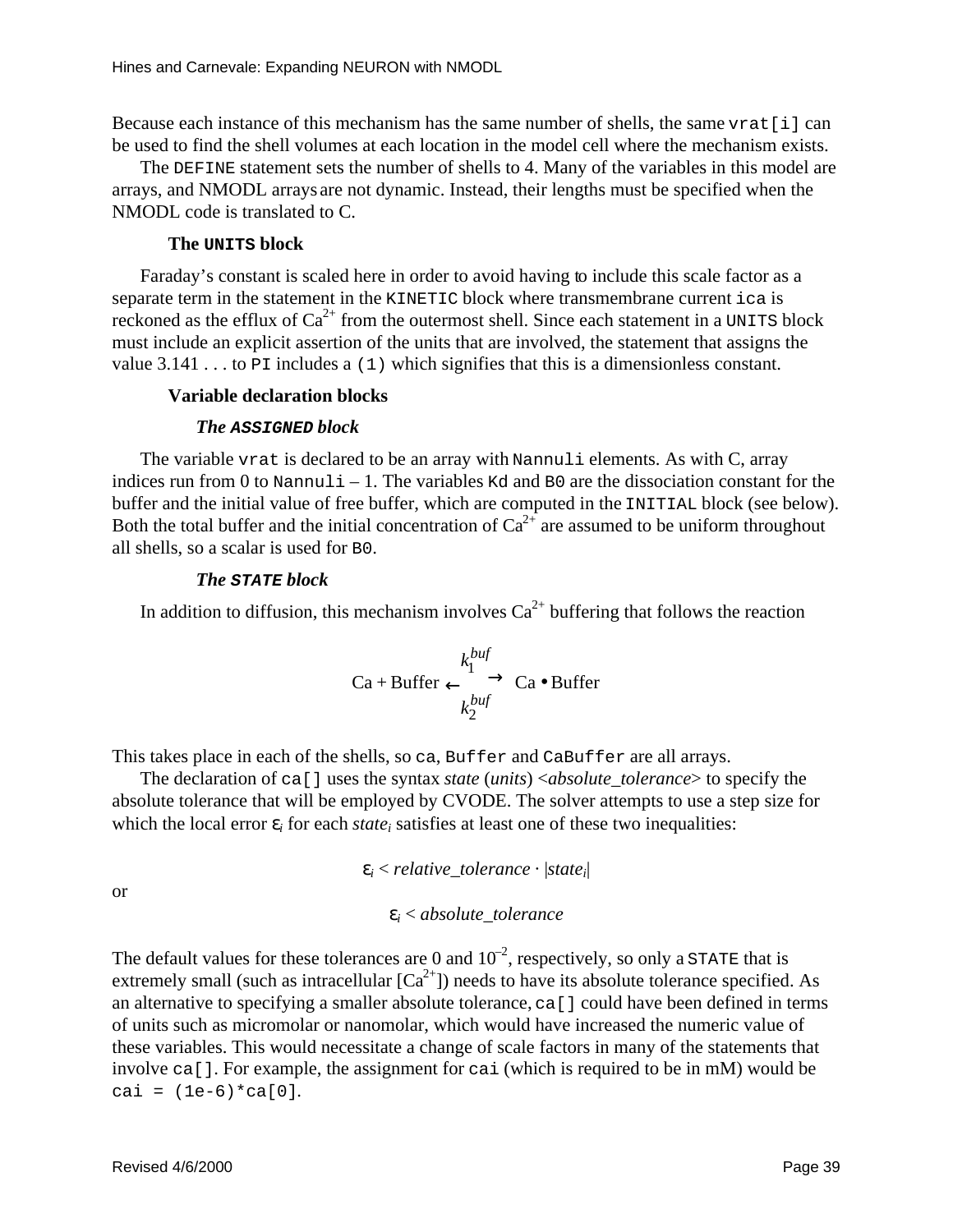### **LOCAL** *variables declared outside of equation definition blocks*

A LOCAL variable that is declared outside of an equation definition block is equivalent to a static variable in C. That is, it is visible throughout the mechanism (but not at the hoclevel), it retains its value, and it is shared between all instances of a given mechanism. The initial value of such a variable is 0.

This particular mechanism employs four variables of this type: factors\_done, frat [], dsq, and dsqvol. The meaning of each of these is discussed below.

## **Equation definition blocks**

## *The* **INITIAL** *block*

Initialization of this mechanism is a two step process. The first step is to use PROCEDURE factors() (seebelow) to set up the geometry of the model by computing the scale factor arrays vrat [] and frat [] that are applied to the shell volume sand rate constants. This only has to be done once because the same scale factors are used for all segments that have the same number of shells, as noted above in **Modeling diffusion with kinetic schemes** . The variable factors done is a flag that indicates whether vrat [] and frat [] have been computed. The NMODL keyword LOCAL means that the value of factors done will be the same in all instances of this mechanism, but that it will not be visible at the hoclevel . Therefore factors () will be executed only once, regardless of how many segments contain the cadifus mechanism.

The second step is to initialize the mechanism's STATES. This mechanism assumes that the total buffer concentration and the initial free calcium concentration are uniforminall shells, and that buffering has reached its steady-state. Therefore the initial concentration of free buffer is computed from the initial  $\int Ca$   $^{2+}$  and the buffer's dissociation constant. It should be noted that the value of cai will be set to caio\_ca\_ion just prior to executing the code in the INITIAL block(see also *The INITIALblock* in **Example 6: extracellular potassium accumulation**).

It may be instructive to compare this initialization strategy with the approach that was used for the voltage-gated current of Listing 7 (k3st.mod). That previous example initialized the STATEs through numerics olution of a kinetic scheme, so its KINETIC block required a CONSERVE statement to ensure that the equivalent system of ODEs would belinearly independent. Here, however, the STATEs are initialized by explicital gebraic assignment, so no CONSERVE statement is necessary .

### **PROCEDURE factors()**

The arrays vrat [] and frat [], which are used to scale the shell volume sand rate constants to ensure consistency of units, are computed here. The elements of vrat [] are the volumes of a set of concentric cylindrical shells, whose total volume equals the volume of a cylinder with diameter and length of 1 µm. These values are computed in two stages by the FROM i=0 TO Nannuli-2 { } loop . The first stage finds the volume of the outer half and the second finds the volume of the inner half of the shell.

The frat array is declared to be LOCAL because it applies to all segments that have the cadifus mechanism, butitis unlikely to be of interest to the user and therefore does not need to bevisible at the hoclevel. This contrasts with vrat, which is declared as GLOBAL within the NEURON blocks othat the user can see its values. The values frat[i+1] equal A  $_{i+1}$  / ∆r, where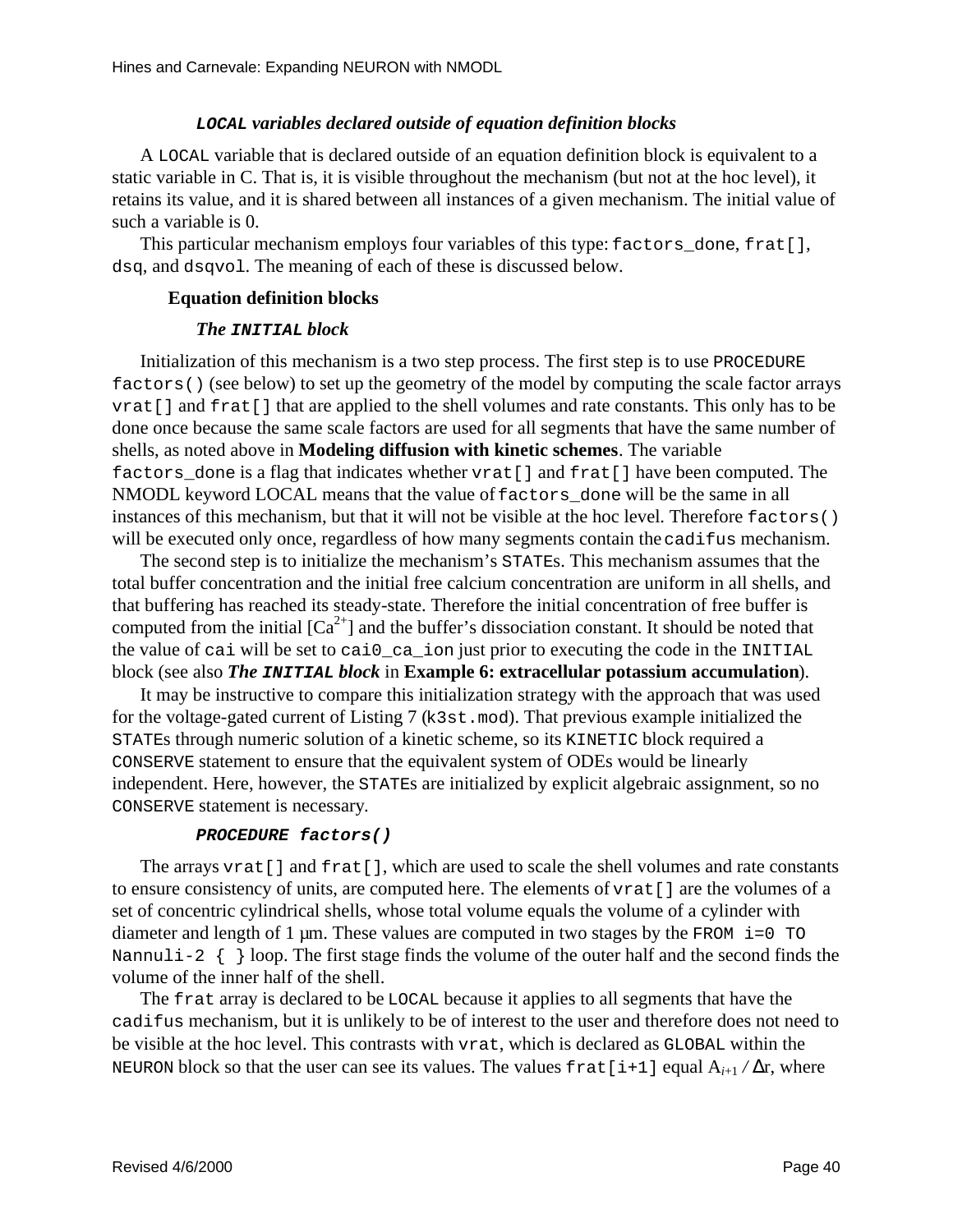A<sub>*i*+1</sub> is the surface area between shells i and i+1 for  $0 \le i <$  Nannuli, and ∆r is the distance betweenshell centers (radius /  $(\text{Nannuli}-1)$ ).

### *The* **KINETIC** *block*

The first statem entinthis block specifies the shell volumes for the STATES ca, CaBuffer, and Buffer. As noted above in **Modeling diffusion with kinetic schemes** , these volumes equal the elements of vrat [] multiplied by the square of the segment diameter. Because this mechanism involves many compartments whose relative volumes are specified by the elements of an array, this example takes care of all compartments with a single statement of the form

COMPARTMENT *index*, *volume*[*index*] { *state1 state2 . . .* }

where the STATEs that are diffusing are listed inside the braces.

Nextinthisblockisa LONGITUDINAL\_DIFFUSION statement, which specifies that this mechanism includes nonlocal diffusion, i.e. longitudinal diffusional ongasection and into connecting sections. The syntax for scalar STATES is

```
LONGITUDINAL_DIFFUSION flux\_expr \{ state1 state2... \}
```
where *flux\_expr* is the product of the diffusion constant and the cross-sectional area between adjacent compartments. Units of the *flux\_expr* must be (micron <sup>4</sup>/ms), i.e. the diffusion constant has units of (micron  $\frac{2}{ms}$ ) and the cross-sectional area has units of (micron  $\frac{2}{s}$  $^{2}$ ). For cylindrical shell compartments, the cross-sectional area is just the volume per unit length. If the states are arrays then all elements are assumed to diffuse between corresponding volumes in adjacent segments and the iteration variable must be specified as in

LONGITUDINAL\_DIFFUSION *index*, *flux\_expr*(*index*) { *state1 state2 . . .* }

A COMPARTMENT statement is also required for the diffusing STATE sand the units must be  $(micron<sup>2</sup>)$ , i.e. (micron  $3/micron$ ).

The compactness of LONGITUDINAL\_DIFFUSION specification contrasts nicely with the great deal of trouble imposed on the computational methods used to solve the equations. The standard fixed timestep implicit method, historically the default method used by NEURON, can no longer find steady states with extremely large  $(e.g. 10$  $<sup>9</sup>$ ms) steps since not every Jacobian</sup> element for both flux and current with respect to voltage and concentration is presently accurately computed. The CVODE method works well for these problems since it does not allow dt to grow beyond the point of numerical instability. In the presence of these occasional limitations on numerical efficiency, it is satisfying that, as methods evolve to handle these problems more robustly, the specification of the models does not change.

The third statement in this block is equivalent to a differential equation that describes the contribution of transmembrane calcium current to  $Ca^{-2+}$  in the outermost shell. The  $\leq$  signifies an explicit flux. Because of the COMPARTMENT statement, the left hand side of the differential equation is not  $d[\text{Ca}^{2+}]\text{O}/dt$  but  $d(total\text{Ca}^{2+}$  in the outermostshell)  $/dt$ . This is consistent with the right hand side of the equation, which is in units of mass per time.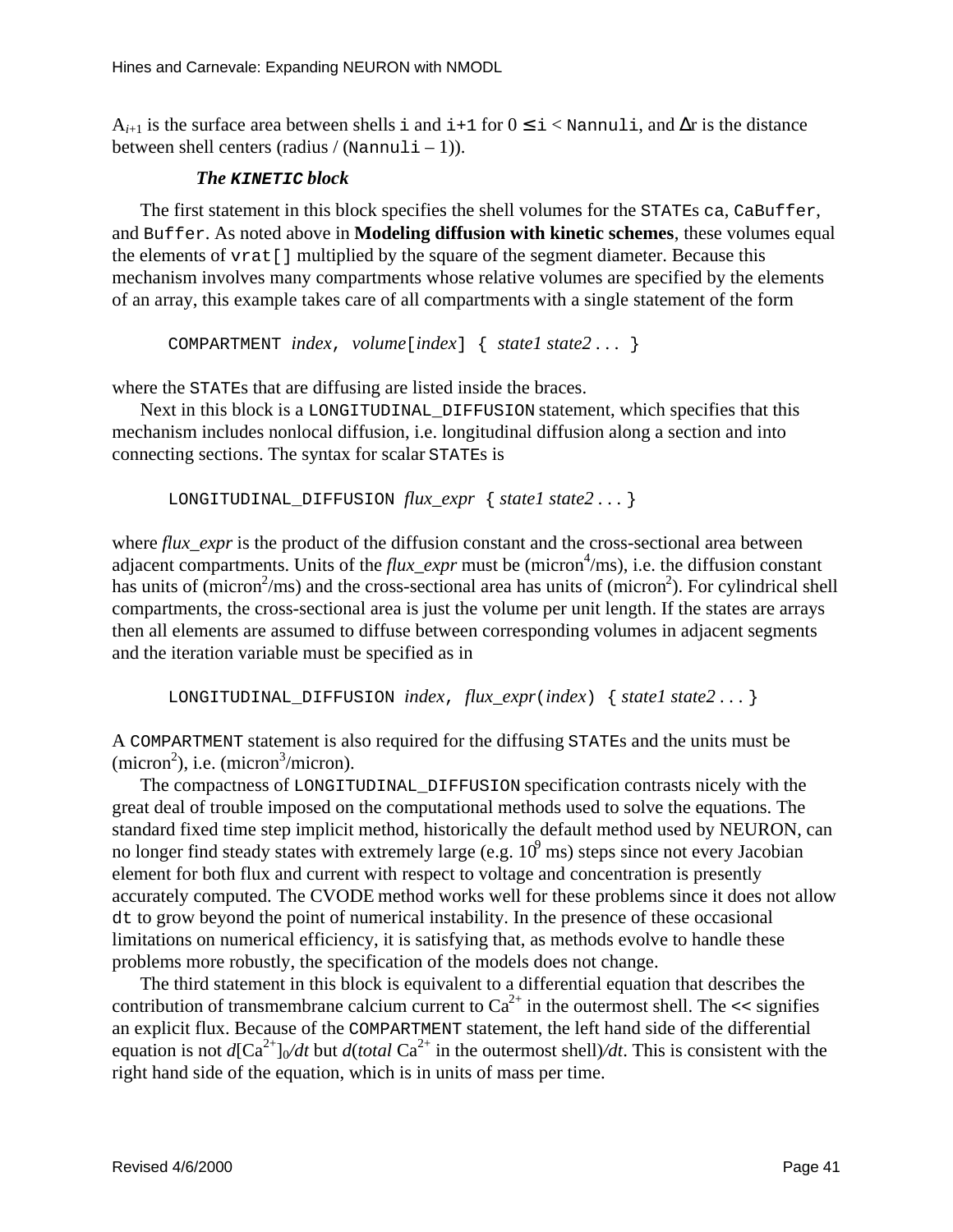Nextisthe kinetic scheme for radial diffusion . The rate constants in this scheme equal the product of DCa and the factor frat [] for reasons that we reexplained above in **Modeling** diffusion with kine tics chemes .

It may not be immediately c lear why the rate constants in the kinetic scheme for Ca  $^{2+}$ buffering are scaled by the compartment volume dsqvol; however, the reason will become obvious when one recalls that the COMPARTMENT statement at the beginning of the KINETIC block has converted the units of the *d*STATE/*dt* on the left hand side of the equivalent differential equations from concentration per time to mass per time. If the reaction rate constants were left unchanged, the right hand side of the differential equations for buffering would have units of concentration per time, which is inconsistent. Multiplying the rate constants by compartment volume removes this inconsistency by changing the units of the right hands ide to mass per time

The last statement in the KINETIC block updates the value of cai from ca[0]. This is necessary because intracellular  $\int Ca^{-2+}$  is known elsewhere in NEURON as cai, e.g. to other mechanisms and to NEURON's internal routine that computes  $E_{\text{Ca}}$ .

Whendeveloping anew m echanism or making substantive changes to an existing mechanism, it is generally advisable to check for consistency of units with modlunit. Given the dimensional complexity of this model, such testing is absolutely indispensable.

#### **Usage**

If this mechanism is inserted in a section, the concentrations of Ca  $^{2+}$  and the free and bound bufferinall compartments will be available through hocas ca\_cadifus[], Buffer\_cadifus[], and CaBuffer\_cadifus[]. These STATEs will also be available for plotting and analysis through the GUI.

The PARAMETERS DCa, k1buf, k2buf, and TotalBuffer will also be available for inspection and modification through both the graphical interface and hoc statements (with the \_cadifus suffix). All PARAMETERs are GLOBALs by default , i.e. they will have the same values in each location where the cadifus mechanism has been inserted. Therefore in a sense it is gratuitous to declare in the NEURON block that TotalBuffer is GLOBAL. However, this declaration does serve the purpose of underscoring the nature of this important variable which is likely to be changed by the user.

Insome cases it might be useful for one or more of the PARAMETERS to be RANGE variables. For example, TotalBuffer and even DCa or the buffer rate constants might not be uniform throughout the cell. To make Total Buffer and DCa RANGE variables only requires replacing theline

GLOBAL vrat, TotalBuffer

in the NEURON block with

GLOBAL vrat RANGE TotalBuffer, DCa

The GLOBAL volume factors vrat [] are available through hoc for inspection, but it is inadvisable to change their values because they would likely be inconsistent with the frat [] values and thereby cause errors in the simulation.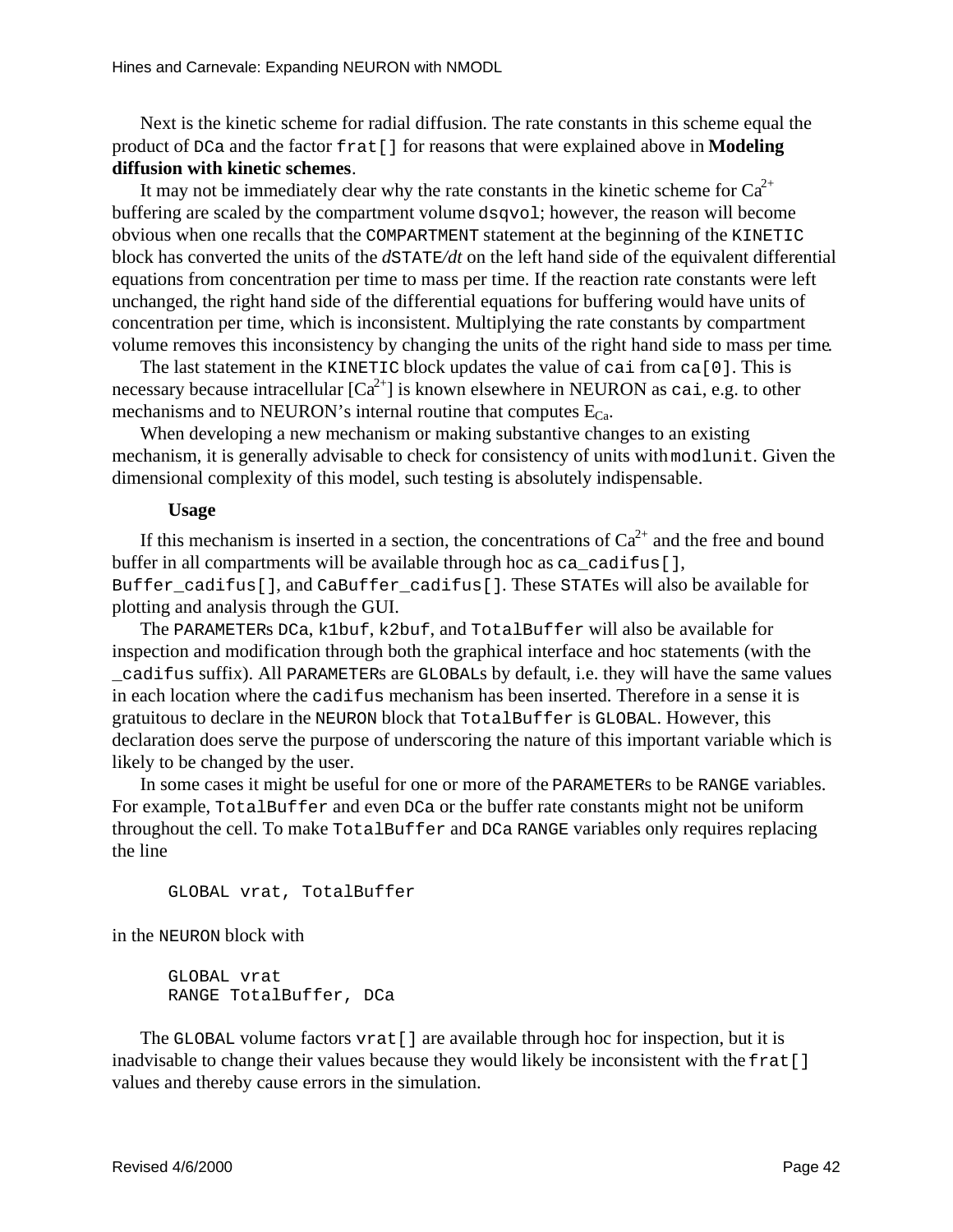All occurrences of this mechanism will have the same number of shells, regardless of the physical diameter of the segments in which the mechanism has been inserted. With  $Nannu1i = 4, the thickness of the outermost shell will be \n\leq 1 \n\mu \n\text{minsegments with} \n\text{diam } \leq$ 6um. If this spatial resolution is inadequate, or if the model has segments with larger diameters, then Nannuli may have to be increased. NMODL does not have dynamic arrays soin order to change the number of shells one must recompile the mechanism after assigning a new value to Nannuli by editing the NMODL source code.

## **Example9:acalciumpump**

This mechanism involves a calcium pump that is based on the reaction scheme outlined in the description of the KINETIC block of **Example 7: kinetics cheme for a voltage-gated current** Itisadirect extension of the model of calcium diffusion with buffering in **Example 8: calcium diffusion with buffering** , the principal difference being that a calcium pump is present in the cell membrane. The following discussion focuses on the requisite changes in Listing 8, and the operation and use of the resulting new mechanism. For all other details the reader should refer to Example 8.

## **The NEURON block**

Changes in the NEURON block are marked in **bold**. The first nontrivial difference from the prior example is that this mechanism READs the value of cao, which is used in the pump reaction scheme.

```
NEURON {
     SUFFIX cdp
     USEION ca READ cao, cai, ica WRITE cai, ica
     RANGE ica_pmp
     GLOBAL vrat, TotalBuffer, TotalPump
}
```
The mechanism WRITEs a pump current that is attributed to icas othat its transmembrane  $Ca^{2+}$  flux will be factored into NEURON's calculations of [Ca  $2+$ <sub>1</sub>. This current, which is a RANGE variable known as ica\_pmp\_cdp to the hoc interpreter, constitutes anet movement of positive charge across the cell membrane, and it follows the usual sign convention (outward current is "positive"). The pump current has a direct effect on membrane potential, which, because of the rapid activation of the pump, is manifest by a distinct delay of the spike peak and aslight increase of the postspike hyperpolarization. This mechanism could be made electrically "silent" by having it WRITE an equal but opposite NONSPECIFIC current or perhaps a current that involves some other ionic species, e.g. Na  $,K<sup>+</sup>$ , or Cl<sup>-</sup>.

The variable TotalPump is the total density of pump sites on the cell membrane, whether free or occupied by Ca  $^{2+}$ . Making it GLOBAL means that it is user adjustable, and that the pump is assumed to have uniform density wherever the mechanism has been inserted. If local variation is required, this should be a RANGE variable.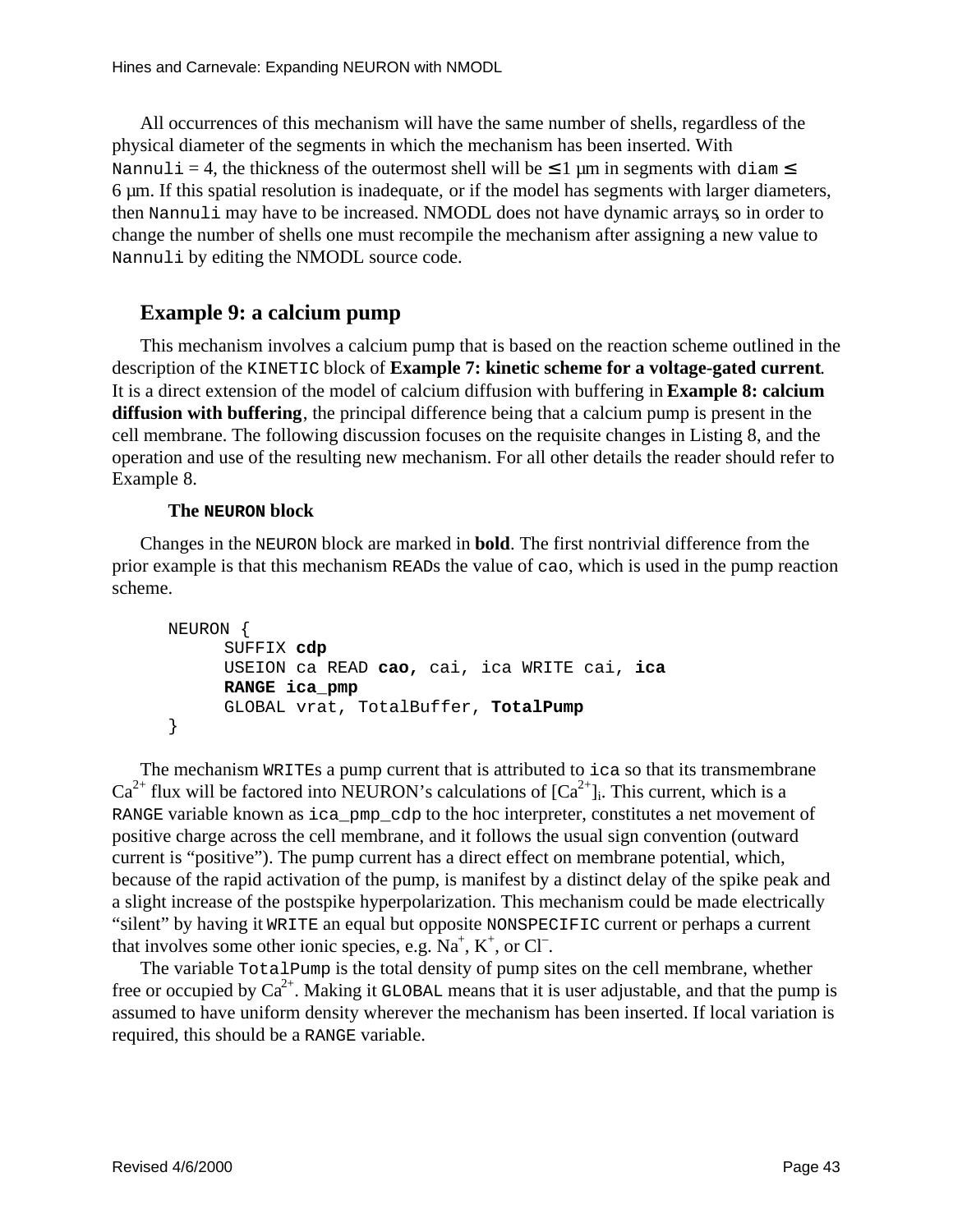### **The UNITS block**

This mechanism includes the statement  $(\text{mol}) = (1)$  because the density of pump sites will be specified in units of  $(mol/cm2)$ . The term mole cannot be used the rebecause it is already defined in the units database as  $6.022169 \cdot 10^{-23}$ .

### **Variable declaration blocks**

#### *The* **PARAMETER** *block*

Five new statements have been added because this mechanism uses the rate constants of the pumpreactions and the density of pump sites on the cell membrane.

```
k1 = 1 (/mM-ms)
k2 = 0.005 (/ms)<br>k3 = 1 (/ms)
k3 = 1k4 = 0.005 (/mM-ms)
: to eliminate pump, set TotalPump to 0 in hoc
TotalPump = 1e-14 (mol/cm2)
```
These particular rate constant values were chosen to satisfy two criteria: the pump influx and efflux should be equal at  $[Ca \t2^+] = 50 \text{nM}$ , and the rate of transport should be slow enough to allow a slight delay in accelerated transport following an action potential that included a voltagegated Ca<sup>2+</sup> current. The density  $T$  otal Pump is sufficient for the pump to have a marked damping effecton [Ca  $2+1$ ]<sub>i</sub>transients; lower values will reduce the ability of the pump to regulate [Ca  $2+1$ ]  $\mathcal{L}_{i}$ .

#### *The* **ASSIGNED** *block*

These three additions have been made.

| cao     | (mM)              |
|---------|-------------------|
| ica_pmp | (mA/cm2)          |
| parea   | (u <sub>m</sub> ) |

This mechanism makes use of  $Ca$ <sup>2+</sup>]<sub>o</sub> as a constant. The pump current and the surface area over which the pump is distributed are also clearly necessary.

### *The CONSTANT block*

Consistency of units requires explicit mention of an extracellular volume in the kinetic schemeforthepump.

CONSTANT  $\{ \text{vol} \circ = \text{1e10} \quad (\text{um2}) \}$ 

The value used here is equivalent to 1 liter of extracellular space per micron length of the cell, but the actual value is irrelevant to this mechanism because cao will be treated as a constant. Since the value of volo is not important for this mechanism, there is no need for it to be accessible through hoc commands or the GUI so it is not a PARAMETER. On the other hand, there is a sense in which it is an integral part of the pump mechanism, which implies that it would not be appropriate to make volobea LOCAL variable since LOCAL sare intended for temporary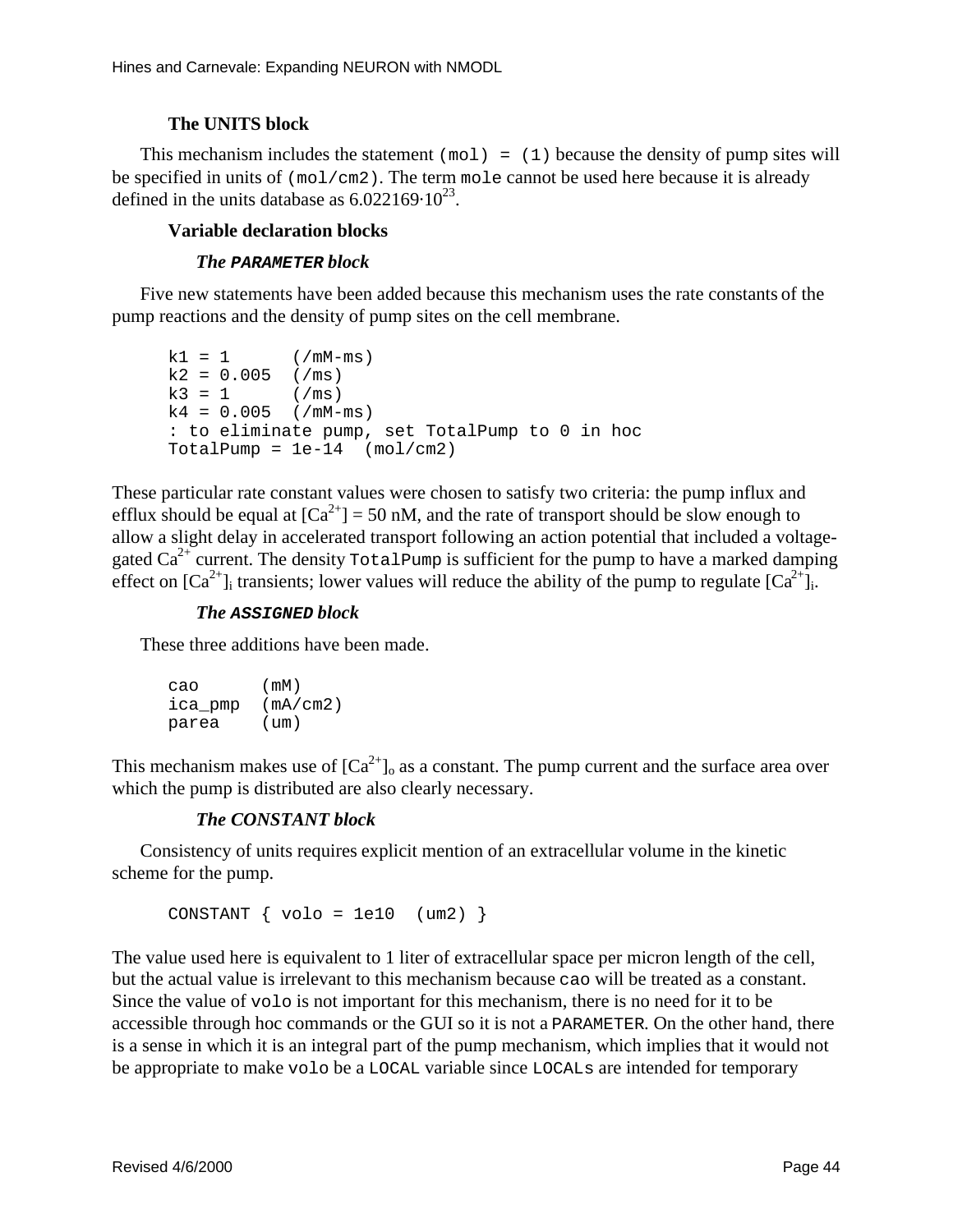storage of "throwaway" values. Finally, the value of volowould never be changed in the course of a simulation. Therefore volois declared in a CONSTANT block.

### *The* **STATE** *block*

The densities of pump sites that are free or have bound Ca  $^{2+}$ , respectively, are represented by the two new STATES

pump (mol/cm2) pumpca (mol/cm2)

## **Equation definition blocks**

## *The* **BREAKPOINT** *block*

This block has one additional statement

```
BREAKPOINT {
     SOLVE state METHOD sparse
     ica = ica_pmp
}
```
The assignment  $i$  ca =  $i$  ca\_pmp is needed to ensure that the pump current is reckoned in NEURON's calculation of  $\left[$  Ca  $^{-2+}$   $\right]$ <sub>i</sub>.

## *The* **INITIAL** *block*

**Thestatement** 

parea = PI\*diam

must be included to specify the area per unit length over which the pump is distributed.

Ifitiscorrecttoassumethat  $\text{[Ca} \quad {}^{2+}\text{]}_i$  has been equal to cail calculd calculum = 50nM) for a long time, the initial levels of pump and pumpca can be set by using the steady-state formula

```
pump = TotalPump/(1 + (cai*kl/k2))pumpca = TotalPump - pump
```
An alternative to this style of initialization would be to place

```
ica = 0SOLVE state STEADYSTATE sparse
```
at the end of the INITIAL block, where the ica = 0 statement is needed because the kinetic scheme interprets transmembrane Ca  $^{2+}$  currents as a source of Ca  $^{2+}$  flux. This idiom can be particularly convenient for mechanisms whose steady states olutions are difficult or impossible to expressinanalytical form. As noted in the discussion of the INITIAL block of the previous example (**Example 8: calcium diffusion with buffering** ), this would require adding a CONSERVE statement to the KINETIC block to insure that the equations that describe the free and boundbufferareindependent.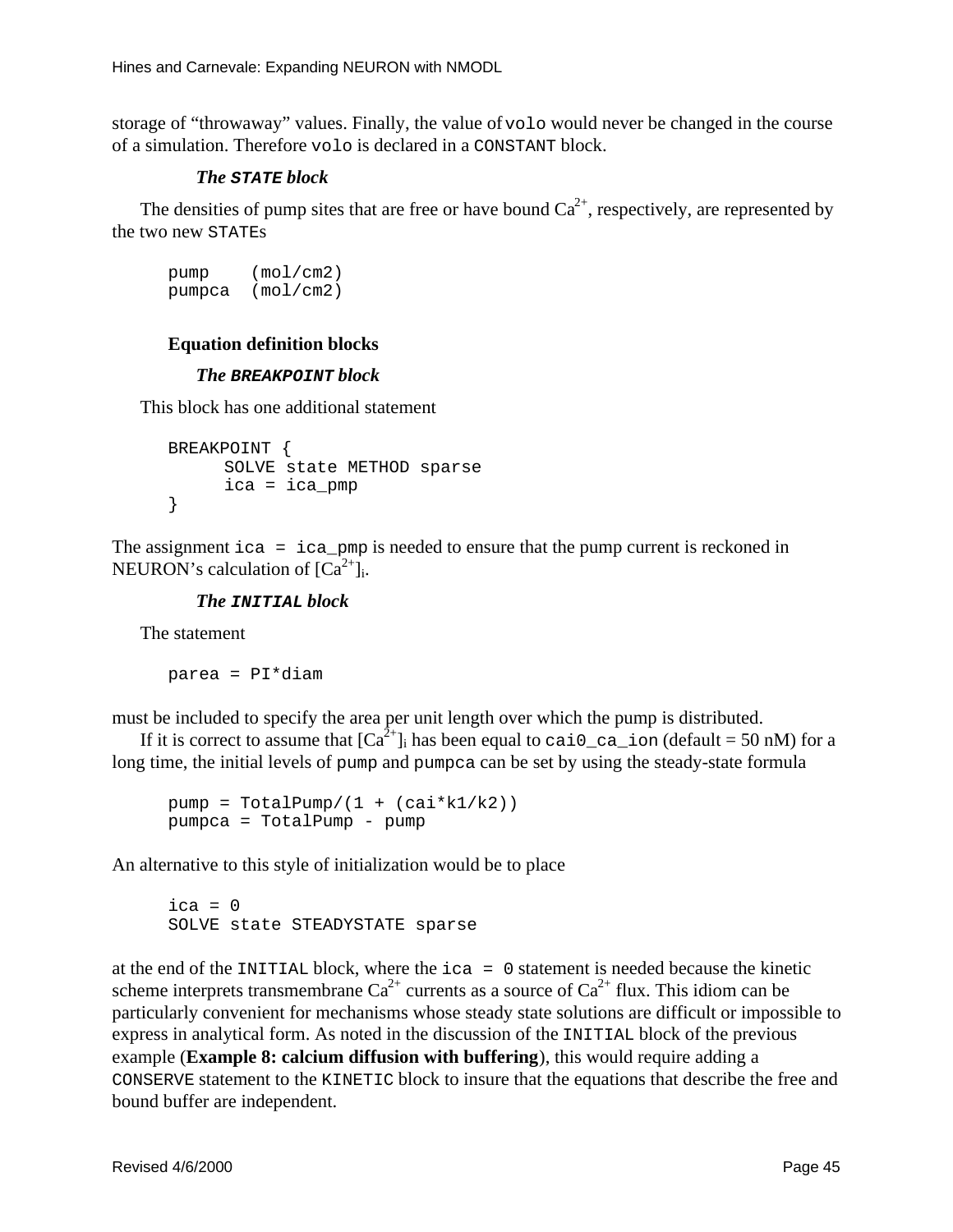Both of these initializations make the explicit assumption that the net Ca  $^{2+}$  current generated by other sources equals 0, so the net pump current following initialization will also be 0. If this assumption is incorrect, as is almost certainly the case if one or more voltage-gated Ca  $^{2+}$  currents are included in the model, then [Ca  $2+$ <sub>l</sub>will start to change immediately when as imulation is started. Most of tenthis will not be what is desired. The proper initialization of a model that contains mechanisms with complex interactions may involve performing an "initialization run" andusing SaveStateobjects, as described in the discussion of the INITIAL block of **Example 4: a voltage-gated current** .

#### *The* **STATE** *block*

Changes in this block are marked in **bold**. The new COMPARTMENT statements and the scale factor (1e10) are required for dimensional consistency in the pump scheme.

```
KINETIC state {
  COMPARTMENT i, diam*diam*vrat[i] {ca CaBuffer Buffer}
  COMPARTMENT (1e10)*parea {pump pumpca}
  COMPARTMENT volo {cao}
  LONGITUDINAL_DIFFUSION DCa {ca}
  :pump
  ~ ca[0] + pump <-> pumpca (k1*parea*(1e10), k2*parea*(1e10))
  ~ pumpca <-> pump + cao (k3*parea*(1e10), k4*parea*(1e10))
  CONSERVE pump + pumpca = TotalPump * parea * (1e10)
  ica_pmp = 2*FARADAY*(f_flux - b_flux)/parea
  : all currents except pump
  \sim ca[0] << (-(ica - ica\_pmp)*PI*diam/(2*FARADAY))FROM i=0 TO Nannuli-2 {
     \sim ca[i] <-> ca[i+1] (DCa*frat[i+1], DCa*frat[i+1])
   }
  dsq = diam *diamFROM i=0 TO Nannuli-1 {
     dsqvol = dsq*vrat[i]~ ca[i] + Buffer[i] <-> CaBuffer[i] (k1buf*dsqvol, k2buf*dsqvol)
  }
  cai = ca[0]}
```
The pump reaction statements implement the scheme outlined in the description of the KINETIC block of **Example 7: kinetic scheme for a voltage-gated current** . Also as described inthat section, the CONSERVE statement ensures strict numerical conservation, which is helpful for convergence and accuracy.

In the steady state, the net forward flux in the first and second reactions must be equal. Even during physiologically-relevant transients, these fluxes tracked conthereffectively instantaneously. Therefore the transmembrane Ca  $^{2+}$  flux generated by the pump is taken to be the net forward flux in the second reaction. This mechanism WRITES i cain order to affect [Ca  $2^{+}$ ]<sub>i</sub>. The total transmembrane Ca  $^{2+}$  flux is the sum of the pump flux and the flux from all other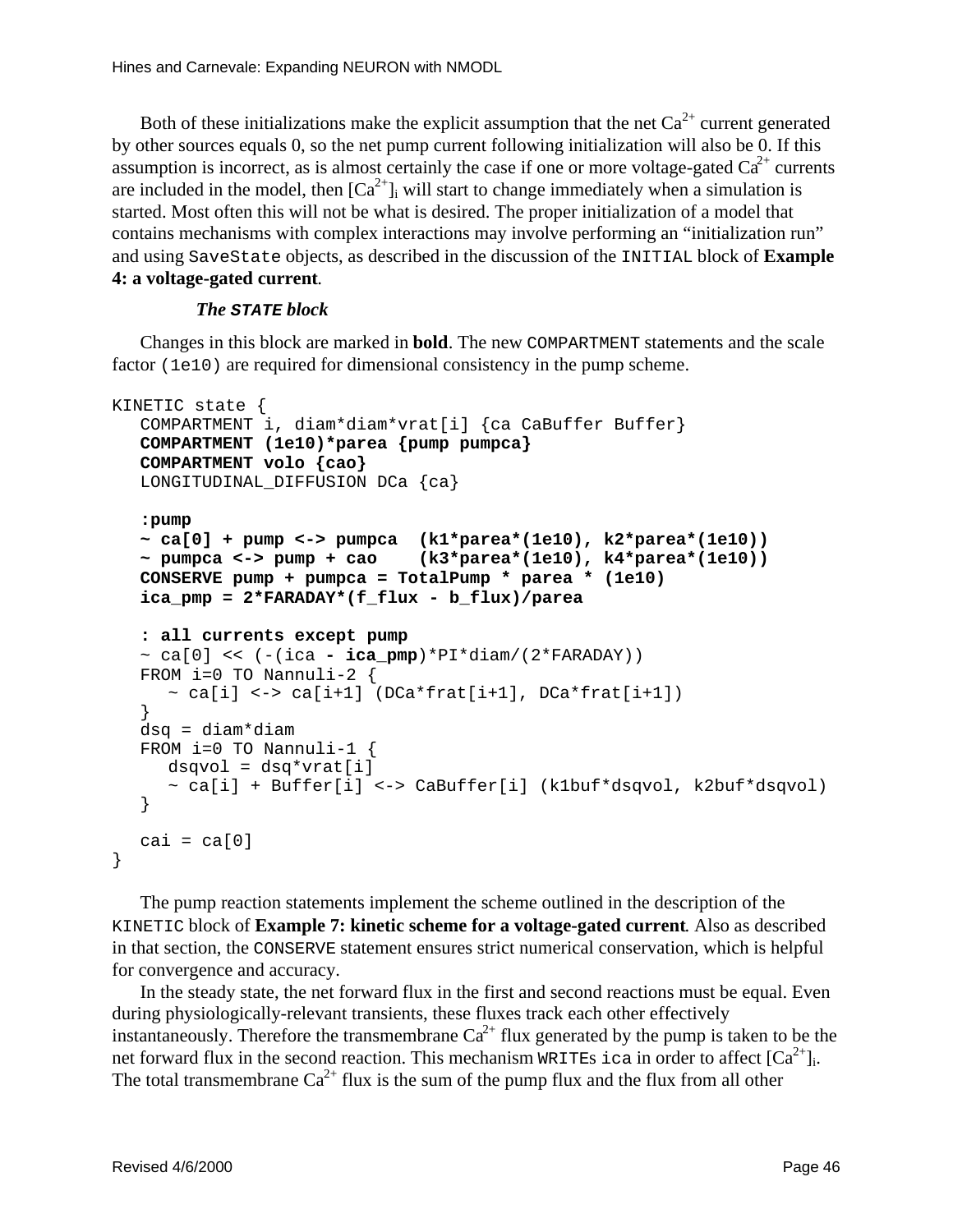sources. Thus to make sure that ica\_pmp is not counted twice, it is subtracted from total Ca  $^{2+}$ current i cain the expression that relates Ca  $^{2+}$  current to Ca  $^{2+}$  flux.

#### **Usage**

The STATEs and PARAMETERs that are available through hoc and the GUI are directly analogous to those of the cadifus mechanism, but they will have the suffix cdp rather than \_cadifus. The additional pump variables pump\_cdp, pumpca\_cdp, ica\_pmp\_cdp, and TotalPump\_cdp will also be available and are subject to similar concerns and constraints as their counterparts in the diffusion reactions (see **Usagein Example 7: kinetics cheme for a voltage-gated current** ).

## **Models with discontinuities**

### **Discontinuities in PARAMETERs**

In the past, abrupt changes in PARAMETER sand ASSIGNED variables , such as the sudden change in current injection during a current pulse, have been implicitly assumed to take place on atimestepboundary . This is inadequate with variable timestep methods because it is unlikely that a time step boundary will correspond to the onset and offset of the pulse. Worse, the time step may be longer than the pulse itself, which may thus be entirely ignored.

For these reasons, a model description must explicitly notify NEURON, via the  $at$  time() function, of the times at which any discontinuities occur. The statement at time (*event time*) guarantees that, during simulation with a variable times tep method, as tadvances past *event time*, the integrator will reduce the step size so that it completes at t = *event time* – ε, where  $\varepsilon$  ~10  $^{-9}$  ms. The next step resets the integrator to first order, thereby discarding any previous solution history, and immediately returns after computing all the  $dy_i/dt$  at  $t =$ *event\_time* + ε. This is how the built-incurrent clamp model IClamp notifies NEURON of the time of onset of the pulse and its offset (see the BREAKPOINT block of **Example 3: an intracellular stimulating electrode** ). Note that  $at_time()$  returns avalue of 1 ("true") only during the "infinitesimal" step that ends at t = *event time* + ε; otherwise it returns 0.

During a variable timestep simulation, a missing  $at$  time() call may cause one of two symptoms. If a PARAMETER changes but returns to its original value within the same interval, the pulse may be entirely missed. More often as inglediscontinuity will take place within a time step interval, in which case what seems like a binary search will start for the location of the discontinuity in order to satisfy the error tolerance on the step; this, of course, is very inefficient.

Time dependent PARAMETER changes at the hocinterpreter level are highly discouraged because they cannot currently be properly computed in the context of variable timesteps. For instance, with fixed time steps it was convenient to change PARAMETERs prior to fadvance () calls, as in

```
proc advance() {
     IClamp[0].amp = imax*sin(w*t)fadvance()
}
```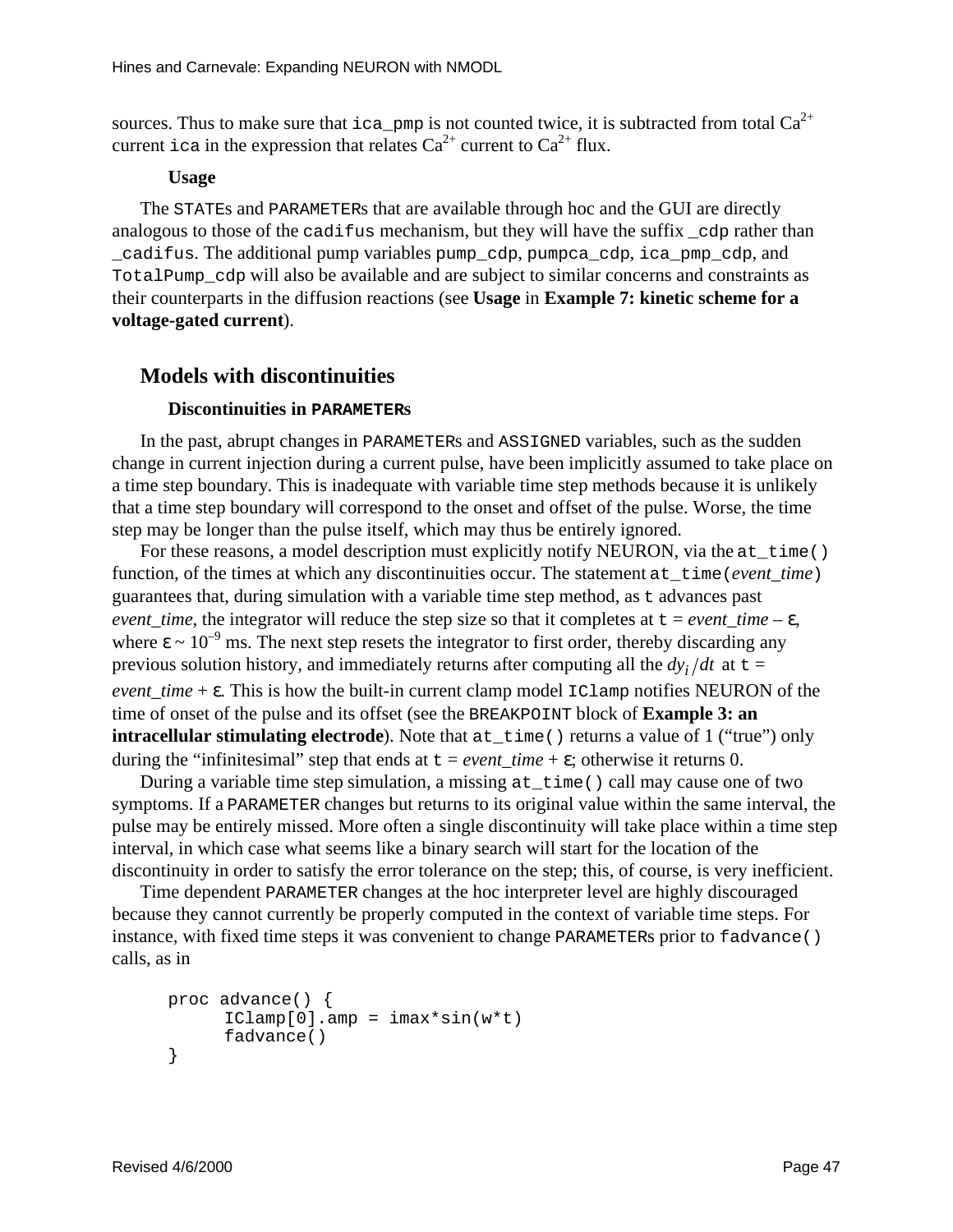With variable timestep methods, all time-dependent changes must be described explicitly in a model, in this case with

```
BREAKPOINT \{ i = \text{imax*}\sin(w*t) \}
```
A future version of NEURON may provide a facility to specify time dependent and discontinuous PARAMETER changes safely at the hoclevel in the context of variable time step methods.

## **Discontinuities in STATES**

Somekinds of synaptic models process an event as a discontinuity in one or more of their STATE variables . For example, as ynapse whose conductance follows the time course of an alpha function (for more detail about the alpha function itself see Rall (1977) and Jack et al. (1983)) can be implemented as a kinetic scheme in the two state model

```
KINETIC state {
       \sim a \le -\frac{1}{2} (k, 0)
        ~\sim q ~\rightarrow~ (k)
}
```
where a discrete synaptic event is handled as an abrupt increase of STATE a. This formulation has the attractive property that it can handle multiples treams of events with different weights, so that gwill be the sum of the individual alpha functions with their appropriate onsets.

However, because of the special nature of states invariable time step ODE solvers, it is necessary not only to notify NEURON about the time of the discontinuity with the at\_time(onset)call, butalsotonotify NEURON about any discontinuities in STATEs. If onset is the time of the synaptic event and gmax is the desired maximum conductance change, this would be accomplished by including a state\_discontinuity() call in the BREAKPOINT blockasfollows:

```
BREAKPOINT {
     if (at_time(onset)) {
           : scale factor exp(1) = 2.718... ensures
           : that peak conductance will be gmax
           state\_discontinuity(a, a + gmax*exp(1))}
     SOLVE state METHOD sparse
     i = q*(v - e)}
```
The first argument to state\_discontinuity() will be assigned the value of its second argument just *once* for any time step. This is important, since for several integration methods BREAKPOINT assignment statements are often executed twice to calculate the *di/dv* terms of the Jacobian matrix.

Althoughthis synaptic model works well with deterministic stimulus trains, it is difficult for the user to supply the administrative hoc code for managing the onset and gmax variables to take advantage of the promise of "multiple streams of events with different weights." The most important problem is how to save events that have significant delay between their generation and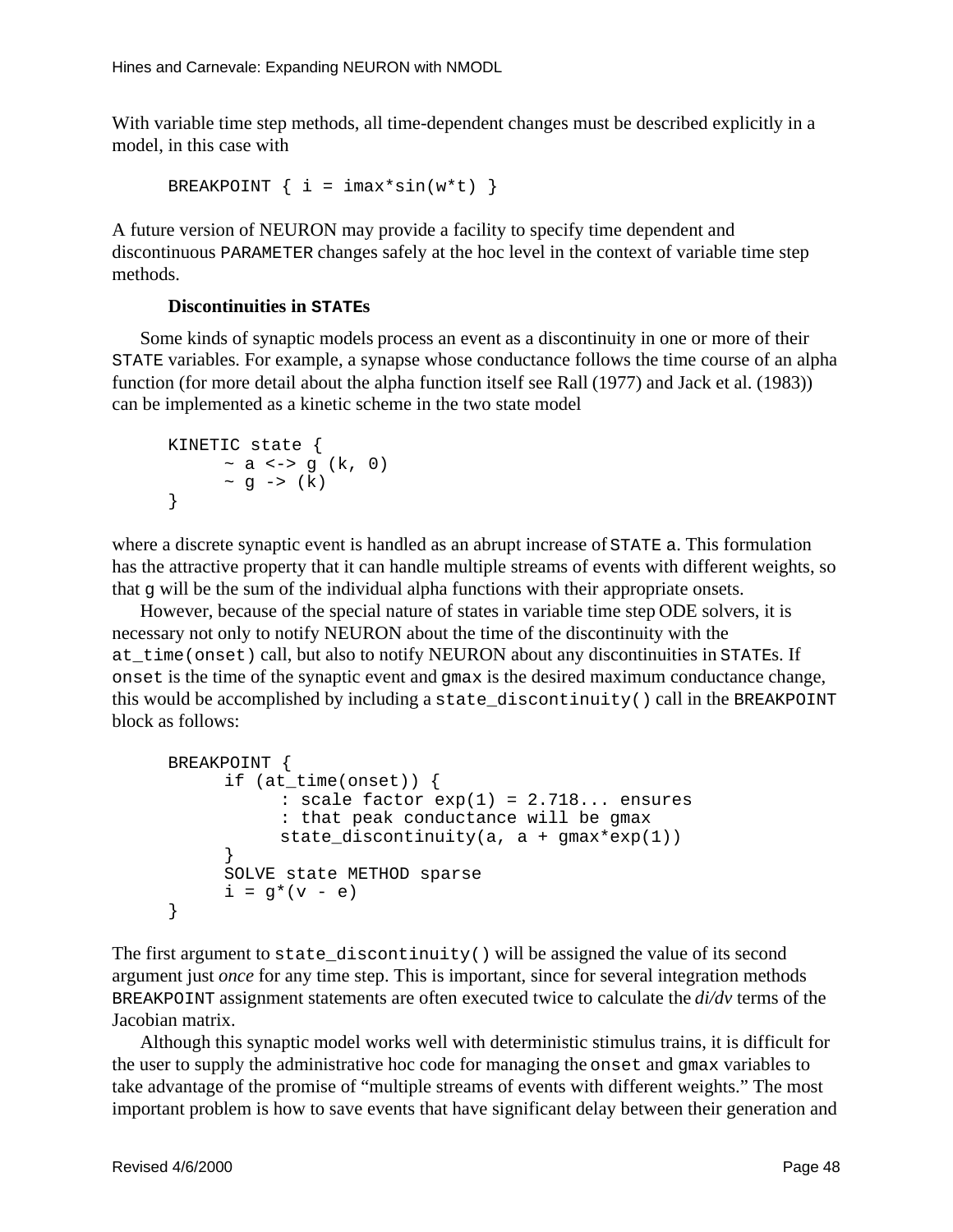their handling at time onset. As is, an event can be passed to this model by assigning values to onset and gmaxonly after the previous onset even thas been handled.

Discussion of the details of how NEURON now treats streams of synaptic events with arbitrary delays and weights is beyond the scope of this paper. Let it suffice that from the local view of the postsynaptic model, the state discontinuity should no longer be handled in the BREAKPOINTblock, and the above synaptic model is more properly written in the form

```
BREAKPOINT {
     SOLVE state METHOD sparse
     i = g^*(v - e)}
NET_RECEIVE(weight (microsiemens)) {
     state_discontinuity(a, a + weight*exp(1))
}
```
in which event distribution is handled internally from a specification of network connectivity (see next section).

## **General comments about synaptic models**

The examples so far have been of mechanisms that are "local" in the sense that an instance of amechanismataparticular location on the cell depends only on STATEs and PARAMETERS of the model *atthat location* . Of course the ynormally depend onvoltage and ionic variables as well, but these also are *at that location* and automatically available to the model. Synaptic models have an essential distinguishing characteristic that sets them apart: in order to properly compute their contribution to membrane current at the postsynaptic site, they require information from another place, e.g. presynaptic voltage. Models that contain LONGITUDINAL\_DIFFUSION are perhaps also an exception, but their dependence on adjacent compartment ion concentration is handled automatically by the translator.

In the past, model descriptions could only use POINTER variables to obtain their presynaptic information. A POINTER in NMODL holds are ference to another variable; the specific reference is defined by a hoc statement such as

```
setpointer postcell.synapse.vpre, precell.axon.v(1)
```
in which vpreisa POINTER, declared in the indicated POINT PROCESS synapse instance, which references the value of a specific membrane voltage, in this case at the distal end of the presynaptic axon. Gap junctions or ephaptic synapses can be handled by a pair of POINT\_PROCESSes on the two sides of the junction that point to each other's voltage, as in

```
section1 gap1 = new Gap(x1)
section2 qap2 = new Gap(x2)setpointer gap1.vpre, section2.v(x2)
setpointer gap2.vpre, section1.v(x1)
```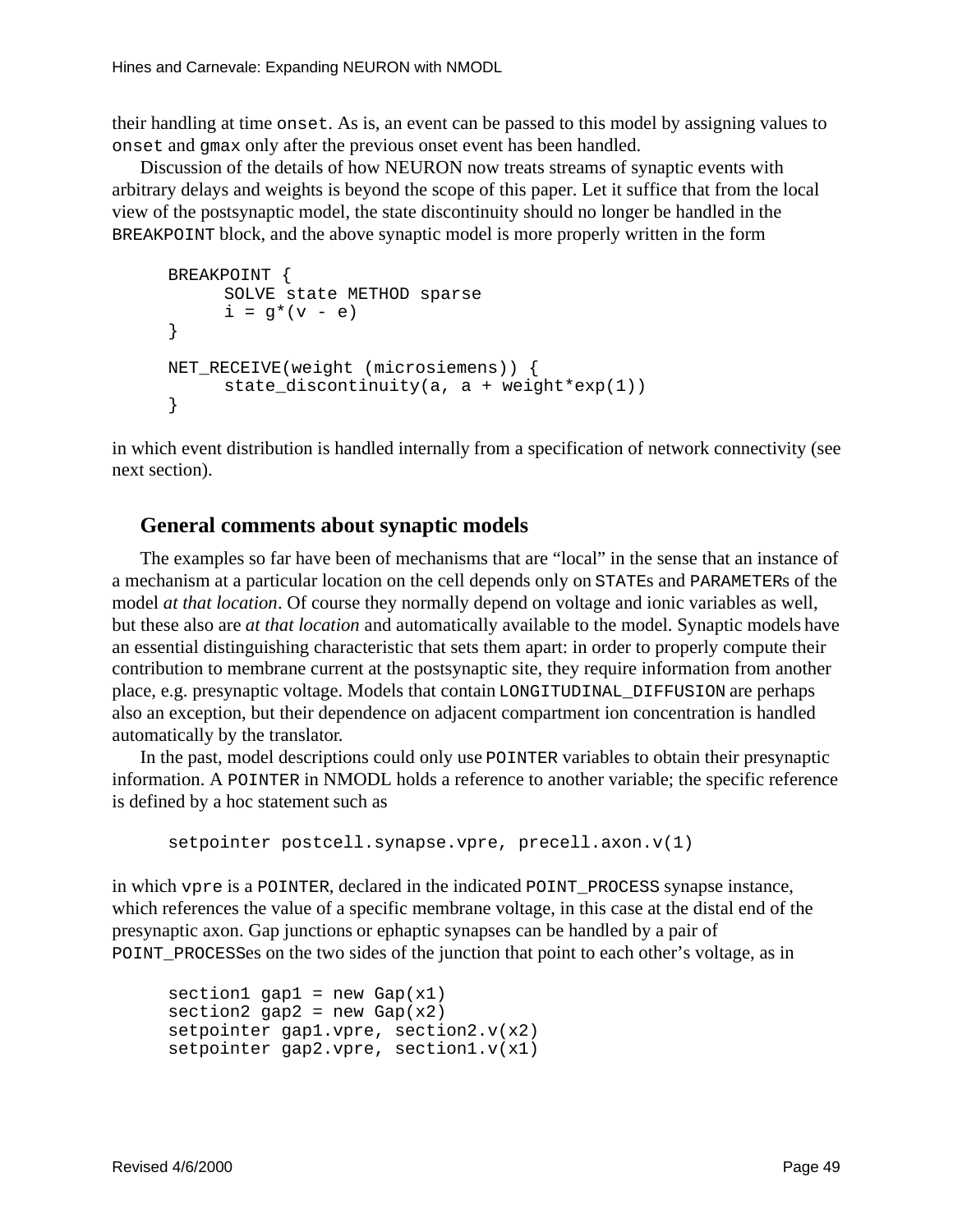This kind of detailed piecing together of individual components is acceptable for models with only a few synapses, but larger network models have required considerable administrative effort from users to 1) create mechanisms that handle synaptic delay, 2) exploit very great simulation efficiencies available with simplified models of synapses, and 3) maintain information about the connectivity of the network.

The experience of NEURON users — especially Alain Destexhe and William Lytton — in creating special models and procedures for managing network simulations has been incorporated in a new built-innetwork connection (NetCon) class, whose instances manage the delivery of presynaptic threshold events to postsynaptic POINT PROCESSES. It is very important to note that the NetConclass works for all NEURON integrators, including a local variable time step method in which each cell is integrated with a time step appropriate to the state changes occurring in that cell. With this event delivery system , model descriptions of synapses never need to queue events, and they donot have to make heroic efforts to work properly with variable times tep methods. These features of ferenormous convenience to the user.

Net Conconnects a presynaptic variable such as voltage to as ynapse with arbitrary  $(individually specified on a per Net coninstance) delay and weight . If the presynaptic variable$ passes threshold at time t, aspecial NET\_RECEIVE procedure in the postsynaptic POINT PROCESS is called at time to + delay. The only constraint on delay is that it be nonnegative. Events always arrive at the postsynaptic object at the interval delay after the time they were generated, and there is no loss of events under any circumstances.

This new class also reduces the computational burden of network simulations, because the event delivery system for Net Conobjects supports unlimited fan-in and fan-out (convergence and divergence). That is, many NetConobjects can be connected to the same posts ynaptic POINT\_PROCESS(fan-in) . This yields large efficiency improvements because as inglese to f equations for synaptic conductance change can be shared by many streams of inputs (one input stream per connecting NetConinstance). Likewise, many NetConobjects can be connected to the same presynaptic variable (fan-out), thus providing additional efficiency improvements ince the presynaptic variable is checked only once per times tep and, when it crosses threshold in the positive direction, events are generated for each connecting NetConobject. The next example showshowa NetConobject might be used to establish the connection between two model neurons.

## **Example 10: synapse with exponential decay**

The simplest useful synapse consists of an abrupt change in conductance, triggered by arrival of an event, which then decays with a single time constant . We imagine not only that the conductance summates when events arrive from different places, but that a single stream of events will also summate. The following model handles both these situations by defining a single conductance stateg which is governed by a differential equation with the solution  $g(t) = g(t_0) e^{(t-t_0)/\tau}$  w  $g(e^{(t-t_0)/\tau})$  where  $g(t_0)$  is the conductance at the time of the most recent event.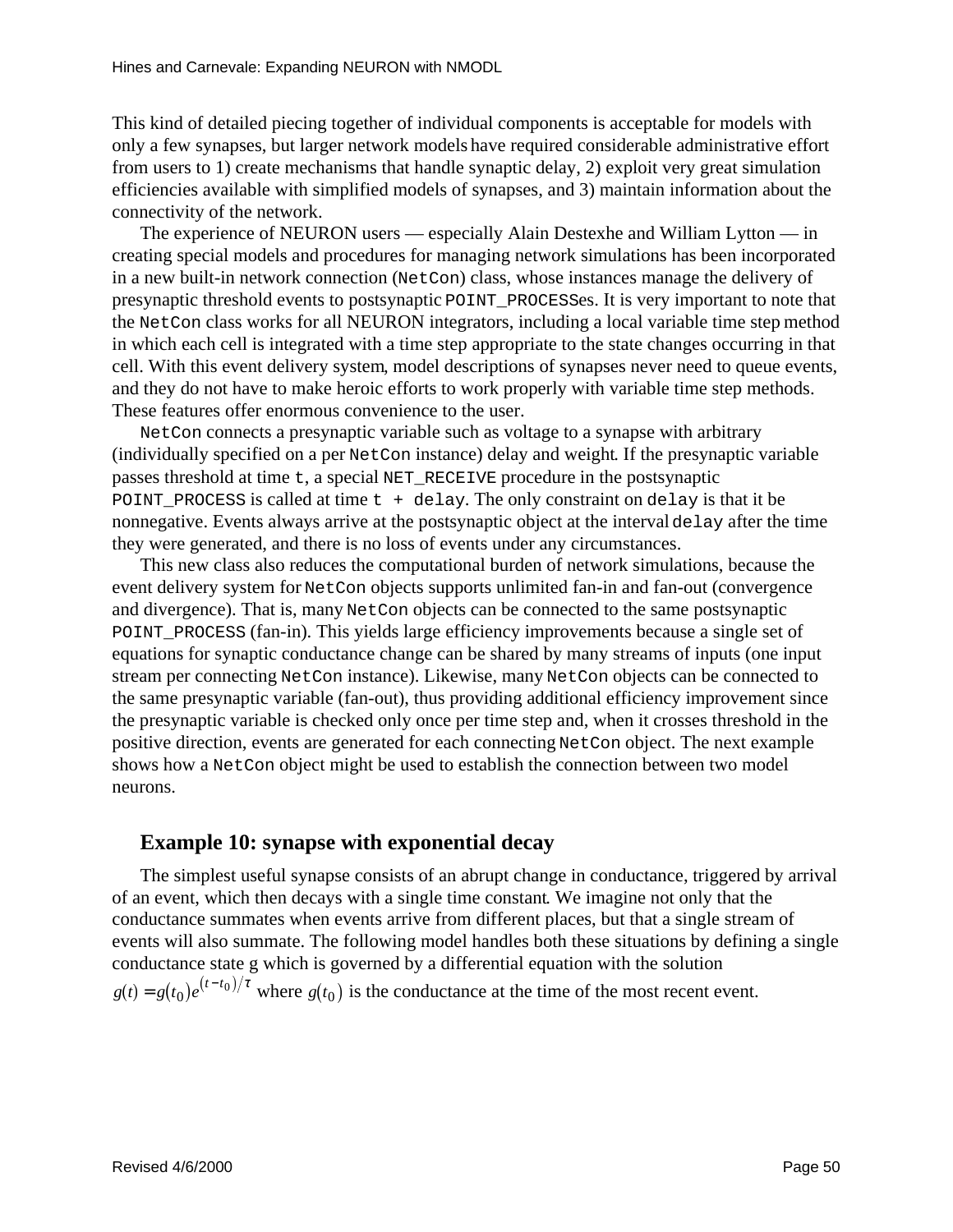```
: expsyn.mod
NEURON {
     POINT_PROCESS ExpSyn
     RANGE tau, e, i
     NONSPECIFIC_CURRENT i
}
PARAMETER {
     tau = 0.1 (ms)
     e = 0 (millivolt)
}
ASSIGNED {
     v (millivolt)
     i (nanoamp)
}
STATE { g (microsiemens) }
INITIAL \{ g = 0 \}BREAKPOINT {
     SOLVE state METHOD cnexp
     i = g*(v - e)}
DERIVATIVE state \{ g' = -g/tau \}NET RECEIVE(weight (microsiemens)) {
     state_discontinuity(g, g + weight)
}
```
Listing9. expsyn.mod

### **The NET\_RECEIVE block**

The new feature in this model is the NET\_RECEIVE block , which is called by the NetCon event delivery system when an eventarrives at this postsynaptic point process. In this case the value of the weight is specified by the particular NetConobject delivering the event, and this value increments the conductance state.

Asnotedabovein **Discontinuitiesin STATES**, state\_discontinuity() mustbecalled if discontinuous STATE changes are to work properly with the variable time step methods. The first argument of state\_discontinuity() is interpreted as a reference to the STATE, and the second argument is an expression for its new value. If the variable to be changed is not a STATE variable, then it is safe to specify its new value with an ordinary assignment statement (see **Example 12: Use-dependent synaptic plasticity** below). Just before entry to NET\_RECEIVE with an event to be delivered at time t, all STATES, v, and values assigned in the BREAKPOINT block are consistent at time t.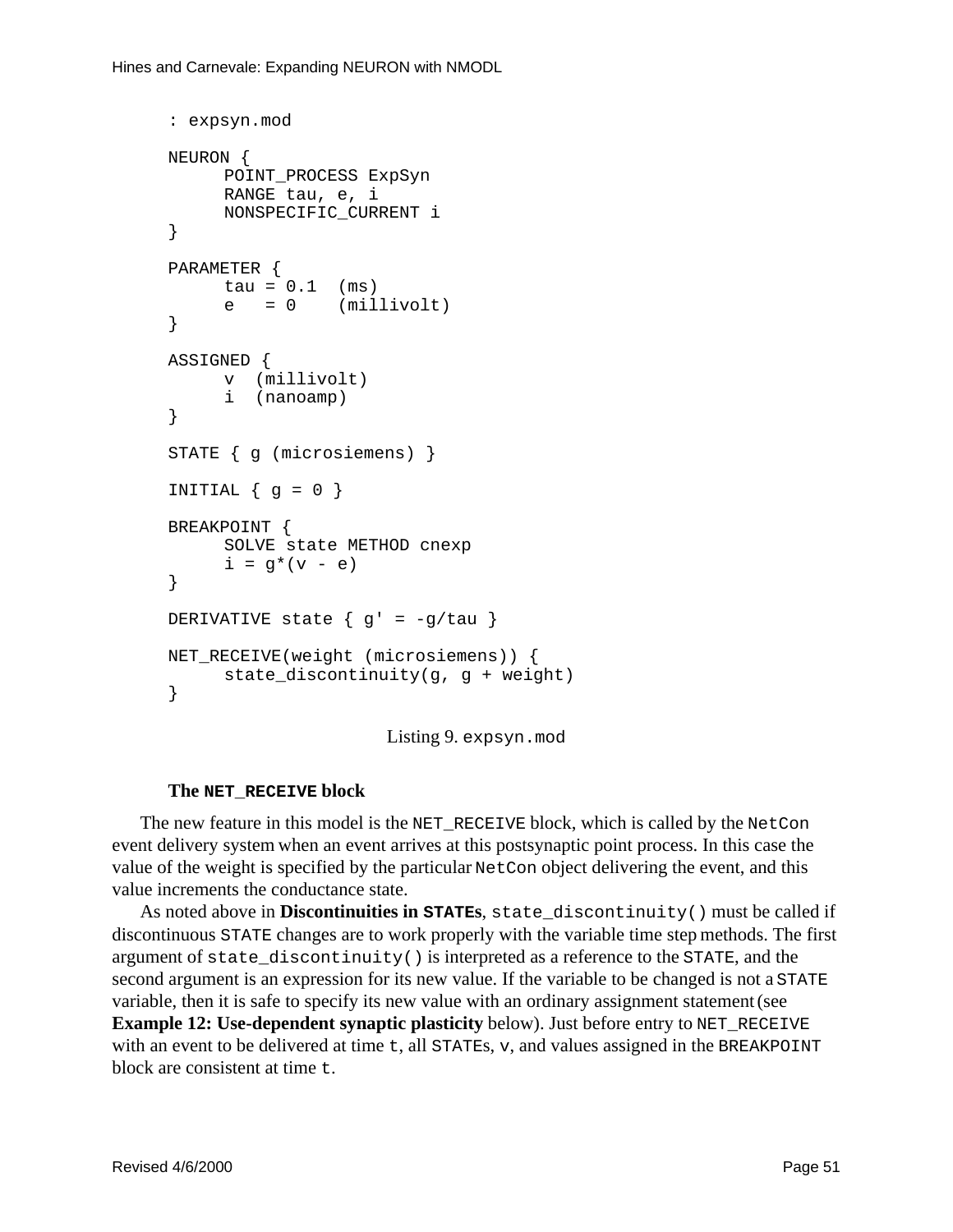### **Usage**

Suppose we wanted to set up an ExpSyn synaptic connection between the two cells portrayed in Fig.10. This could be done with the following hoccode, which also illustrates the use of a List of NetConobjects as a means for keeping track of the synaptic connections in a network

// the network will be represented





```
// by a list of NetCon objects
objref ncl
ncl = new List()// make an ExpSyn point process called syn
// that is located on cell[5]
// just to one side of the midpoint of dend[3]
objref syn
cell[5].dend[3] syn = new ExpSyn(0.3)// cell[20].axon.v(1) is voltage at the presynaptic site
// connect the presynaptic cell to the ExpSyn instance syn
// via a new NetCon object
// and add the NetCon object to the list ncl
cell[20].axon ncl.append(new NetCon(\&v(1), \
  syn, threshold, delay, weight)
```
Figure 11 shows graphs saved from a simulation of two inputs treams converging onto postsynaptic cell. The top graph indicates the presynaptic firing times (traces labeled precell [0] and  $precell[1]$ ). The conductance of the ExpSyn mechanism and the membrane potential of the postsynaptic cellareshown in the middle and bottom graphs. For this example, the decay time constant for the synaptic conductance has been arbitrarily set to 3 ms. Temporal summation is evident in the synaptic conductance and postsynaptic membrane potential for inputs within an individual stream and between inputs on multiple streams.



Figure 11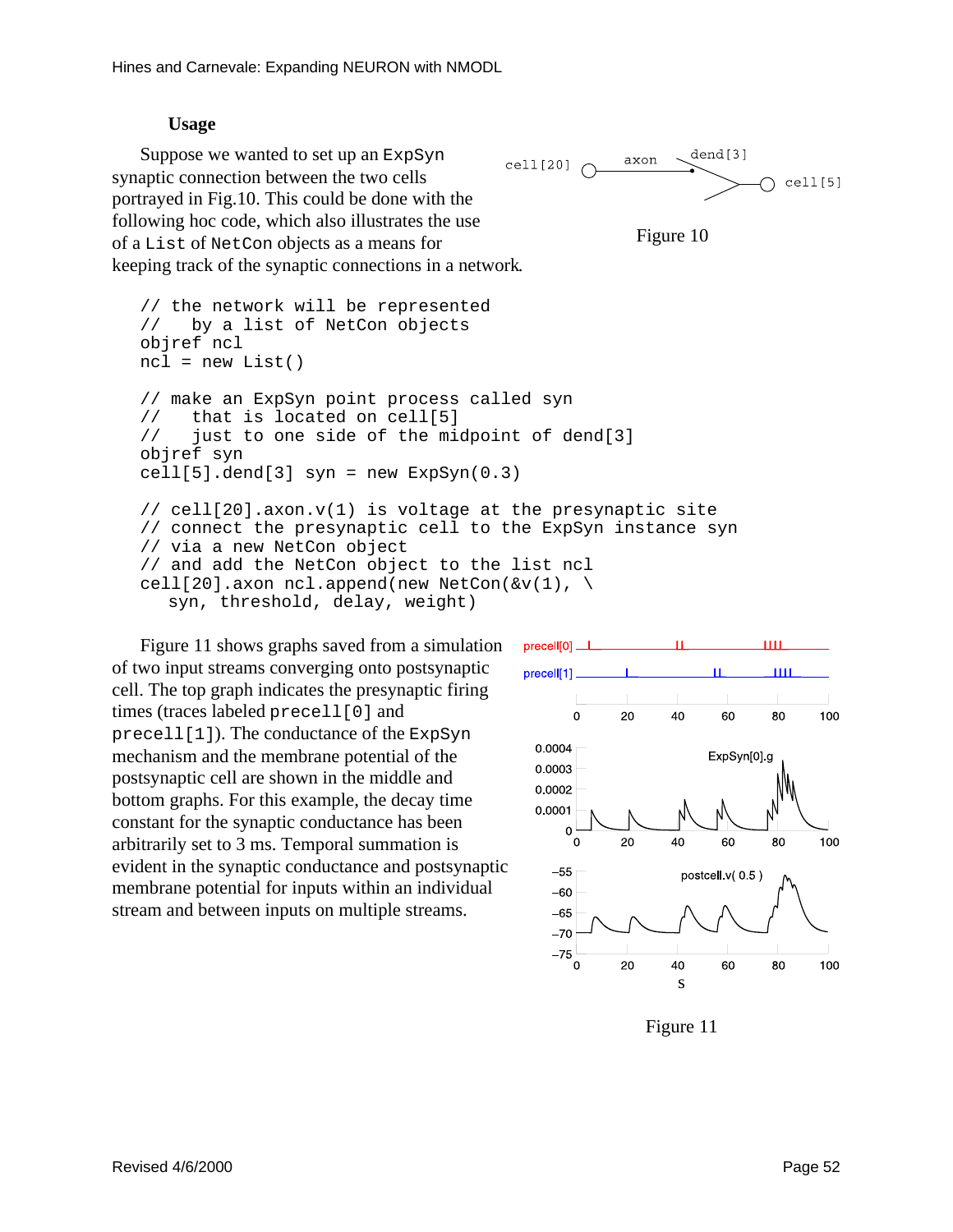## **Example11:alphafunctionsynapse**

Itis a simplematter to expsynom expsyntoim plement analpharmation synapse by replacing the differential equation with the two state kinetic scheme.

```
STATE { a (microsiemens) g (microsiemens) }
KINETIC state {
      \sim a \le \sim \sim (1/tau, 0)~\sim q -> (1/tau)
}
```
and changing the discontinuity statement to

```
state_discontinuity(a, a + weight*exp(1))
```
The factor  $exp(1) = e$  is included so that an isolated event produces a peak conductance of magnitude weight, which occurs at time tau after the event. Since this mechanism involves a KINETIC block instead of a DERIVATIVE block, the integration methods pecified by the SOLVE statement must be changed from cnexp to sparse.

The extra computational complexity of using a kinetic scheme is offset by the fact that, no matter how many Net Constreams connect to this model, the computation time required to integrate STATE gremains constant. The only extratime is the potentially greater number of calls to the NET\_RECEIVE block , which is called only whenevents are to be delivered . This illustrates a very useful tactic which will reappear in subsequent models: always move as much computational complexity as possible from temporal integration blocks (DERIVATIVE or KINETIC blocks) to the NET\_RECEIVE block . The potential benefits are very large, since BREAKPOINT and SOLVE blocks are executed — sometimes repeatedly — at each time step, whereas statements in the NET\_RECEIVE block are executed only once per delivered event. Indeed, with NEURON's variable time step methods it is possible to carry out what are essentially discrete event simulations , in which dt is always the interval between events. Since most steps reduce to an interpolation step followed by a single ODE function evaluation, this reduces the time step integration overhead to a fraction of a normal single integration step per event.

Some increase of efficiency can be gained by recasting the kinetic scheme as two linear differential equations

```
DERIVATIVE state {
    a' = -a/tau1b' = -b/tauq = b - a}
```
which are solved efficiently by the cnexp method . As tau 1 approaches tau from below, q approaches an alpha function (although the factor by which weight must be multiplied approaches infinity). Also, there are now two stated is continuities in the NET\_RECEIVE block

state discontinuity(a,  $a + weight*factor$ ) state\_discontinuity(b, b + weight\*factor)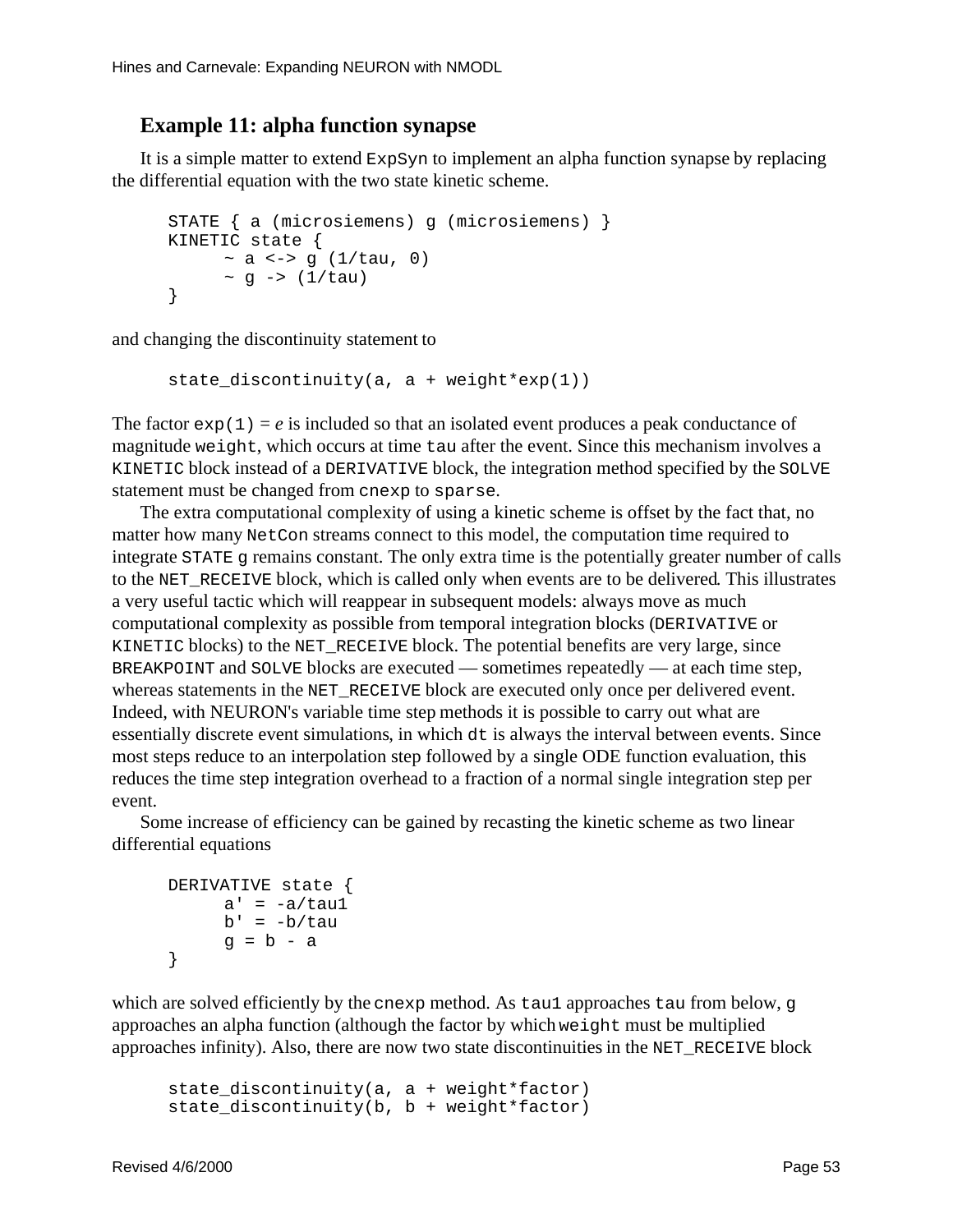## **Example 12: Use-dependent synaptic plasticity**

Here the alpha function synapse is extended to implement a form of use-dependent synaptic plasticity. Each presynaptic event initiates two distinct processes: direct activation of ligandgated channels, which causes a transient conductance change, and activation of a mechanism that inturn can have a modulatory effect on the conductance change produced by successive synaptic activations. Here we presume that synaptic strength is modulated by the postsynaptic increase of asecond messenger, which we will call "G protein" for illustrative purposes. We must point out that this example is entirely hypothetical, and that it is quite different from models described by others (Destexheand Sejnowski 1995) in which the G proteinits elfgates the ionic channels.

In this mechanismitises sential to distinguishe ach stream into the generalized synapse, since each stream has to maintain its own [G] (concentration of activated G protein). That is, streams are independent of each other interms of the effect on [G], but their effects on synaptic conductance show linear superposition.

```
: gsyn.mod
NEURON {
  POINT_PROCESS GSyn
  RANGE tau1, tau2, e, i
  RANGE Gtau1, Gtau2, Ginc
  NONSPECIFIC_CURRENT i
  RANGE g
}
UNITS {
  (nA) = (nanoamp)(mV) = (millivolt)(umho) = (micromho)
}
PARAMETER {
  tau1 = 1 (ms)
  tau2 = 1.05 (ms)
  Gtau1 = 20 (ms)
  Gtau2 = 21 (ms)
  Ginc = 1e = 0 (mV)
}
ASSIGNED {
  v (mV)
  i (nA)
  g (umho)
  factor
  Gfactor
}
```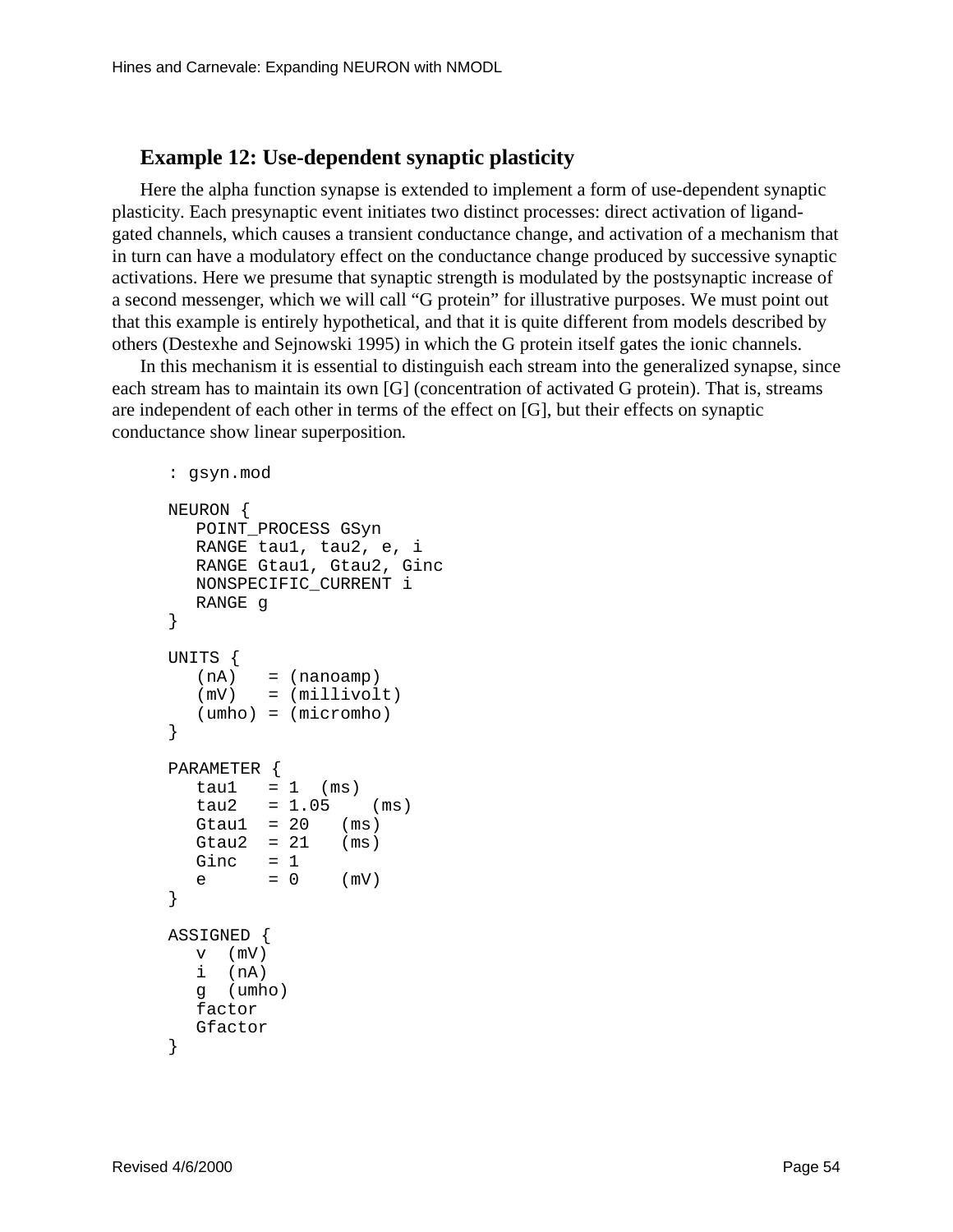```
STATE {
 A (umho)
  B (umho)
}
INITIAL {
  LOCAL tp
  A = 0B = 0tp = (tau1 * tau2) / (tau2 - tau1) * log(tau2 / tau1)factor = -exp(-tp/taul) + exp(-tp/tau2)factor = 1/factortp = (Gtau1*Gtau2)/(Gtau2 - Gtau1) * log(Gtau2/Gtau1)Gfactor = -exp(-tp/Gtau1) + exp(-tp/Gtau2)Gfactor = 1/Gfactor
}
BREAKPOINT {
  SOLVE state METHOD cnexp
  q = B - Ai = g*(v - e)}
DERIVATIVE state {
  A' = -A/taulB' = -B/tau2}
NET_RECEIVE(weight (umho), w, G1, G2, t0 (ms)) {
  G1 = G1*exp(-(t-t0)/Gtau1)G2 = G2*exp(-(t-t0)/Gtau2)G1 = G1 + Ginc*Gfactor
  G2 = G2 + Ginc*Gfactort0 = tw = weight*(1 + G2 - G1)state discontinuity(A, A + w*factor)
  state_discontinuity(B, B + w*factor)
}
```

```
Listing 10. gsyn.mod
```
The conductance of the ligand-gated is nonchannel uses the differ ential equation approximation for analpha function synapse. The peak synaptic conductance depends on the value of [G] at the moment of synaptic activation. A similar, albeit much slower, alpha function approximation describes the time course of [G]. These processes peak approximately tau1 and Gtau1 after delivery of an event, respectively.

The peak synaptic conductance of an active Met Conisspecified in the NET RECEIVE block, where  $w = weight*(1 + G2 - G1)$  describes how the effective weight of the synapse is modified by [G]. Even though conductance is integrated, [G] is needed only at discrete event times soit can be computed analytically from the elapsed times ince the prior synaptic activation.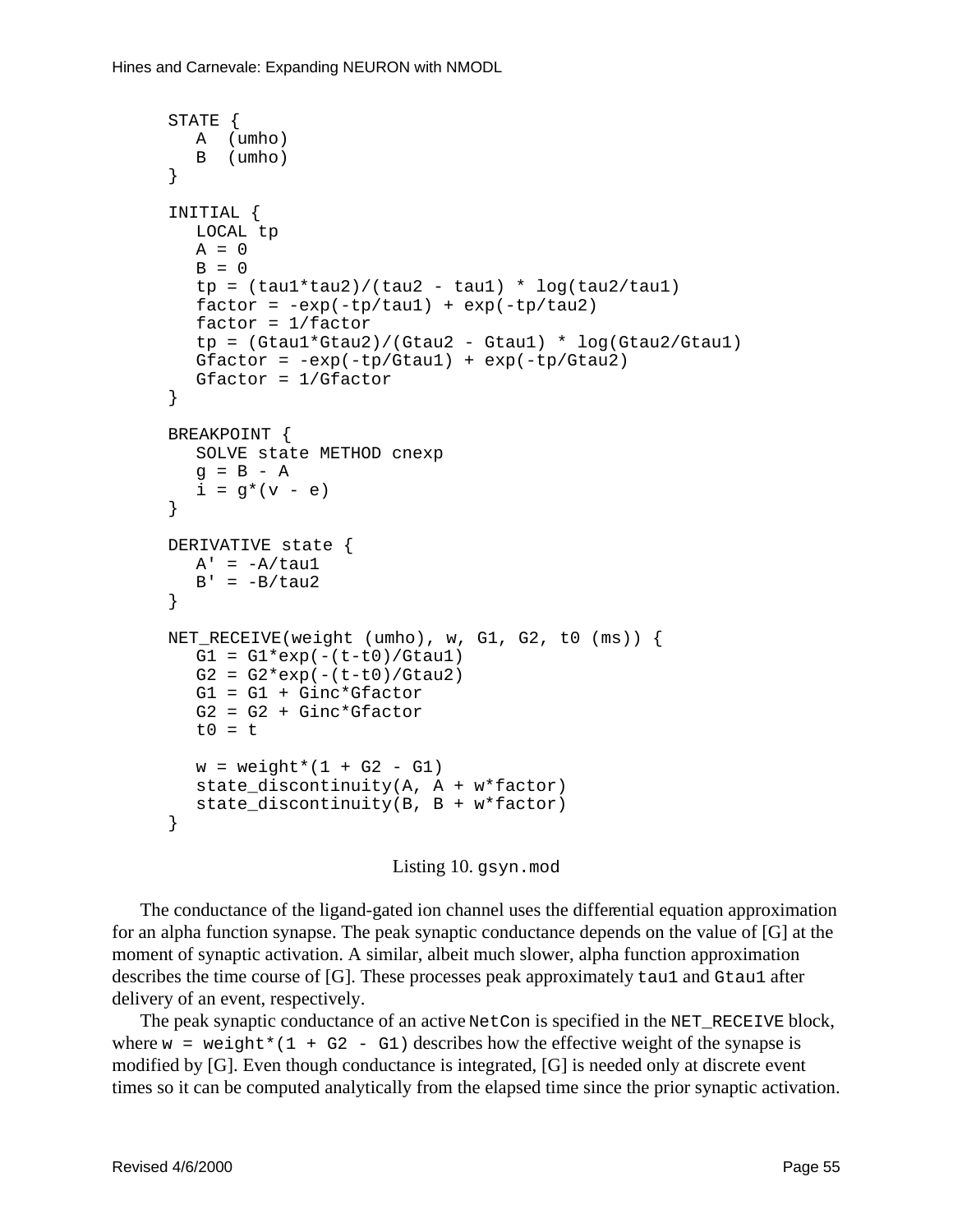The INITIAL block performs the tedious task of setting up the factors which are needed to make the peak changes equal to the values of wand Ginc.

Note that G1 and G2 do not need a state discontinuity () to change them because they are not STATEs in this mechanism . They are not even variables in this mechanism, but instead are "owned" by the particular Net Coninstance that delivered the event.

A Net Conobject instance keeps an array of size equal to the number of arguments to NET\_RECEIVE, and the arguments to NET\_RECEIVE are really references to the elements of this array. The fact that the arguments are "call by reference," instead of the normal "call by value," is what allows this model to work: it allows assignment statements in gsyn. mod to change the values of variables that belong to the NetConobject. Since the reisase parate array for each Net Conobject that connects to this model, [G] can be different for different connections. However the individual Net Conobjects all contribute linearly to the synaptic conductance.

## **Example 13: saturating synapses**

Several authors (e.g. Destexheetal. (1994a), Lytton (1996)) have found it useful to approximate a wide range of synaptic behavior by explicitly parameterizing the conductance change as a single time constant onset with specific duration (Cdur, interpreted as the duration of atransmitter pulse) followed by a separate time constant offset. The conductance changes elicited by separate streams summate, whereas repetitive impulses on one stream produce a saturating conductance change (steady state for a long onset time) We resolve the ambiguity of what to do when multiples pikes arrive on a single stream during the C duronset of an earlier spike (i.e. ignore, concatenate Cdurtomake the transmitter pulse longer without increasing its concentration, or summate the transmitter) by choosing concatenation . Summation of transmitter is outside the scope of the Destexhe/Lytton model since that formulation demands identical onset time constants for all conductance changes and the onset time constant is proportional to transmitter concentration.

Although the idea of saturation can be captured with a mode lofthe form used in the previous example, the separate onset/offset formulation requires keeping track of how much "material" in each stream is in the offset or onset state. The wrinkle here is that when an event arrives at time t to start anonset, another event must be generated to occur at time t+C durt ostart turning it off. To complicate matters further, other spikes on the same input line (same NetCon) may arrive beforet+Cdur, which means that the offset eventat t+Cdur should beignored. The only time an offset event takes effect is if no other spikes occurred in the previous C durinterval.

The NMODL implementation for this mechanism is given in Listing 11.

```
: ampa.mod
NEURON {
  POINT_PROCESS AMPA_S
  RANGE R, g
  NONSPECIFIC_CURRENT i
  GLOBAL Cdur, Alpha, Beta, Erev, Rinf, Rtau
}
```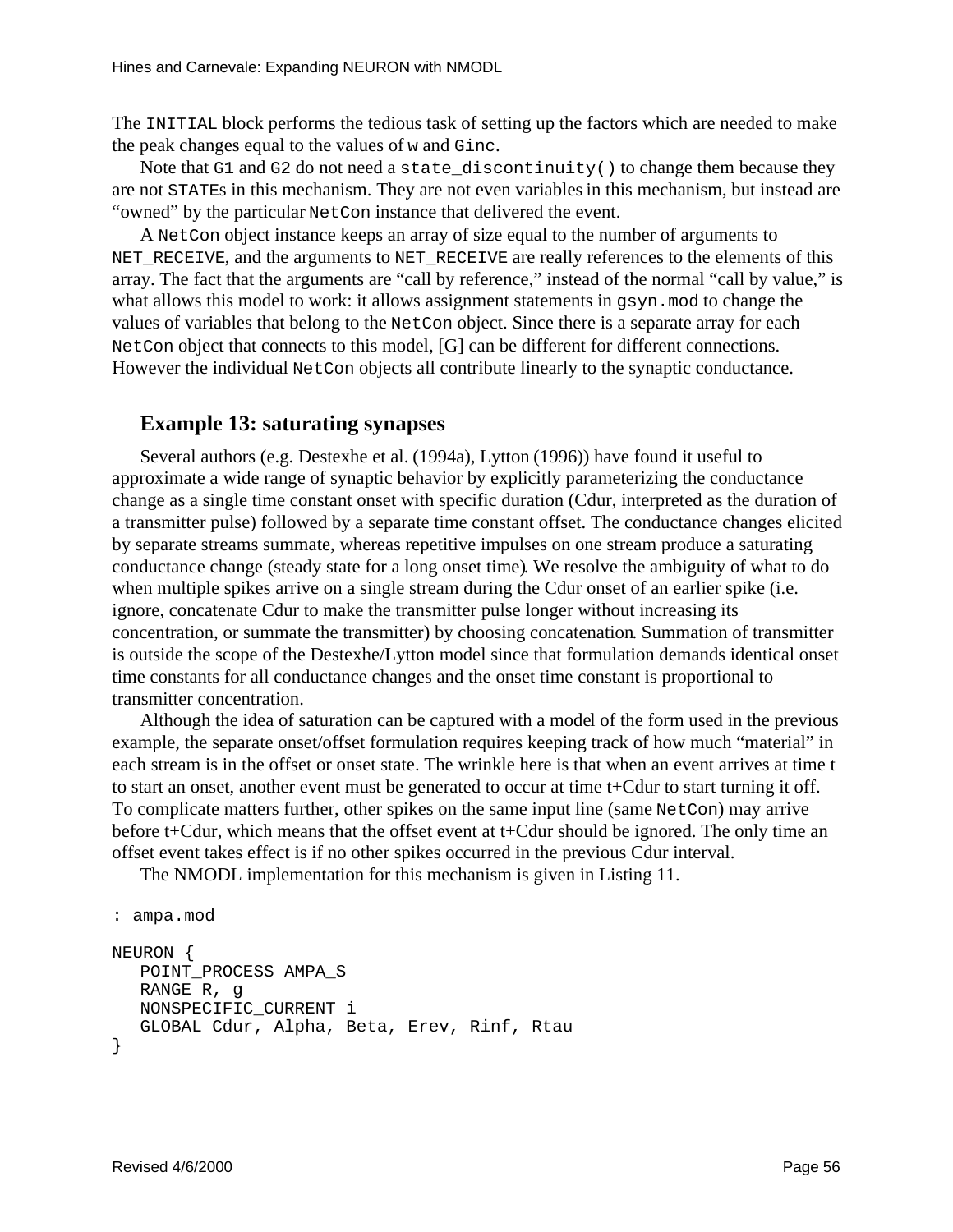#### Hines and Carnevale: Expanding NEURON with NMODL

```
UNITS {
  (nA) = (nanoamp)
  (mV) = (millivolt)
  (umho) = (micromho)
  (mM) = (millil/liter)}
PARAMETER {
  Cdur = 0.3 (ms) : transmitter duration (rising phase)
  Alpha = 0.94 (/ms) : forward (binding) rate
  Beta = 0.18 (/ms) : backward (dissociation) rate
 Erev = 0 (mV) : equilibrium potential
}
ASSIGNED {
  v (mV) : postsynaptic voltage
  i (nA) : current = g^*(v - Erev)g (umho) : conductance
  Rinf : steady state channels open
  Rtau (ms) : time constant of channel binding
  synon
}
STATE { Ron Roff } : initialized to 0 by default
INITIAL {
  Rinf = Alpha / (Alpha + Beta)
 Rtau = 1 / (Alpha + Beta)
 synon = 0}
BREAKPOINT {
  SOLVE release METHOD cnexp
  g = (Ron + Roff)*1(umb)i = g^*(v - Erev)}
DERIVATIVE release {
  Ron' = (symon*Rinf - Ron)/RtauRoff' = -Beta*Roff}
```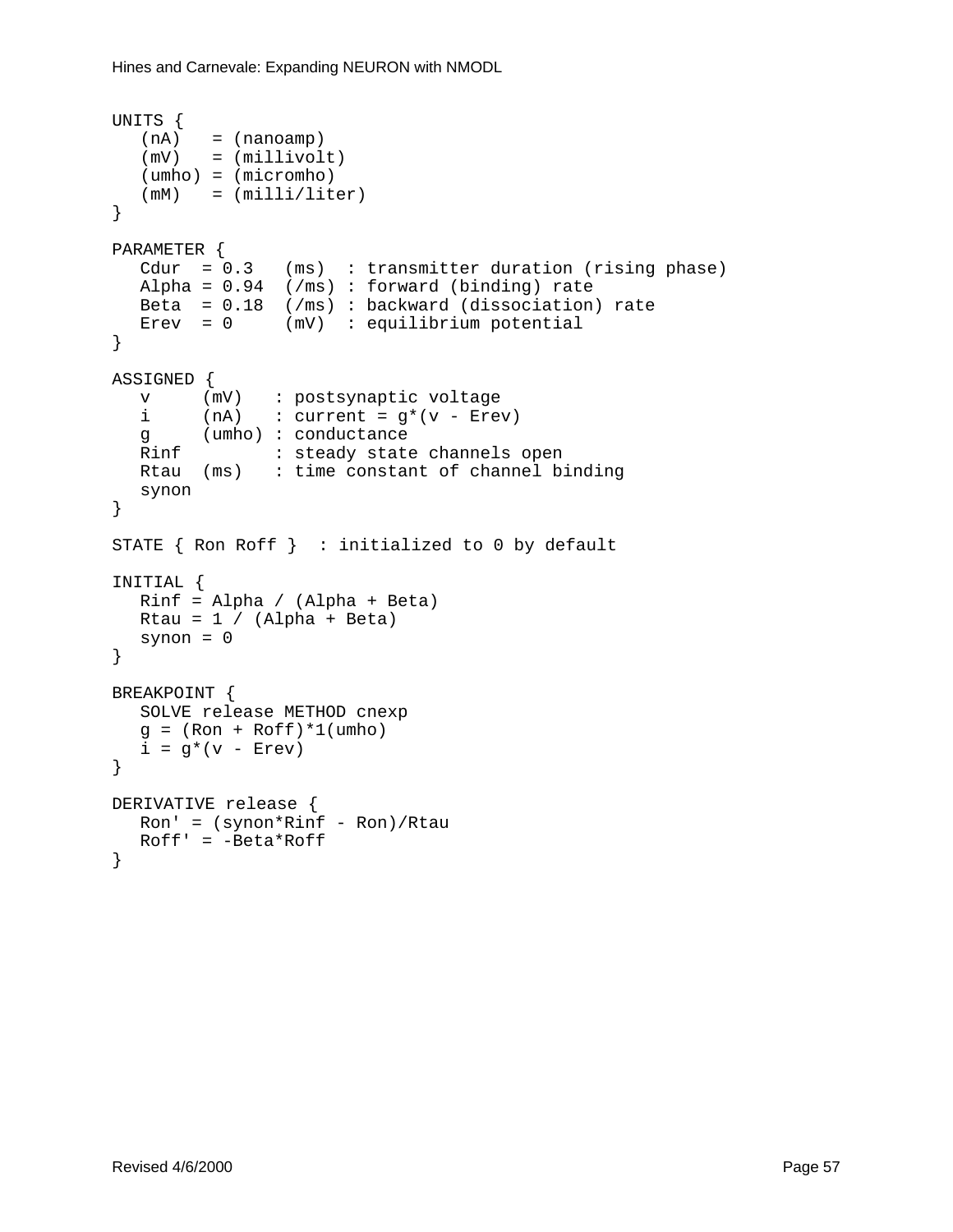```
: on initialization, all arguments after the first one
: are set to 0
NET_RECEIVE(weight, on, nspike, r0, t0 (ms)) {
  : flag is an implicit argument of NET RECEIVE, normally 0
  if (flag == 0) {
     : a spike, so turn on if not already in a Cdur pulse
     nspike = nspike + 1
     if (!on) {
          r0 = r0*exp(-Beta*(t - t0))t0 = ton = 1synon = synon + weight
           state_discontinuity(Ron, Ron + r0)
           state discontinuity(Roff, Roff - r0)
     }
     : come again in Cdur with flag = current value of nspike
     net_send(Cdur, nspike)
  }
  if (flag == nspike) {
     : if this associated with last spike then turn off
     r0 = weight*Rinf + (r0 - weight*Rinf)*exp(-(t - t0)/Rtau)t0 = tsynon = synon - weight
     state discontinuity(Ron, Ron - r0)
     state_discontinuity(Roff, Roff + r0)
     on = 0}
}
```
#### Listing 11. ampa.mod

Details of saturating mechanisms *perse* are covered by Destexheet al. (1994a; 1994b) and Lytton  $(1996)$ . Here we focus on how the NET\_RECEIVE block is used to manage multiple input streams. Anonset event , generated by the system when the connecting NetCon's source passed threshold  $t -$  delayago, always has an implicit argument called flag which is set to 0 and is *call by value* as opposed to the explicit arguments, which are "call by reference." The nspike variable counts the spikes that have taken place on the individual NetCon lines. Aspike onset event  $(flag=0)$  results in a net send () call, which will generate an event with delay given by the first argument and flag value given by the second argument. All the explicit arguments will have the value of this particular NetCon, and therefore flag will only match nspike when there is no intervening spike event (on this NetConline).

## **DISCUSSION**

The model description framework has proven to be a useful, efficient, and flexible way to implement computational models of biophysical mechanisms. The leverage that NMODL provides to the user is amplified by its platform-independence, since it runs in the MacOS, MSWindows, and UNIX/Linux environments. Another important factoris consistency of highlevel syntax, which allows it to incorporate advances in numerical methods in a way that is transparent to the user.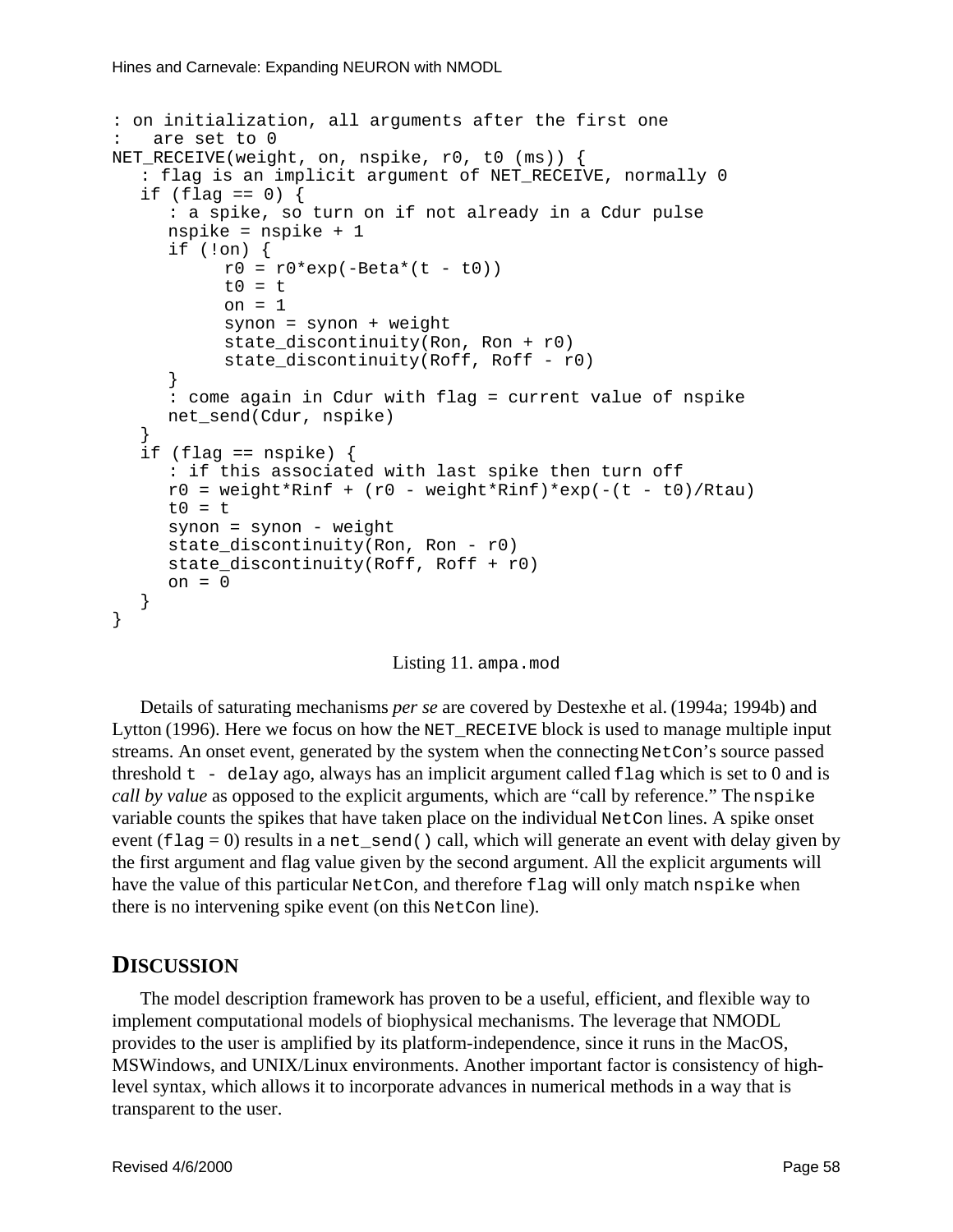NMODL continues to undergorevision and improvement in response to the evolving needs of computational neuroscience, particularly in the domain of empirically-based modeling. One recent example of the extension of NMODL to encompass new kinds of mechanisms is longitudinal diffusion. Another is kinetic schemes in a form that can be interpreted as Markov processes (Colquhoun and Hawkes 1981) , i.e. linear schemes, which are now translated into single channel models. By removing arbitrary limits related to programming complexity, such advances give NEURON the ability to accommodate insights derived from new experimental findings, and enable modeling to keep pace with the broad are naof "wet-lab" neuroscience.

# **ACKNOWLEDGMENTS**

This work was supported in part by NIH grant NS11613. We wish to thank John Moore for inspiration and encouragement, Alain Destexhe and William Lytton for invaluable contributions to the convenient and efficient simulation of networks, Ragnhild Halvorsrud for helpful suggestions regarding this manuscript, and the many users of NEURON who have provided indispensable feedback, presented challenging problems that have stimulated new advances in the program, and developed their own enhancements.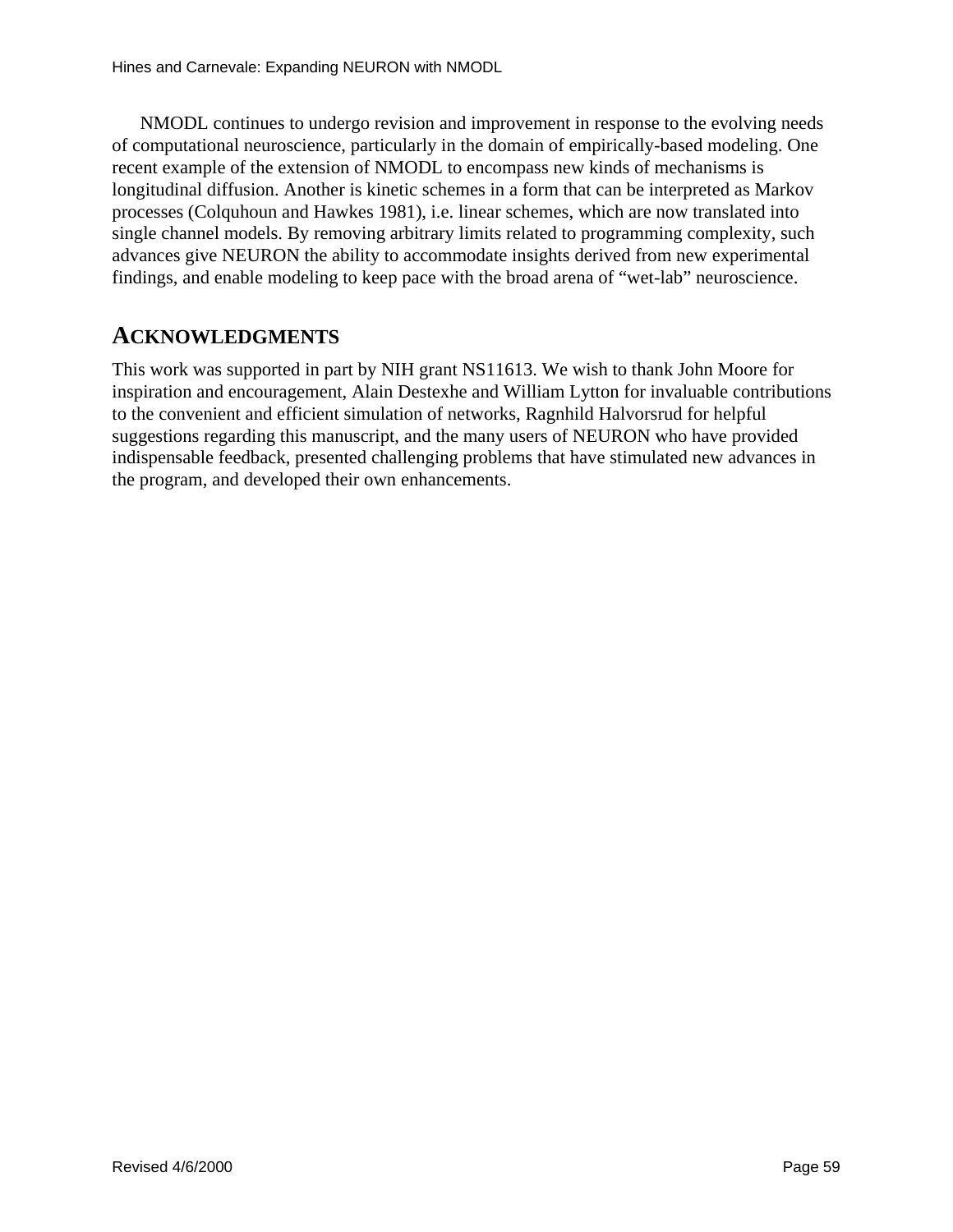# **REFERENCES**

- Colquhoun, D. and Hawkes, A.G. Onthestochastic properties of single ion channels. *Philosophical Transactions of the Royal Society of London Series B* 211:205-235, 1981.
- Destexhe, A., Mainen, Z.F., and Sejnowski, T.J. An efficient method for computing synaptic conductances based on a kinetic model of receptor binding. *Neural Computation* 6:14-18, 1994a.
- Destexhe, A., Mainen, Z.F., and Sejnowski, T.J. Synthesis of models for excitable membranes, synaptic transmission, and neuromodulation using a common kinetic formalism. *J. Comput. Neurosci.* 1:195-231, 1994b.
- Destexhe, A. and Sejnowski, T.J. G-protein activation kinetics and spillover of γ-aminobutyric acid may account for differences between inhibitory responses in the hippocampus and thalamus. *Proc. Nat. Acad. Sci.* 92:9515-9519, 1995.
- Durand, D. The somatic shunt cable model for neurons. *Biophys. J.* 46:645-653, 1984.
- Frankenhaeuser, B. and Hodgkin, A.L. The after-effects of impulses in the giant nerve fibers of *Loligo*. *J. Physiol.* 131:341-376, 1956.
- Hines, M. Efficient computation of branched nerve equations. *Int. J. Bio-Med. Comput.* 15:69-76, 1984.
- Hines, M. A program for simulation of nerve equations with branching geometries. *Int. J. Bio-Med. Comput.* 24:55-68, 1989.
- Hines, M. NEURON—a program for simulation of nerve equations. In: *Neural Systems:* Analysis and *Modeling* , edited by F. Eeckman. Norwell, MA: Kluwer, 1993, p. 127-136.
- Hines, M. The NEURON simulation program. In: *Neural Network Simulation Environments* , edited by J. Skrzypek. Norwell, MA: Kluwer, 1994, p. 147-163.
- Hines, M. and Carnevale, N.T. Computer modeling methods for neurons. In: *The Handbook of* Brain Theory and Neural Networks , edited by M.A. Arbib. Cambridge, MA: MIT Press, 1995, p. 226-230.
- Hines, M.L. and Carnevale, N.T. The NEURON simulation environment. *Neural Computation* 9:1179-1209, 1997.
- Jack, J.J.B., Noble, D., and Tsien, R.W. *Electric Current Flow in Excitable Cells* . London: Oxford University Press, 1983.
- Johnston, D. and Wu, S.M.-S. *Foundations of Cellular Neurophysiology* . Cambridge, MA: MIT Press, 1995.
- Kohn, M.C., Hines, M.L., Kootsey, J.M., and Feezor, M.D. A block organized model builder. *Mathematical and Computer Modelling* 19:75-97, 1994.
- Kootsey, J.M., Kohn, M.C., Feezor, M.D., Mitchell, G.R., and Fletcher, P.R. SCoP: an interactive simulation control program for micro-and minicomputers. *Bulletin of Mathematical Biology* 48:427-441, 1986.
- Lytton, W.W. Optimizing synaptic conductance calculation for network simulations. *Neural Computation* 8:501-509, 1996.
- McCormick, D.A. Membrane properties and neurotransmitter actions. In: *The Synaptic Organization of the Brain* , edited by G.M. Shepherd. New York: Oxford University Press, 1998, p. 37-75.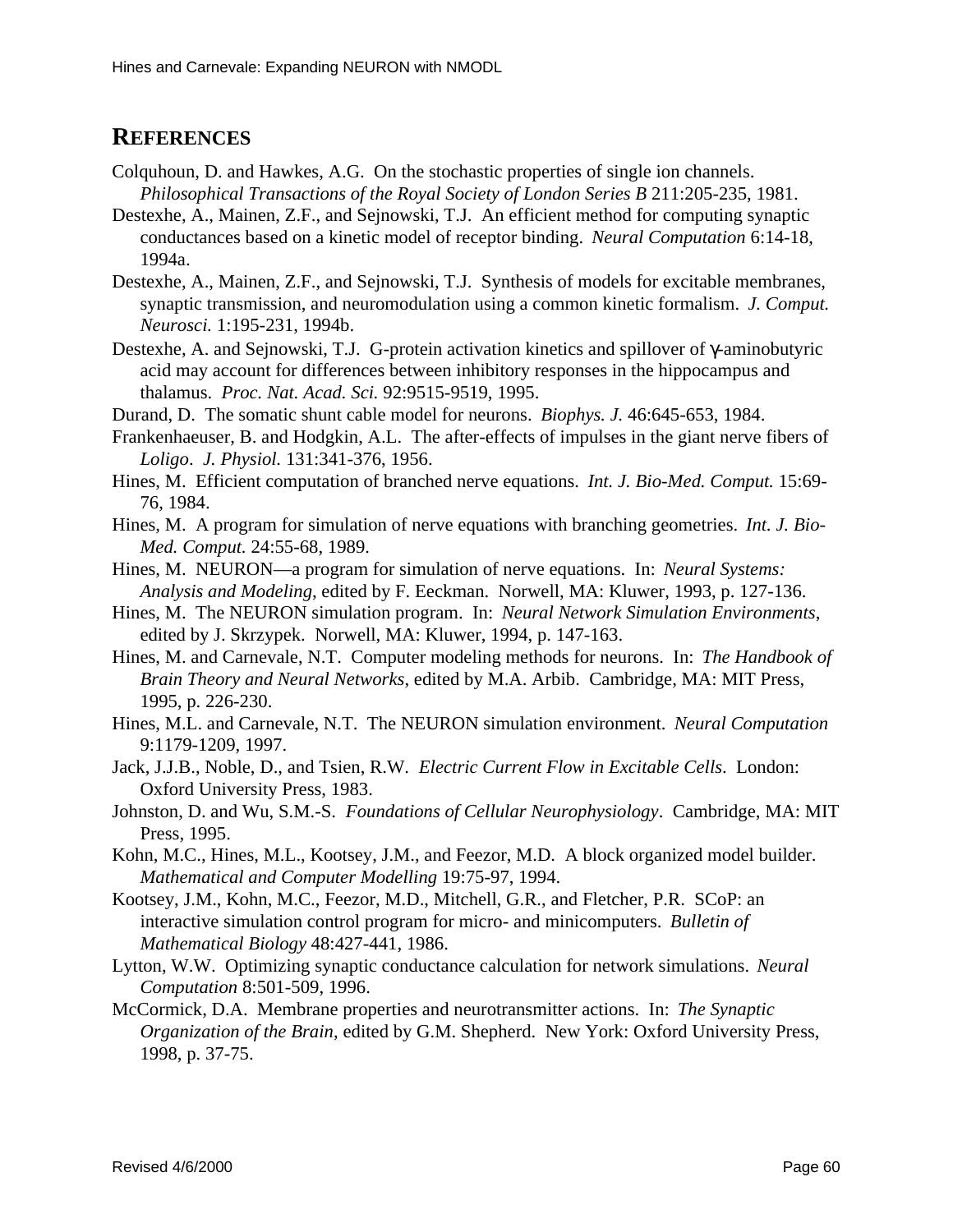Moczydlowski, E. and Latorre, R. Gating kinetics of Ca  $^{2+}$ -activated K  $^{+}$ channels from rat muscle incorporated into planar lipid bilayers. *Journal of General Physiology* 82:511-542, 1983.

Oran, E.S. and Boris, J.P. *Numerical Simulation of Reactive Flow* . New York: Elsevier, 1987.

- Rall, W. Core conductor theory and cable properties of neurons. In: *Handbook of Physiology, vol. 1, part 1: The Nervous System* , edited by E.R. Kandel. Bethesda, MD: American Physiological Society, 1977, p. 39-98.
- Staley, K.J., Otis, T.S., and Mody, I. Membrane properties of dentate gyrus granule cells: comparison of sharp microelectrode and whole-cell recordings. *J. Neurophysiol.* 67:1346- 1358, 1992.
- Wilson, M.A. and Bower, J.M. The simulation of large scale neural networks. In: *Methods in Neuronal Modeling*, edited by C. Koch and I. Segev. Cambridge, MA: MIT Press, 1989, p. 291-333.
- Yamada, W.M., Koch, C., and Adams, P.R. Multiple channels and calcium dynamics. In: *MethodsinNeuronalModeling* ,editedbyC.KochandI.Segev.Cambridge,MA:MIT Press, 1989, p. 97-133.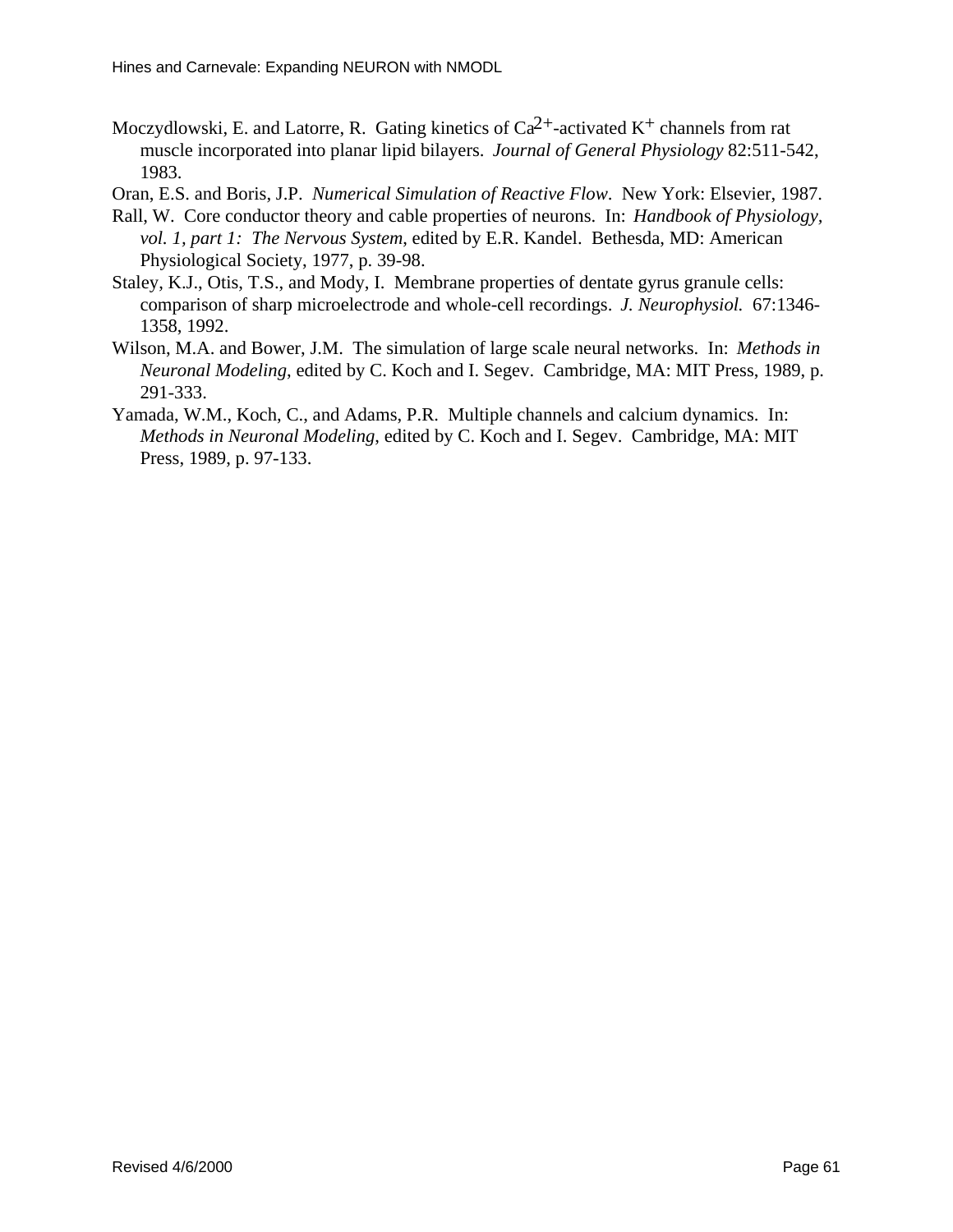'(apostrophe) *See* DERIVATIVE block:'(apostrophe)

# **INDEX**

```
:(inlinecomment)5
<< (explicit flux) See KINETIC block: <<
<-> (reaction indicator) See KINETIC block: <->
-> (sink reaction indicator) See KINETIC block:->
~(tilde) SeeKINETICblock:~
abrupt changes See discontinuities
absolute tolerance See variable times tep: tolerance
accuracy
   first-order 18, 33
   second-order 18, 35
   variable order 17. See CVODE, variable timestep
adaptive timestep See variable timestep
alpha function synapse See Example 11: alpha function synapse
ampa.mod See Example 13: saturating synapses
array
   of arguments for NetCon (network connection) class 56
arrays
   in NMODL are not dynamic 39,43
   index starts at 039
   STATEvariable 34
ASSIGNEDblock7
ASSIGNED variable 7
   abrupt change or discontinuity See discontinuities: in ASSIGNED or PARAMETER
           variables
   GLOBAL
       local value 23, 24
       spatial variation 23, 24
   GLOBAL vs. RANGE 8, 22, 23, 24
   visibility at the hoclevel 8,12
   whentousefor equilibrium potential 15
at_time() Seevariabletimestep:at_time()
automatically-createdionic mechanism See NEURON block: USEION: automatically-created
       ionic mechanism
```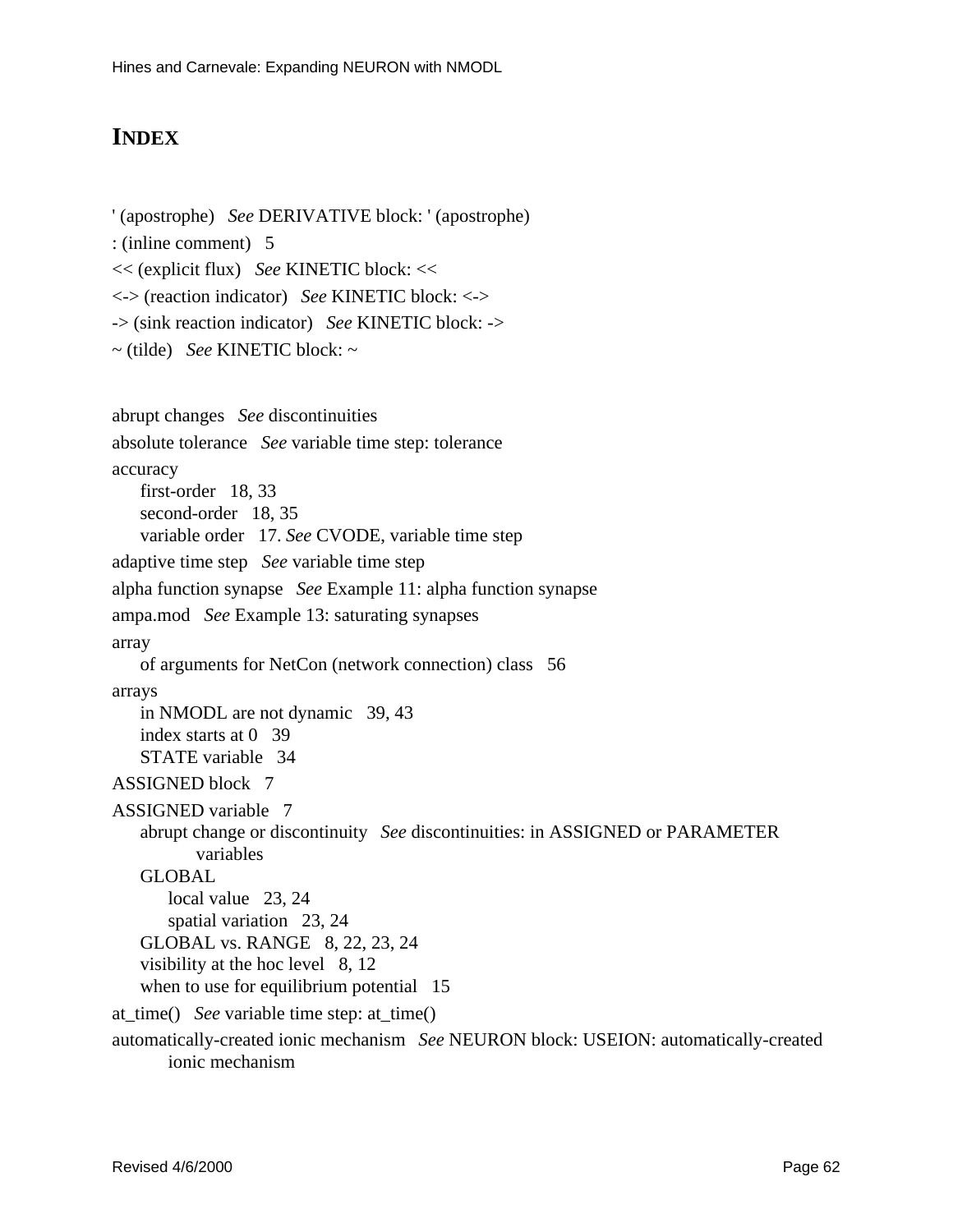b\_flux *See* KINETICblock:b\_flux backwardflux *See* KINETIC block: b flux balance charge<sub>6</sub>  $mass<sub>3.6</sub>$ kinetic schemes 28 block ASSIGNED *See* ASSIGNED block BREAKPOINT SeeBREAKPOINTblock COMMENT5 CONSTANT<sub>45</sub> DERIVATIVE *See* DERIVATIVE block equation definition 4. *See* BREAKPOINT, DERIVATIVE, FUNCTION, INITIAL, KINETIC, PROCEDURE LOCAL variable 19 FUNCTION SeeFUNCTIONblock INITIAL *See* INITIAL block KINETIC SeeKINETICblock  $named4.5$ NEURON SeeNEURONblock PARAMETER *See* PARAMETER block PROCEDURE *See* PROCEDURE block variabledeclaration4,7. SeeASSIGNED, PARAMETER, STATE **VERBATIM5** BREAKPOINTblock16 abruptchangeordiscontinuity of a STATE variable 48.51.53 of an ASSIGNED or PARAMETER variable *See* variable timestep: at time() and computations that must be performed only once per time step 16,48 and counts, flags, and random variables 16 and PROCEDUREs 16 andrate functions 16 at\_time() *See*variable timestep: at\_time() currents 16 main computation block<sup>8</sup> METHOD *See* STATE variable, BREAKPOINT block: SOLVE SOLVE16,18. SeeSTATEvariable  $cnexp18,53$ derivimplicit<sup>18</sup> is notafunction call 16 sparse  $33, 53$ state discontinuity $( )48, 51, 53$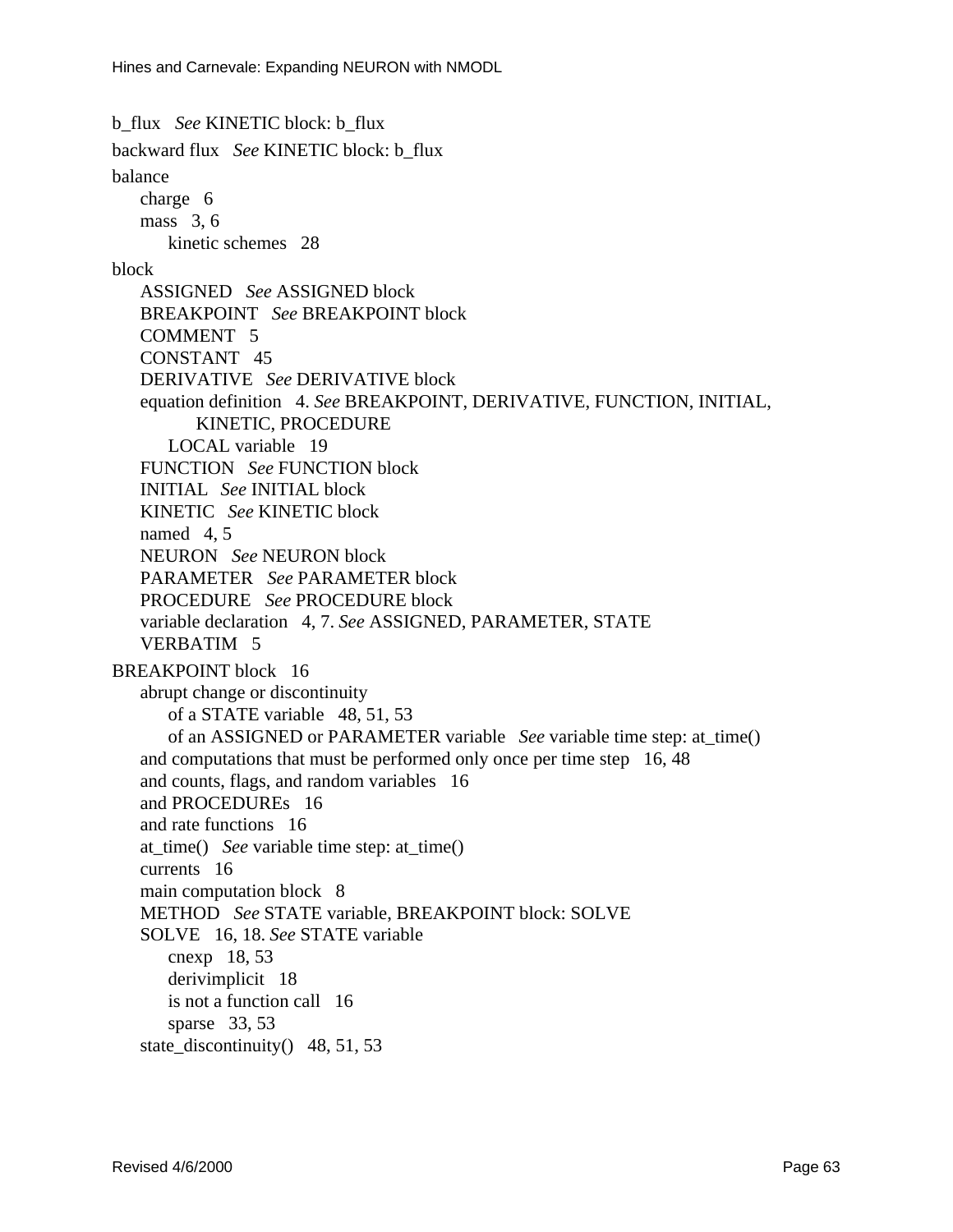## Ccode

embedding *See* VERBATIM block cadif.mod *See* Example 8: calcium diffusion with buffering cagk.mod *See* Example 5: a calcium-activated voltage-gated current calcium pump *See* Example 9: a calcium pump calcium-activated current *See* Example 5: a calcium-activated voltage-gated current celsius 23 chargebalance 6 cnexp *See* DERIVATIVE block, BREAKPOINT block: SOLVE: cnexp comment block<sub>5</sub> inline<sub>5</sub> COMMENTblock5 ENDCOMMENT5 conceptual leverage 3,58 conservation 28, 32, 33 constant *See* units vs. PARAMETER or LOCAL variable 44 CONSTANT block 45 conversion factor *See* units: conversion factor current clamp *See* Example 3: an intracellular stimulating electrode cvode 26, 41. *See* variable time step. *See* CVODE, variable time step DEFINE 39 density mechanisms 4, 13 DERIVATIVE block 18 ' (apostrophe) 18 derivimplicit *See* DERIVATIVE block, BREAKPOINT block: SOLVE: derivimplicit diffusion with buffering *See* Example 8: calcium diffusion with buffering Dimensional consistency *See* units: consistency discontinuities *Seevariabletimestep*: discontinuities in ASSIGNED or PARAMETER variables 47 in NET\_RECEIVE block via assignment statement 51,56 discrete eventsimulations 53 Distributed Mechanism Manager, Viewer, and Inserter *See* graphical user interface distributed mechanisms *See* density mechanisms dt analytic expressions involving 6 usein NMODL6,8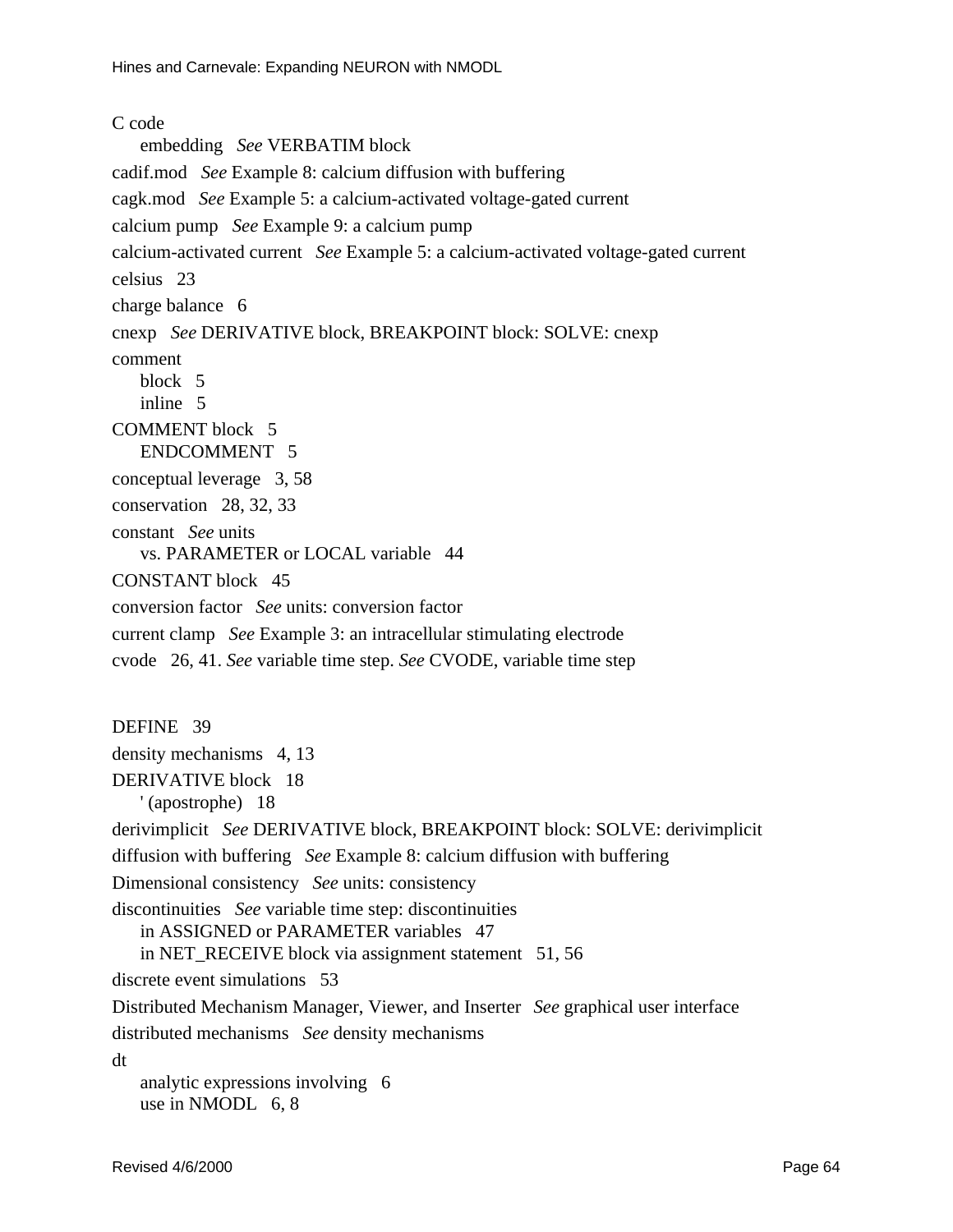e electronic charge vs. scale factor 23 electrode intracellular stimulating *See* Example 3: an intracellular stimulating electrode shunting effect of sharp microelect rode See Example 2: a localized shunt ephapse 49 equilibrium potential ASSIGNED vs. PARAMETER variable 15 Eulermethod 33 events 12, 17 and timestep boundaries 12,47. See fixed timestep, variable timestep event delivery system 50, 51, 53, 58. See NetCon (network connection) class, synaptic models STATE variable discontinuities 48 Example 1: a passive "leak" current 4 10: synapse with exponential decay 50 11: alpha functions ynapse 53 12: use-dependent synaptic plasticity 54 13: saturating synapses 56  $2: a localized shunt9$ 3: an intracellular stimulating electrode 11 4: avoltage-gated current 13 5: a calcium-activated voltage-gated current 20 6: extracellular potassium accumulation 24 7: kineticscheme for a voltage-gated current 30 8: calcium diffusion with buffering 35 9: acalcium pump 43 explicit<br>integration methods 33 expsyn.mod *See* Example 10: synapse with exponential decay extensive variable 36 extracellular mechanism 12 extracellular potassium accumulation *See* Example 6: extracellular potassium accumulation

f\_flux *See* KINETICblock:f\_flux fadvance() 27, 33, 47 fcurrent()17 F-H space *See* Example 6: extracellular potassium accumulation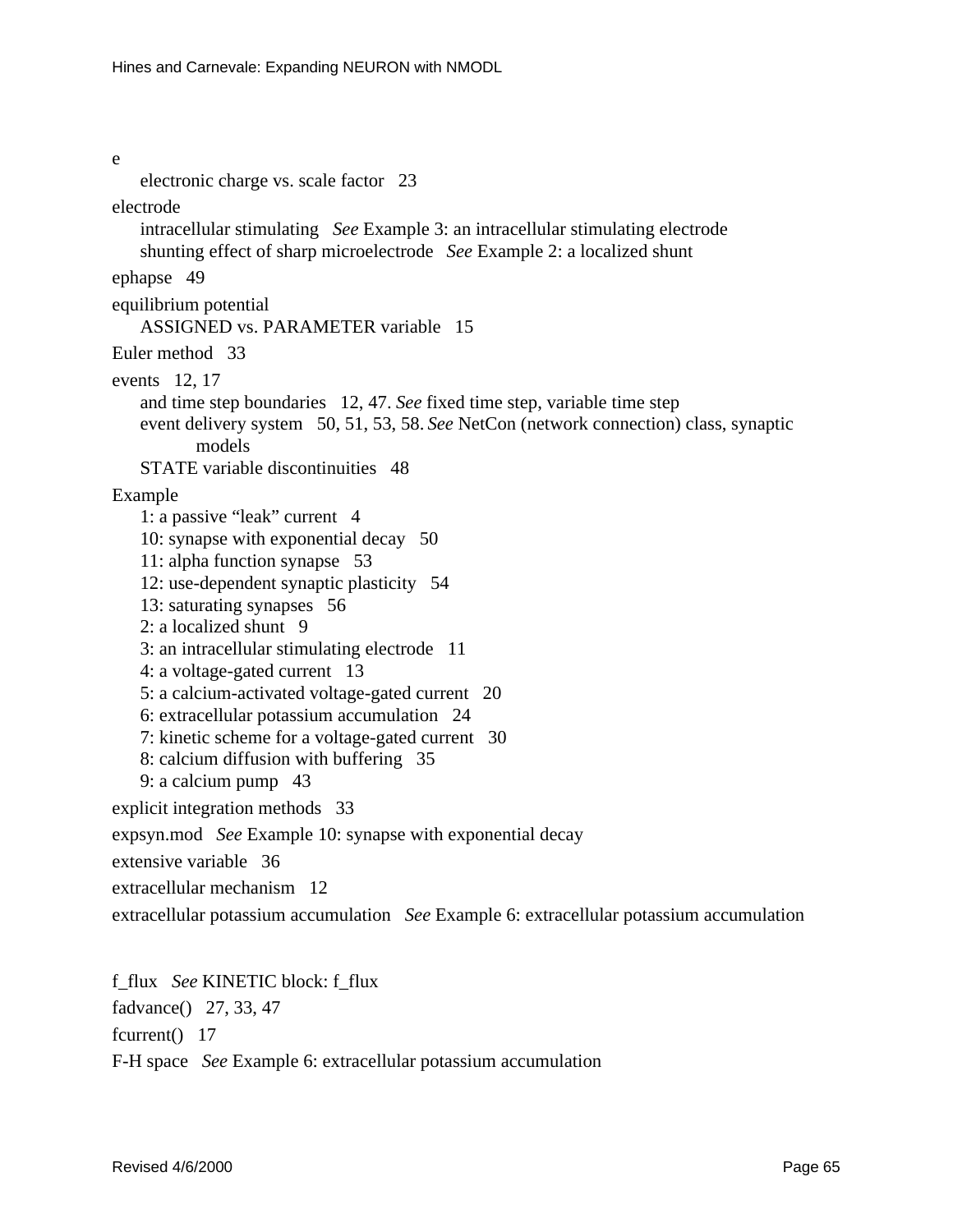finitialize() 13, 17. *See* INITIAL block andionic concentrations 27 first-order accuracy *See* accuracy fixed timestep 12, 18, 47. *See* variable timestep flux *See* KINETIC block: b\_flux, f\_flux forall<sub>24</sub> forwardflux *See* KINETIC block: f flux Frankenhaeuser-Hodgkinspace *See* Example 6: extracellular potassium accumulation FROM...TO...(loopstatement)40 function SeeFUNCTIONblock name 18 name conflict 18 namesuffix18. SeeNEURONblock: SUFFIX referencing a RANGE variable 19 FUNCTION block 18 setdata\_ 19 units 19 visibility at the hoclevel 18 FUNCTION\_TABLE 33, 34. *See* KINETIC block gap junction 49 GENESIS<sub>3,6</sub> GLOBAL SeeNEURONblock:GLOBAL, and related topics under ASSIGNED and PARAMETER variables GMODL<sub>6</sub> graphical user interface (GUI) 7,9,10,11,13

Plot what? 20, 24

gsyn.mod *See*Example12:use-dependentsynaptic plasticity

HH-styleionic currents 18 high-level specification 3, 18, 58 kinetic scheme 30 Hodgkin-Huxley delayed rectifier *See* Example 4: a voltage-gated current

IClamp *See* Example 3: an intracellular stimulating electrode iclamp1.mod *See* Example 3: an intracellular stimulating electrode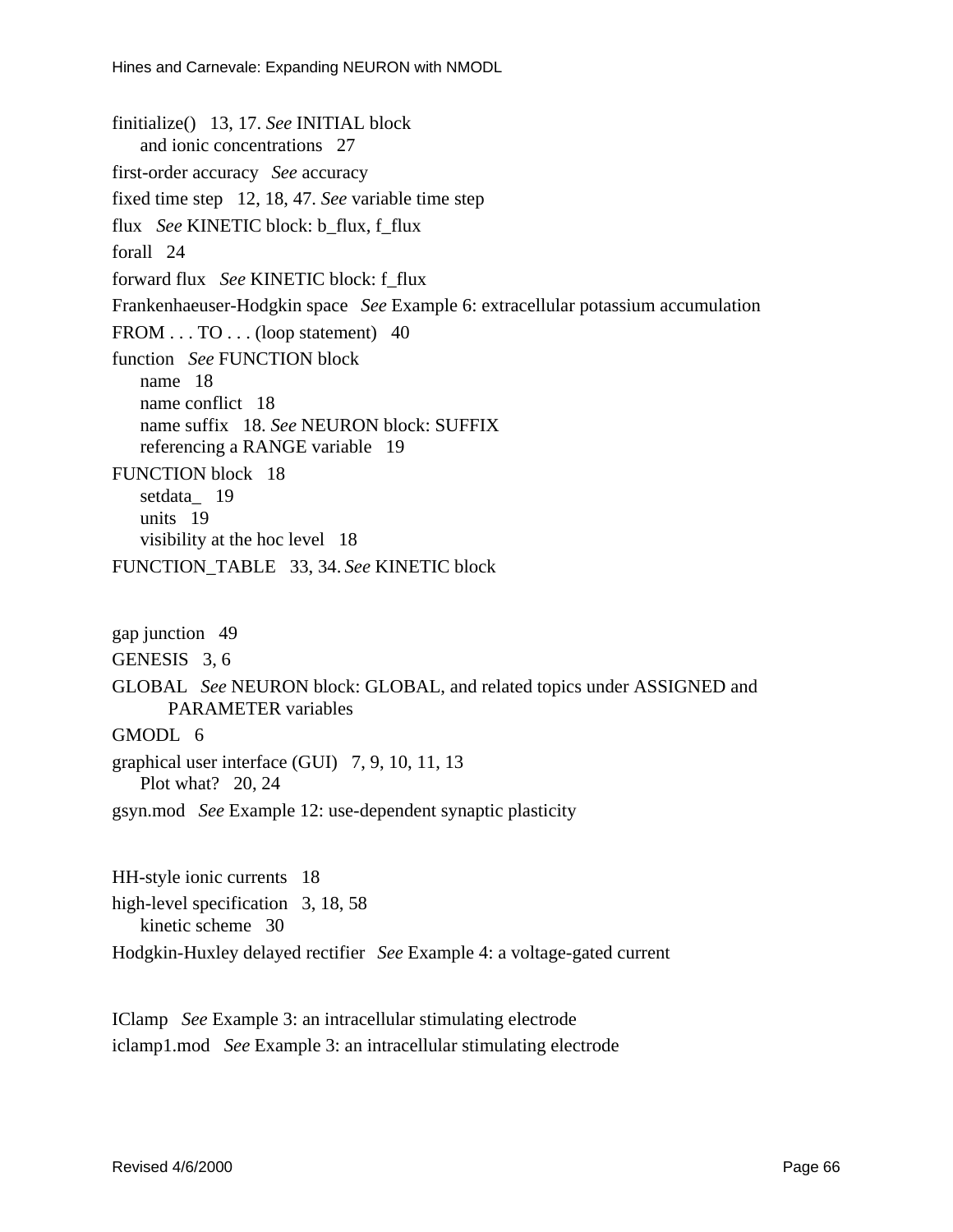```
INITIAL block 13, 17, 56
   and CONSERVE statements in KINETIC block 33
   SOLVE
       STEADYSTATE sparse 33
initialization See INITIAL block, finitialize()
   front < 017ion_style() and 27
   ionic concentration 27
       default values 27
   of a kinetic scheme 33
   of von a compartment-by-compartment basis 17
   SaveState/RestoreState17,46
   strategies 17
       explicit algebraic assignment vs. numerics olution of a kinetic scheme 40,45
       immobile buffer 40
       initialization run 17,46
       ionic concentration 27
       nonuniforminitialionic concentration 27
integration methods See BREAKPOINT block: SOLVE
intensive variable 36
intracellular stimulating electrode See Example 3: an intracellular stimulating electrode
ion_style() Seeinitialization: strategies: nonuniforminitialionic concentration
ionic concentration
   as a STATE variable 26
ionic diffusion
   modeling as kinetic scheme 28
ionic mechanism
   automatically-created SeeNEURONblock: USEION: automatically-createdionic
           mechanism
Jacobian 18, 29, 33, 48
k3st.mod SeeExample7:kineticschemeforavoltage-gated current
kd.mod See Example 4: avoltage-gated current
kext.mod See Example 6: extracellular potassium accumulation
keywords5
   "e" as electronic charge vs. scale factor 23
   area<sub>6</sub>
   ASSIGNED See ASSIGNED block, ASSIGNED variable
   at time() See variable time step: at time()
```

```
b_flux See KINETICblock:b_flux
```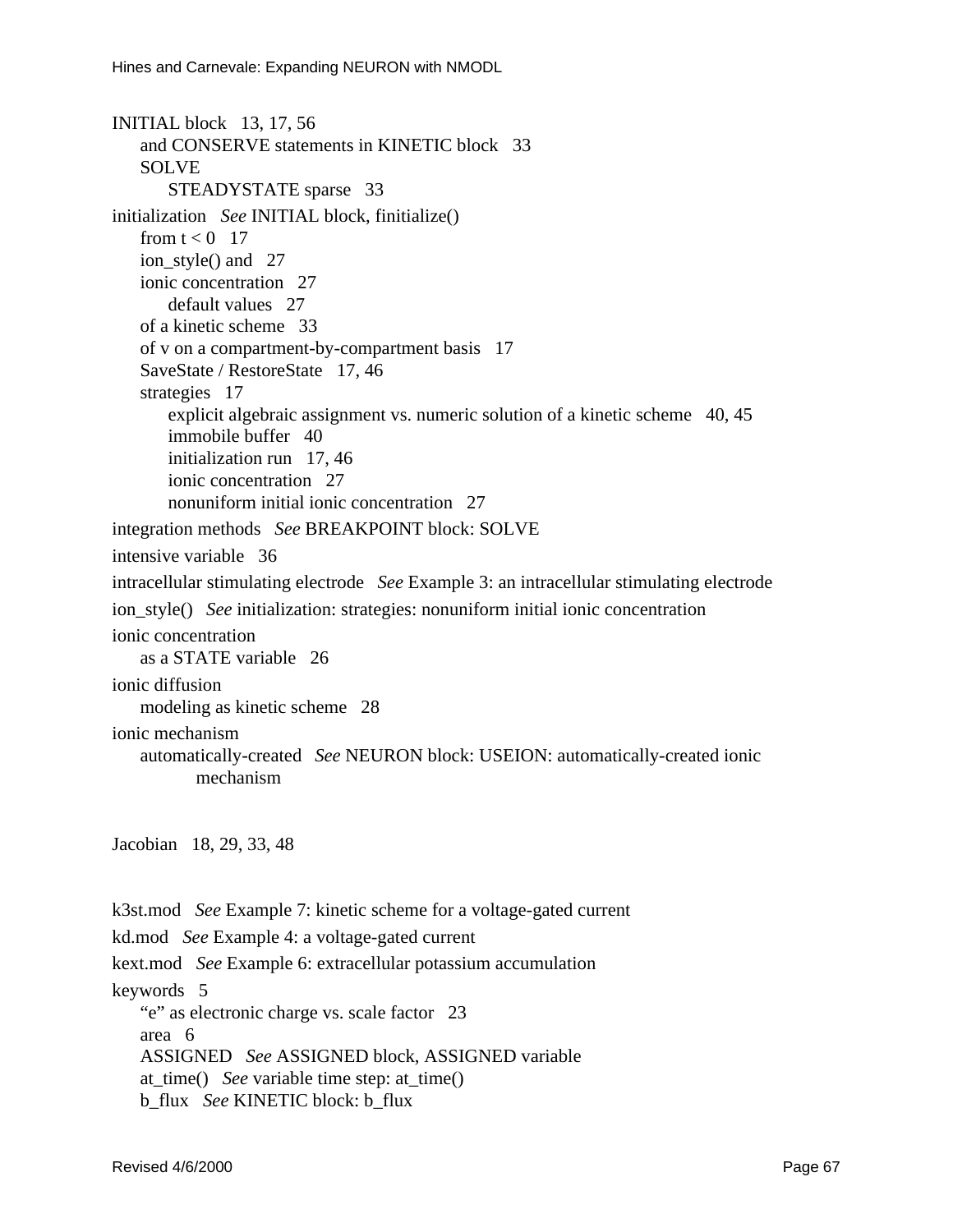BREAKPOINT SeeBREAKPOINTblock celsius<sub>6</sub> cnexp *See* DERIVATIVE block, BREAKPOINT block: SOLVE: cnexp COMMENT5 COMPARTMENT *See* KINETIC block: COMPARTMENT CONSERVE *See* KINETIC block: CONSERVE CONSTANT *See* CONSTANT block cvode *See* CVODE, variable time step DEFINE 39 DERIVATIVE SeeDERIVATIVEblock derivimplicit *See* DERIVATIVE block, BREAKPOINT block: SOLVE: derivimplicit diam<sub>6</sub> dt *See* dt ELECTRODE\_CURRENT SeeNEURONblock:ELECTRODE\_CURRENT ENDCOMMENT5 ENDVERBATIM5 extracellular 12 f\_flux *See* KINETIC block: f\_ flux fadvance() *See* fadvance() fcurrent() *See* fcurrent() forall *See* forall FROM...TO...40 FUNCTION SeeFUNCTIONblock FUNCTION\_TABLE *See* FUNCTION\_TABLE, KINETIC block GLOBAL *SeeNEURONblock:GLOBAL, and related topics under ASSIGNED and* PARAMETER variables INITIAL *See* INITIAL block ion\_style() Seeinitialization:ion\_style()and KINETIC SeeKINETICblock LINEAR *See* LINEAR block LOCAL *See* LOCAL variable LONGITUDINAL\_DIFFUSION *See* KINETIC block:LONGITUDINAL\_DIFFUSION METHOD *See* BREAKPOINT block: SOLVE net\_send() *See*NetCon(network connection) class:net\_send() NetCon *See*NetCon(network connection) class NEURON *See* NEURON block NONLINEAR *See* NONLINEAR block NONSPECIFIC\_CURRENT *See* NEURON block: NONSPECIFIC\_CURRENT PARAMETER *See* PARAMETER block, PARAMETER variable POINT\_PROCESS SeeNEURONblock: POINT\_PROCESS POINTER *See* POINTER variable PROCEDURE *See* PROCEDURE block RANGE SeeNEURONblock: RANGE re init() *Seevariable time step: cvode.re init()* READ *See* NEURON block: USEION: READ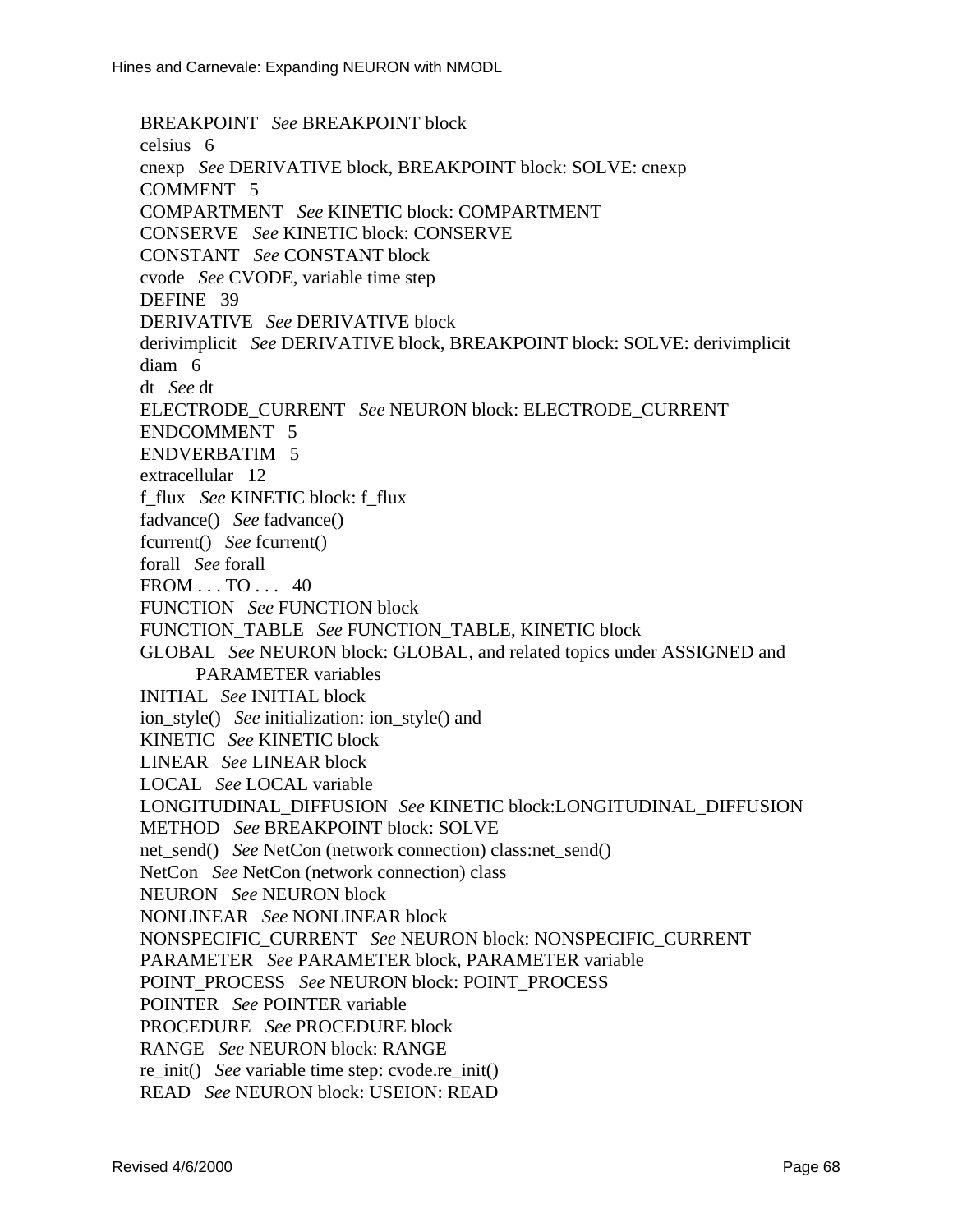RestoreState *See* initialization: SaveState / RestoreState SaveState *See* initialization: SaveState / RestoreState setdata *See* FUNCTION block: setdata setpointer *See* POINTER variable: setpointer SOLVE SeeBREAKPOINTblock:SOLVE,INITIALblock:SOLVE:STEADYSTATE sparse STATE *See* STATE block, STATE variable STEADYSTATE *See* INITIAL block: SOLVE: STEADYSTATE sparse, initialization SUFFIX SeeNEURONblock: SUFFIX t *See* t table SeeFUNCTION TABLE, KINETIC block UNITS SeeUNITSblock USEION SeeNEURONblock: USEION v6 v\_init *See* v\_init **VERBATIM5** vext 12 WRITE *SeeNEURONblock*: USEION: WRITE KINETIC block 53  $<<$ (explicit flux) 41 <-> (reaction indicator) 28 -> (sink reaction indicator) 48,53  $\sim$ (tilde) 28 and FUNCTION TABLE 33. See FUNCTION TABLE b\_flux 29 COMPARTMENT 34, 36, 41 CONSERVE33,46 required for initialization 33 f\_flux 29 LONGITUDINAL\_DIFFUSION 41 products 28 radial diffusion 42 rates 28 voltage-sensitive 29 reactants 28 reaction statement 28 kinetic schemes 28

leak.mod *See* Example 1: a passive "leak" current LINEAR block 16 linearODE18 List ofNetConobjects52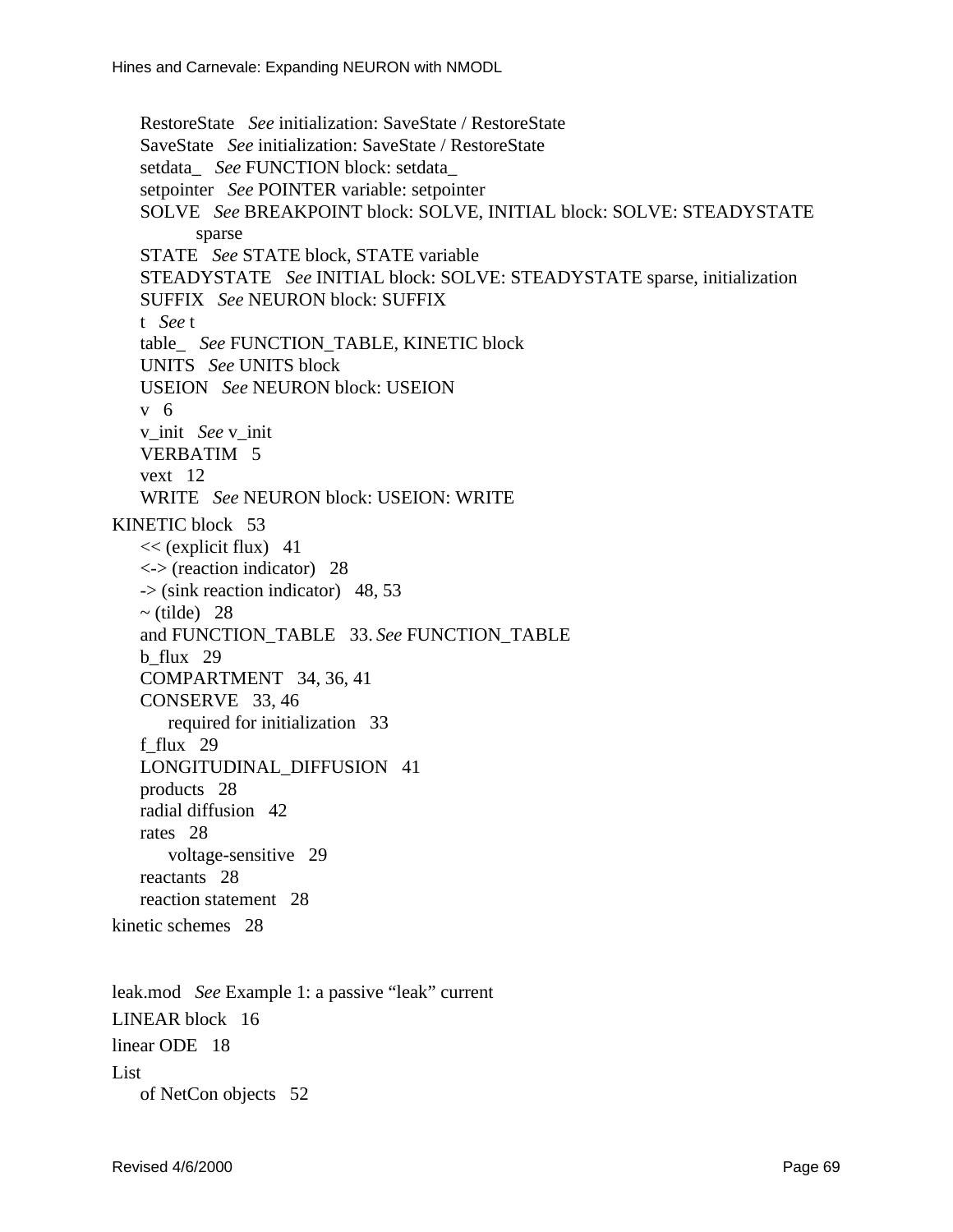## Listing

1. leak.mod *See* Example 1: a passive "leak" current 10.gsyn.mod *See* Example 12: use-dependent synaptic plasticity 11. ampa.mod *See* Example 13: saturating synapses 2.shunt.mod SeeExample2:alocalized shunt 3. iclamp1.mod *See* Example 3: an intracellular stimulating electrode 4.kd.mod *See* Example 4: avoltage-gated current 5. cagk.mod *See* Example 5: a calcium-activated voltage-gated current 6. kext.mod *See* Example 6: extracellular potassium accumulation 7. k3st.mod *See* Example 7: kinetic scheme for a voltage-gated current 8.cadif.mod *See* Example 8: calcium diffusion with buffering 9. expsyn.mod *See* Example 10: synapse with exponential decay local error with variable timestep 18,39 LOCAL variable 19 declared inside an equation block scope<sup>19</sup> declared outside an equation block initial value 40 scope40 declared outside an equation definition block  $scope 40$ declared outside equation block vs. GLOBAL<sub>40</sub> vs. CONSTANT44 LONGITUDINAL\_DIFFUSION SeeKINETICblock:LONGITUDINAL\_DIFFUSION loopstatement (FROM...TO...)40

Markov processes 28 mass balance 6. *See* balance: mass kinetic schemes 28 microelectrode intracellular stimulating *See* Example 3: an intracellular stimulating electrode shunting effect *See* Example 2: a localized shunt modfile3 changing PARAMETER variables in 7 MOdel Description Language *See* MODL  $MODI<sub>A</sub>$ vs. NMODL4,6 modlunit *See* units: checking mole  $vs.$  mol $44$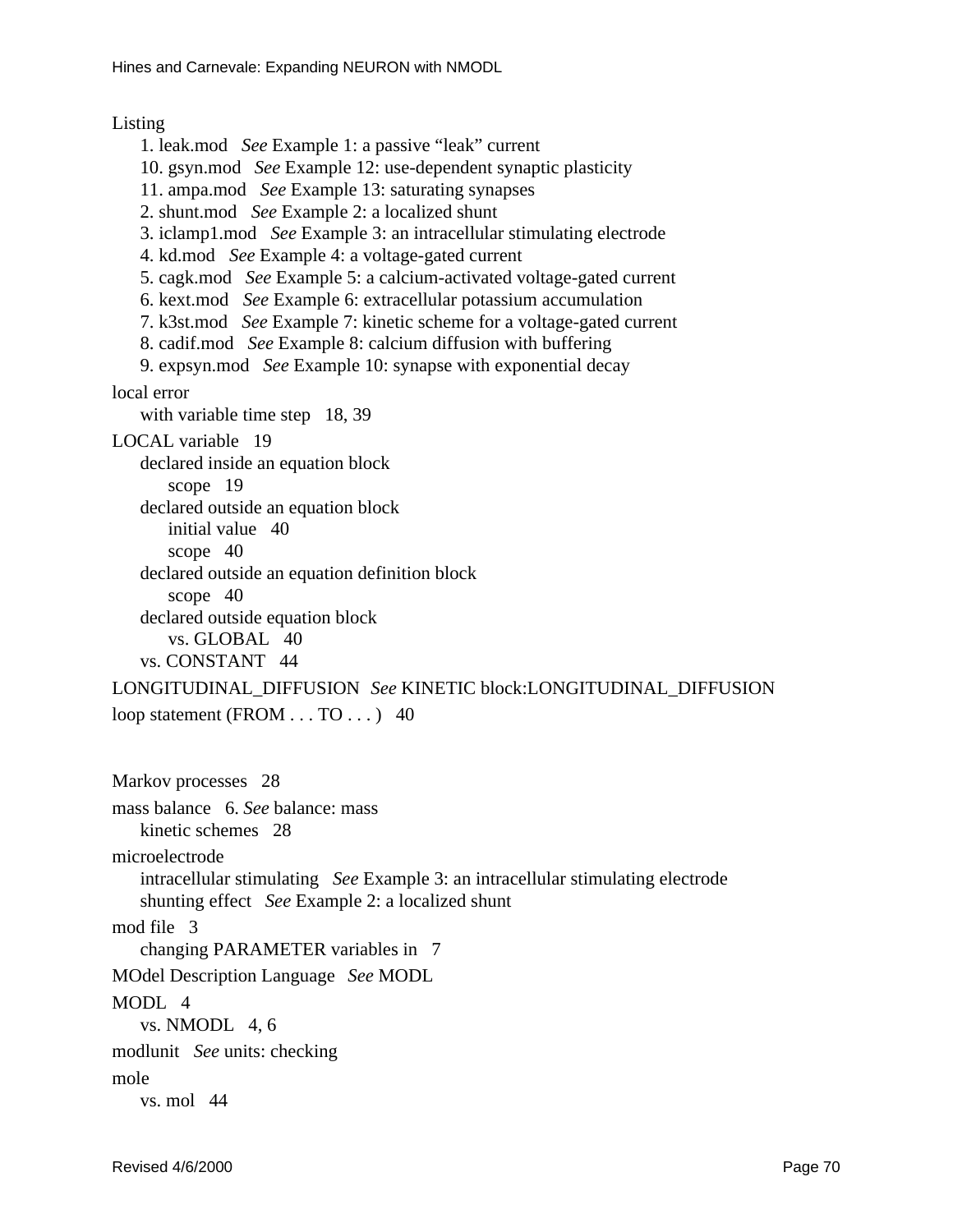National Biomedical Simulation Resource project4

NET\_RECEIVE block 49, 53, 55 abrupt change or discontinuity via assignment statement 51,56 arguments 56 implicitargument called flag 58 input streams 58 state discontinuity $( )51, 53$ 

net\_send() *See*NetCon(network connection) class:net\_send()

NetCon (network connection) class 50

argument array 56 event delivery system 51,58  $inputs$ treams  $53, 54, 56$ ListofNetConobjects52 NET\_RECEIVE50 NET\_RECEIVE block 51 net\_send()58 synaptic delay and weight 50 network models 50. *See* NetCon (network connection) class fan-inand fan-out 50 increasing computational efficiency 53 using a List of NetConobjects to keep track of synaptic connections 52 NEURONblock6 ELECTRODE\_CURRENT 12 GLOBAL6,38

vs. LOCAL variable declared outside an equation block 40 GLOBAL vs. RANGE 10 NONSPECIFIC\_CURRENT 6

POINT\_PROCESS10 **RANGE6.12** 

SUFFIX6 USEION7,15,22

automatically-createdionic mechanism 25

defaultinitialionic concentration 27

nonuniforminitialionic concentration 27

READ ex (reading an equilibrium potential) 15

READix (reading an ionic current) 26,38

READ x (reading an ionic concentration) 38,43

WRITEix (writing anionic current) 15,43,46

WRITEx (writing anionic concentration) 26, 27, 38

Newton iteration 33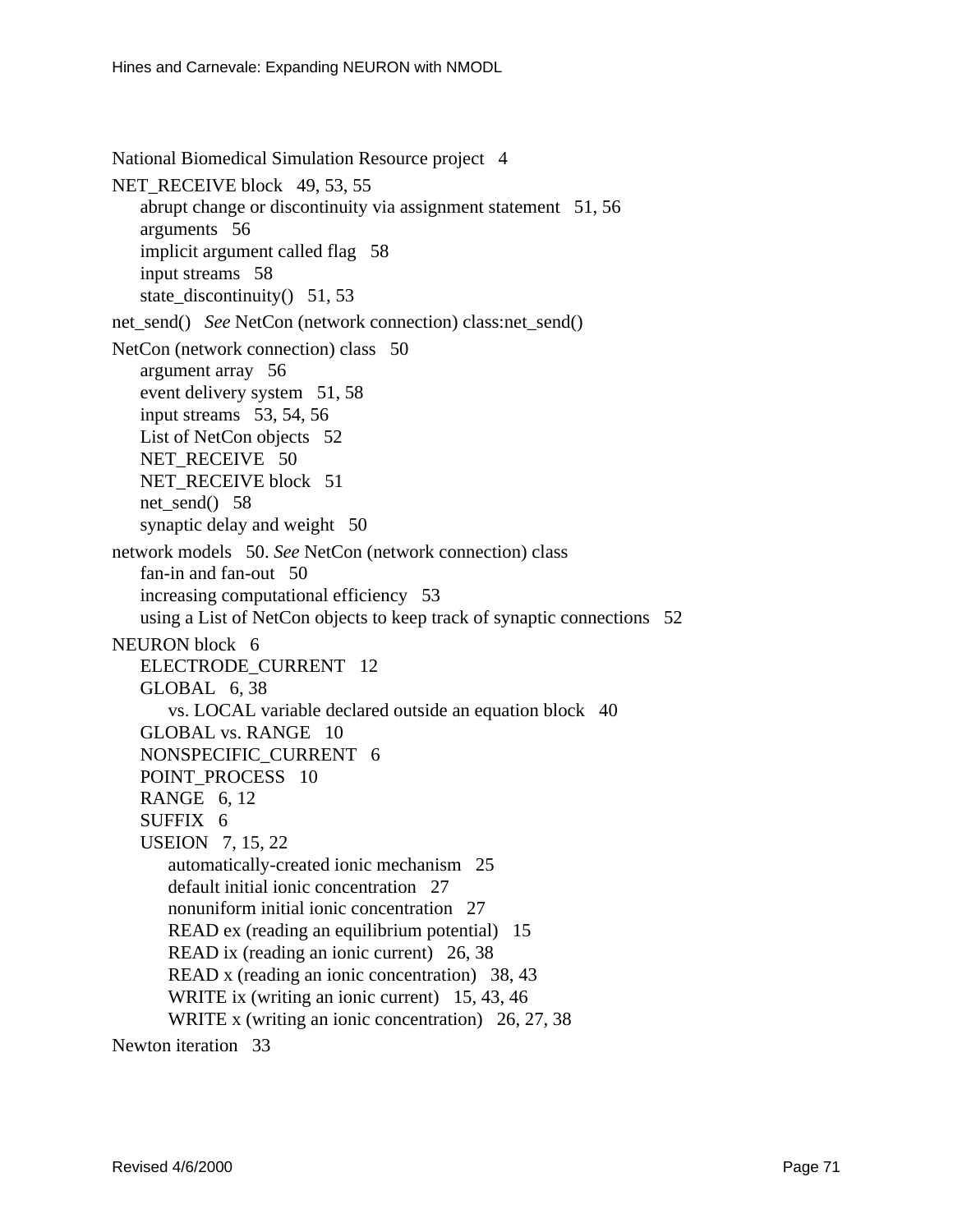NMODL *See* NMODL: translator translator 3, 6, 29, 34, 49  $vs.MODL4.6$ nocmodl *See* NMODL: translator nocmodl.exe *See* NMODL: translator NONLINEAR block 16 nonlinear ODE 18 PARAMETERblock7 default values 7 specifying max and min values of PARAMETER variables 10 PARAMETER variable 7 abruptchangeordiscontinuity *See* discontinuities: in ASSIGNED or PARAMETER variables change in mid-run 7 globalscopevs.RANGE7 GLOBAL vs. RANGE 26,42 RANGE<sub>12</sub> specifying max and min values 10 visibility at the hoclevel 7 whentousefor equilibrium potential 15 parentheses *Seeunits:* conversion factor passive "leak" current *See* Example 1: a passive "leak" current point process 9, 11 Point Process Manager and Viewer *See graphical user interface* POINTER variable 49 setpointer<sub>49</sub> PROCEDURE block 16,24 products 28 ASSIGNED or PARAMETER variables as 32 radial diffusion 35,42 RANGE variable 6. *See* RANGE under NEURON block, ASSIGNED variable, PARAMETER variable ASSIGNED variable 8 PARAMETER variable 7 rate functions call from the block specified by the SOLVE statement 17 reactants 28

ASSIGNED or PARAMETER variables as 32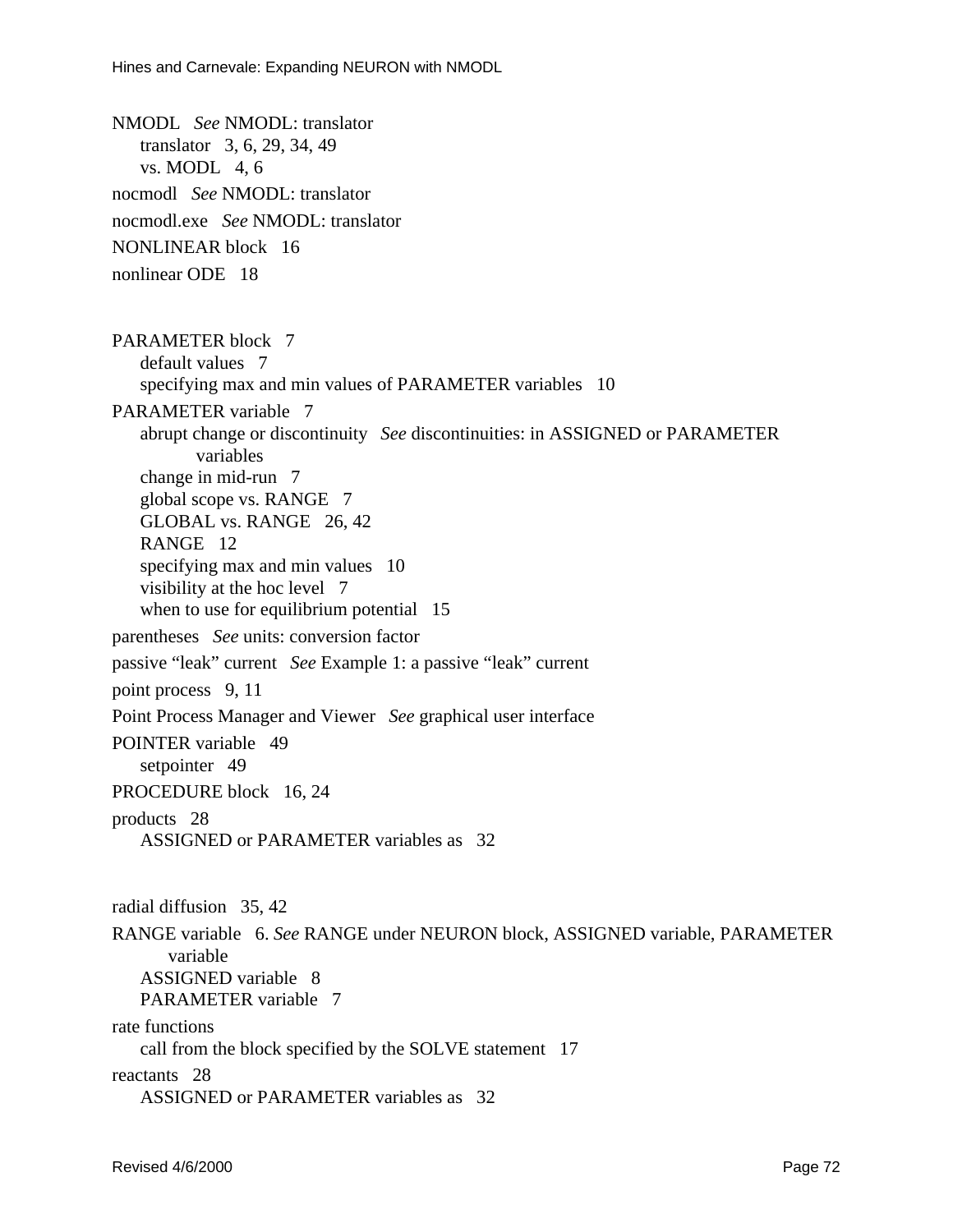```
reaction
   indicator" <- > "28
   products 28
       ASSIGNED or PARAMETER variables as 32
   rates 28
       voltage-sensitive 29
   reactants 28
       ASSIGNED or PARAMETER variables as 32
   sinkindicator"->"48
   source or sink 33
   statement<sub>28</sub>
relative tolerance See variable times tep: tolerance
restore() See initialization: SaveState / RestoreState
RestoreState See initialization: SaveState / RestoreState
Runge-Kutta method 33
saturating synapses See Example 13: saturating synapses
SaveState See initialization: SaveState / RestoreState
scale factor See units: conversion factor
SCoP4.8. SeeMODL
second messenger See Example 12: use-dependent synaptic plasticity
second-order accuracy See accuracy
setdata See FUNCTION block: setdata
shunt.mod See Example 2: a localized shunt
Simulation Control Program 4
simultaneous chemical reactions See kinetic schemes
sink reaction
   indicator"->"53
sink reaction indicator "->"48
SOLVE See BREAKPOINT block: SOLVE, INITIAL block: SOLVE: STEADYSTATE sparse
sparse See KINETICblock, BREAKPOINTblock: SOLVE: sparse
STATEblock16
STATE variable 16
   abruptchange or discontinuity 48
   and COMPARTMENT statement in KINETIC block 41
   array 34
   ASSIGNED variable as 8
   automatically a RANGE variable 15,16
   defaultinitialization 17
   dependentys.independent32
```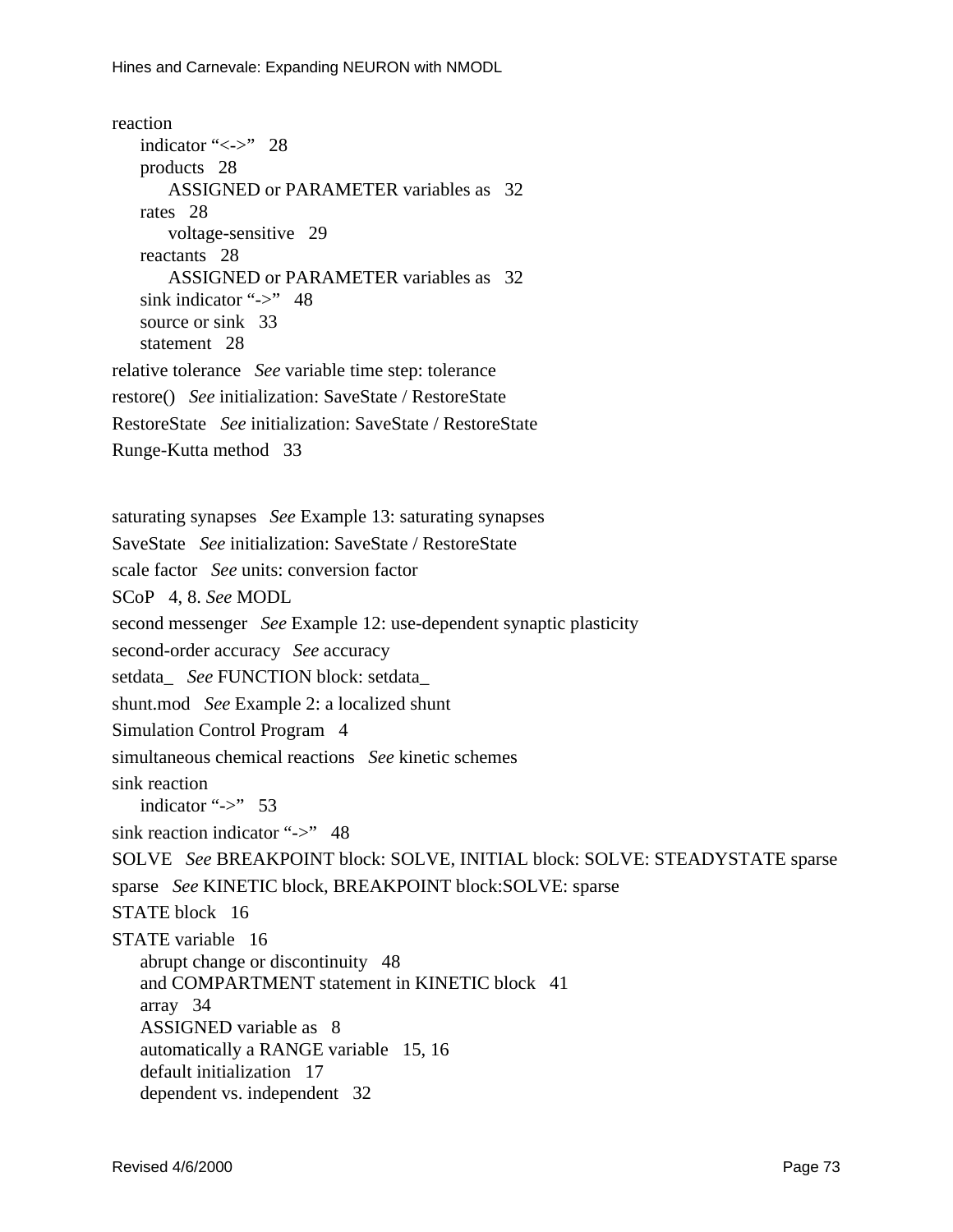initialization 17 initialization strategies 17 ionic concentration as 26 Jacobian 18 not all reactants or products need to be 32 notalways needed 8,10 of a mechanism vs. state variable of a model 8 SaveState/RestoreState17 state\_discontinuity()48,51,53 unknowns in kinetic schemes 28 vector *SeeSTATEvariable: array* vs. state variable 16, 32 STEADYSTATE *SeeINITIALblock:SOLVE:STEADYSTATEsparse,initialization* stiffness 18 sudden changes *See* discontinuities SUFFIX SeeNEURONblock: SUFFIX synapse with exponential decay *See* Example 10: synapse with exponential decay synaptic models 49 ephapse49 essential distinction 49 gapjunction 49 NET\_RECEIVE50 NET\_RECEIVE block 51 networks *See* NetCon (network connection) class saturation *See* Example 13: saturating synapses second messenger *See* Example 12: use-dependent synaptic plasticity STATE variable discontinuities 48 use-dependent plasticity *See* Example 12: use-dependent synaptic plasticity

t

independent variable in NEURON8 usein NMODL8 table\_ SeeFUNCTION\_TABLE, KINETICblock temparature *See* celsius tilde SeeKINETICblock:~ tolerance *Seevariabletimestep:tolerance*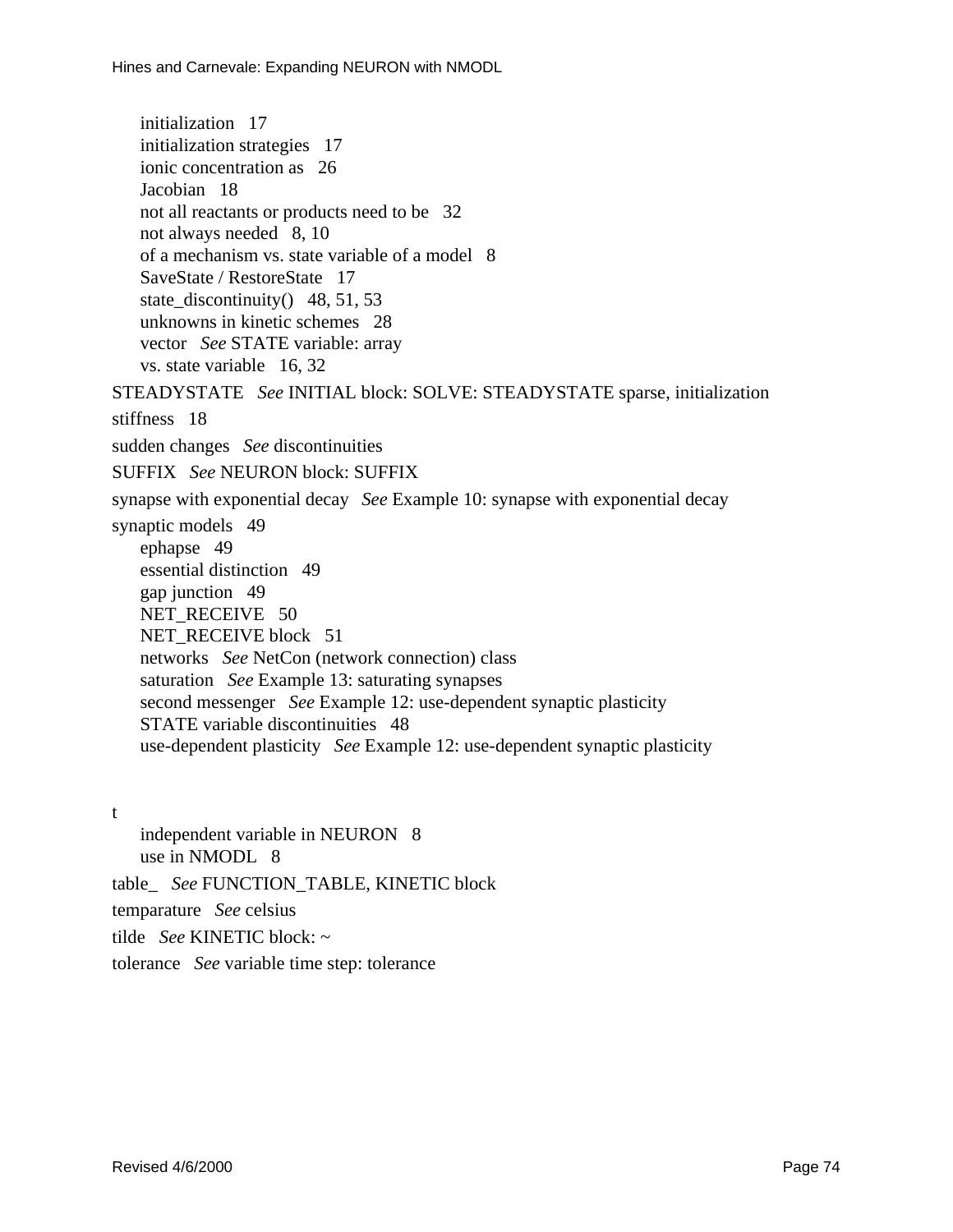## units

```
checking 6, 7, 10, 15consistency 7,36
       inkinetic schemes 36,42
   conversion factor 10, 22, 28, 39
       "e" in expressions 23
   disabling checking 19
   mole
       as Avogadro's number 44
       vs.mol44specification 7, 15, 19
   UNITSOFF... UNITSON19
UNITSblock15
   (1)39conversionfactor 22,39
   dimensionless constant 39
   dimensionless variable 7
UNIX units database 7, 15, 22
use-dependent synaptic plasticity See Example 12: use-dependent synaptic plasticity
USEION SeeNEURONblock: USEION
v init 17, 27variable Seeunits
   arrays See arrays
   ASSIGNED See ASSIGNED block, ASSIGNED variable
   define before use 6,7
```
dependent in differential equations 8

dependent in kinetic schemes 8,28

dimensionless 7

extensive 36

independent variable in NEURON8

intensive 36

ionic<sub>7</sub>

LOCAL *See* LOCAL variable

name<sub>5</sub>

nameconflict *See*NEURONblock: SUFFIX

namesuffix *SeeNEURONblock:SUFFIX* 

PARAMETER *See* PARAMETER block, PARAMETER variable POINTER<sub>49</sub>

STATE SeeSTATEvariable

that belongs to a NetConobject 56

unknown in simultaneous equations 8, 16. *See* STATE variable

vector *See* arrays